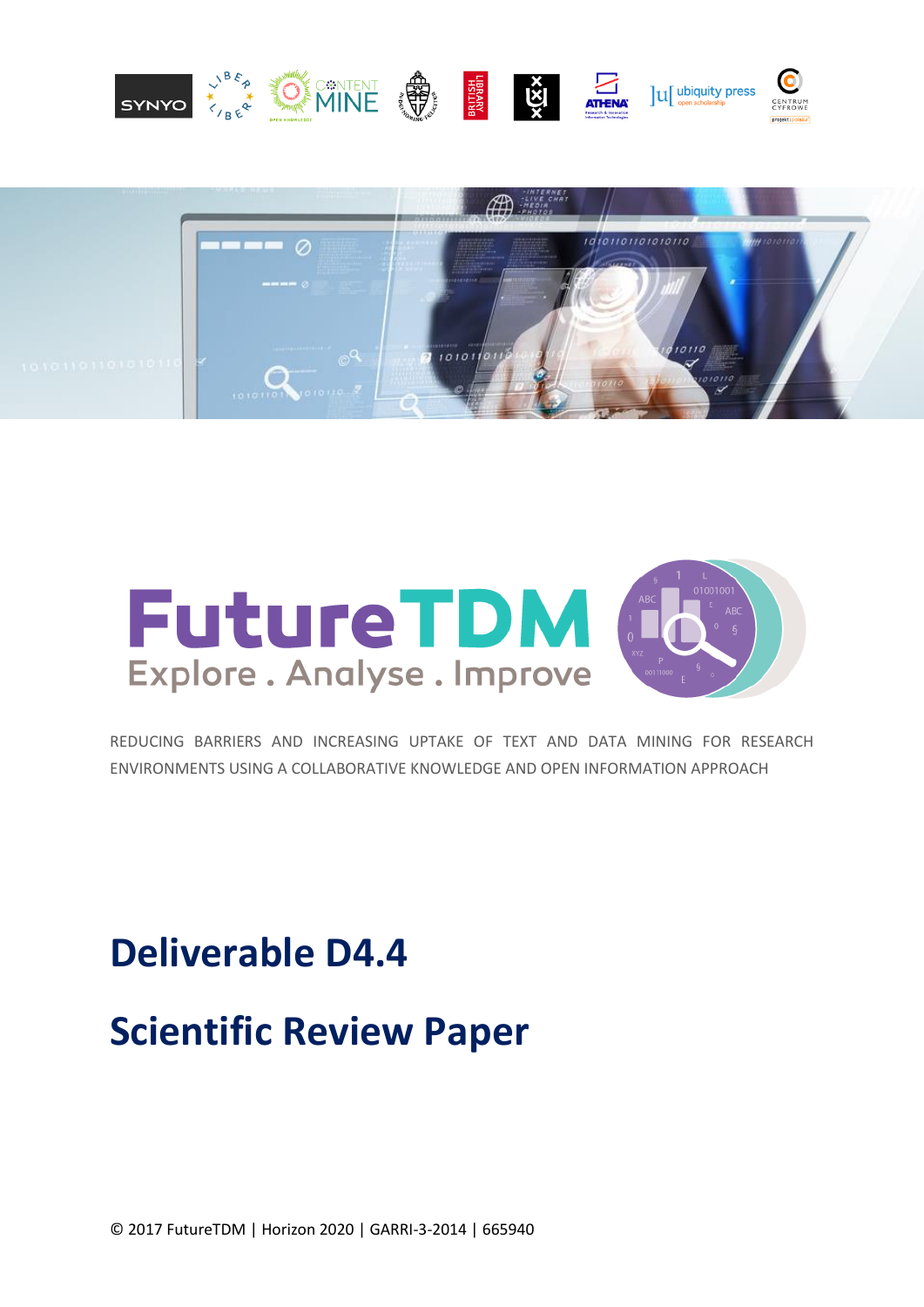

### **Project**

| Acronym:     | FutureTDM                                                                                                                                                     |
|--------------|---------------------------------------------------------------------------------------------------------------------------------------------------------------|
| Title:       | Reducing Barriers and Increasing Uptake of Text and Data Mining for Research<br>Environments using a Collaborative Knowledge and Open Information Approach    |
| Coordinator: | SYNYO GmbH                                                                                                                                                    |
| Reference:   | 665940                                                                                                                                                        |
| Type:        | Collaborative project                                                                                                                                         |
| Programme:   | HORIZON 2020                                                                                                                                                  |
| Theme:       | GARRI-3-2014 - Scientific Information in the Digital Age: Text and Data Mining (TDM)                                                                          |
| Start:       | 01. September, 2015                                                                                                                                           |
| Duration:    | 24 months                                                                                                                                                     |
| Website:     | http://www.futuretdm.eu/                                                                                                                                      |
| E-Mail:      | office@futuretdm.eu                                                                                                                                           |
| Consortium:  | <b>SYNYO GmbH, Research &amp; Development Department, Austria, (SYNYO)</b>                                                                                    |
|              | <b>Stichting LIBER, The Netherlands, (LIBER)</b>                                                                                                              |
|              | Open Knowledge, UK, (OK/CM)                                                                                                                                   |
|              | Radboud University, Centre for Language Studies The Netherlands, (RU)                                                                                         |
|              | The British Library Board, UK, (BL)                                                                                                                           |
|              | Universiteit van Amsterdam, Inst. for Information Law, The Netherlands, (UVA)                                                                                 |
|              | Athena Research and Innovation Centre in Information, Communication and<br>Knowledge Technologies, Inst. for Language and Speech Processing, Greece,<br>(ARC) |
|              | <b>Ubiquity Press Limited, UK, (UP)</b>                                                                                                                       |
|              | Fundacja Projekt: Polska, Poland, (FPP)                                                                                                                       |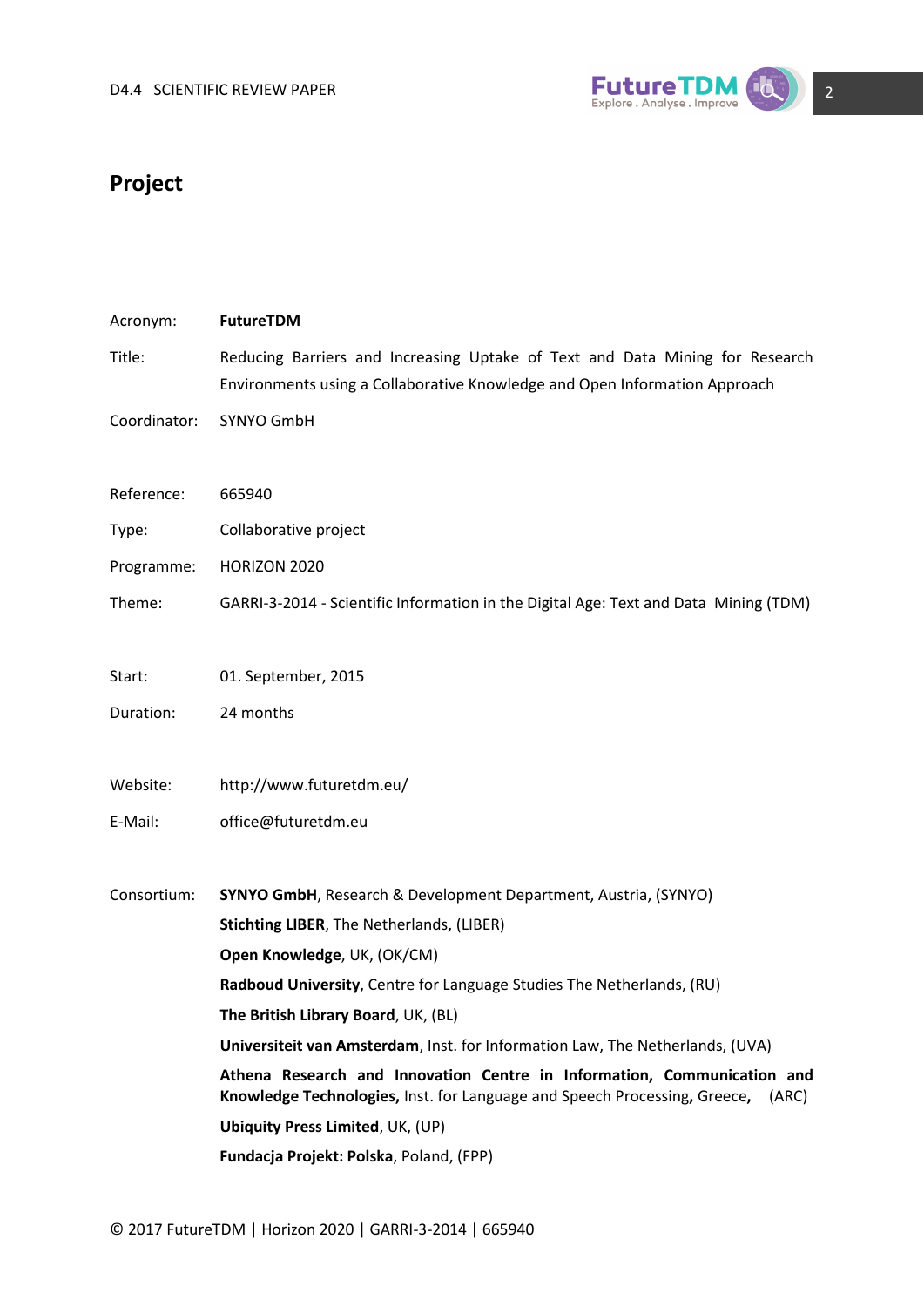

### **Deliverable**

| D4.4                                                               |
|--------------------------------------------------------------------|
| <b>Scientific Review Paper</b>                                     |
| <b>RU</b>                                                          |
| WP4: Fields of Application, Projects, Best Practices and Resources |
| Public (PU)                                                        |
| Report (RE)                                                        |
|                                                                    |
| 30.04.2017                                                         |
| 02.05.2017                                                         |
|                                                                    |
| Maria Eskevich, RU                                                 |
| Antal van den Bosch, RU                                            |
|                                                                    |
| <b>Stelios Piperidis, ARC</b>                                      |
| Kanella Pouli, ARC                                                 |
| Maria Gavriilidou, ARC                                             |
| <b>Dimitris Galanis, ARC</b>                                       |
|                                                                    |
| <b>Burcu Akinci, SYNYO</b>                                         |
|                                                                    |

| Acknowledgement: This project has received     | Disclaimer: The content of this publication is the                                                                                                |
|------------------------------------------------|---------------------------------------------------------------------------------------------------------------------------------------------------|
| funding from the European Union's Horizon 2020 | sole responsibility of the authors, and does not in                                                                                               |
| Research and Innovation Programme under Grant  | any way represent the view of the European                                                                                                        |
| Agreement No 665940.                           | Commission or its services.                                                                                                                       |
|                                                | This report by FutureTDM Consortium members can<br>reused under the CC-BY 4.0<br>license<br>be<br>(https://creativecommons.org/licenses/by/4.0/). |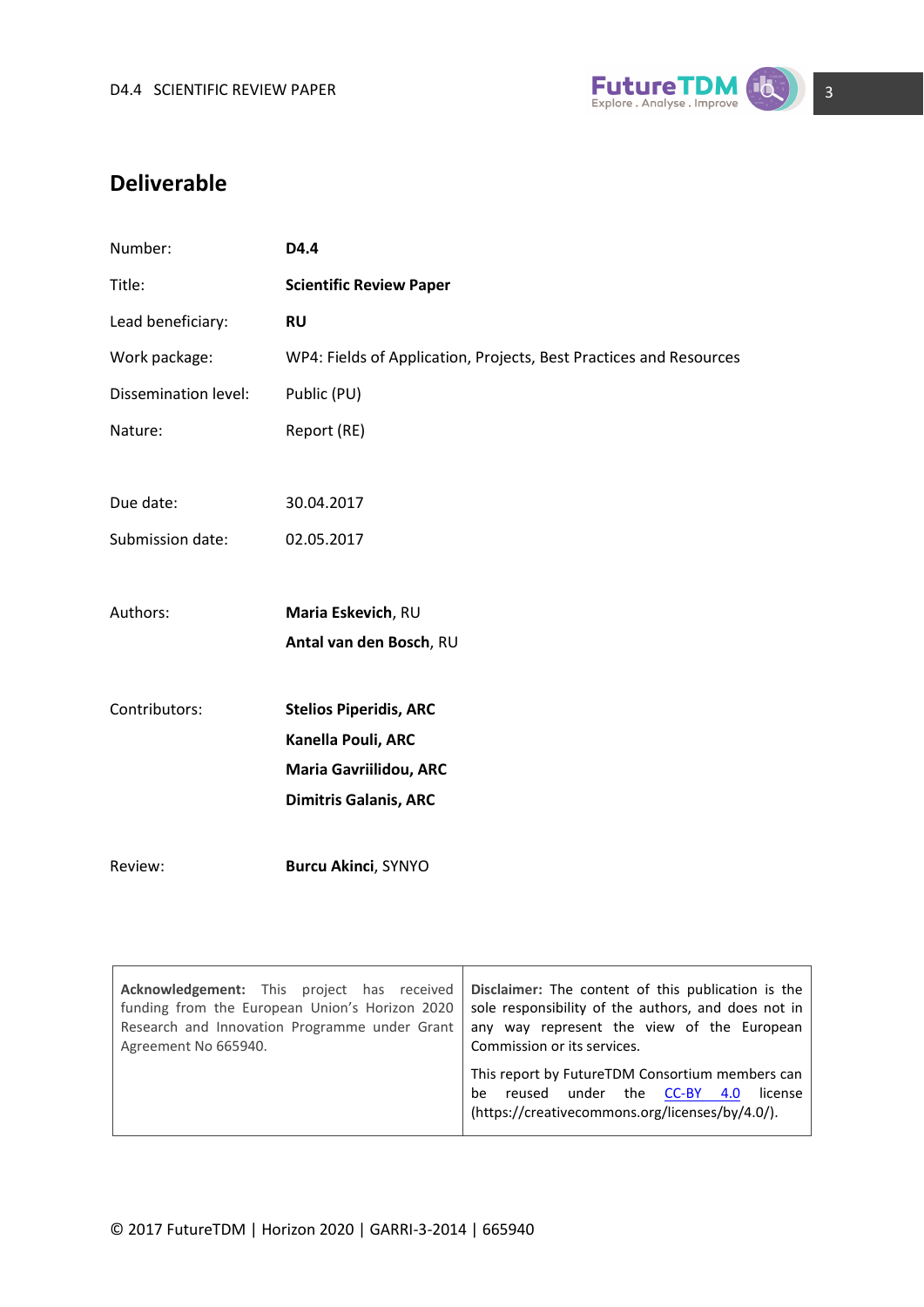

### **Table of Contents**

| 1           |     |  |  |
|-------------|-----|--|--|
| $2^{\circ}$ |     |  |  |
|             | 2.1 |  |  |
|             | 2.2 |  |  |
| 3           |     |  |  |
|             | 3.1 |  |  |
|             | 3.2 |  |  |
|             | 3.3 |  |  |
|             | 3.4 |  |  |
| 4           |     |  |  |
| 5.          |     |  |  |

### **List of Tables**

| Table 1: Total number of projects in the FutureTDM Knowledge Base Collection structured by         |  |
|----------------------------------------------------------------------------------------------------|--|
|                                                                                                    |  |
| Table 2: Total number of projects in the FutureTDM Knowledge Base Collection structured by country |  |
|                                                                                                    |  |
|                                                                                                    |  |
|                                                                                                    |  |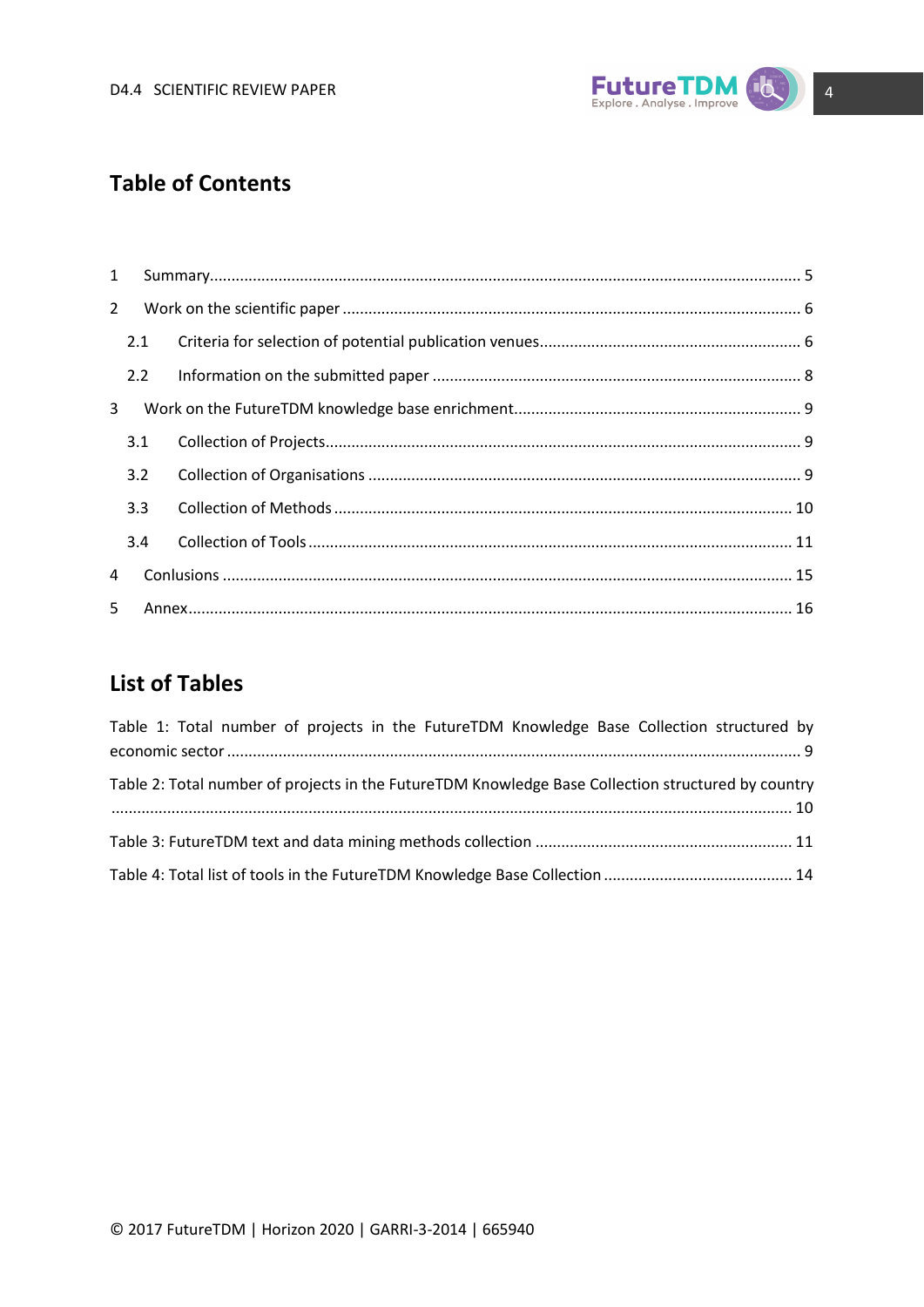

### <span id="page-4-0"></span>**1 SUMMARY**

This report provides information about the work on the scientific review paper that gives a critical review of the past, present and future of the state-of-the-art of the field of text and data mining (TDM). This publication aims to broaden perspective on the past, current, and future trends in TDM amongst audience, outlined via desktop research, consultation with the practitioners (Deliverables D.4.3. and D4.5.) and scientific communities. Report includes brief description of publication venue selection, text of the paper that can be further updated with the open accesses reviewers comments.

Additionally, the information about the update of FutureTDM knowledge base collection of relevant projects, organisations, methods and tools is provided including the current list of the collections in the Annex.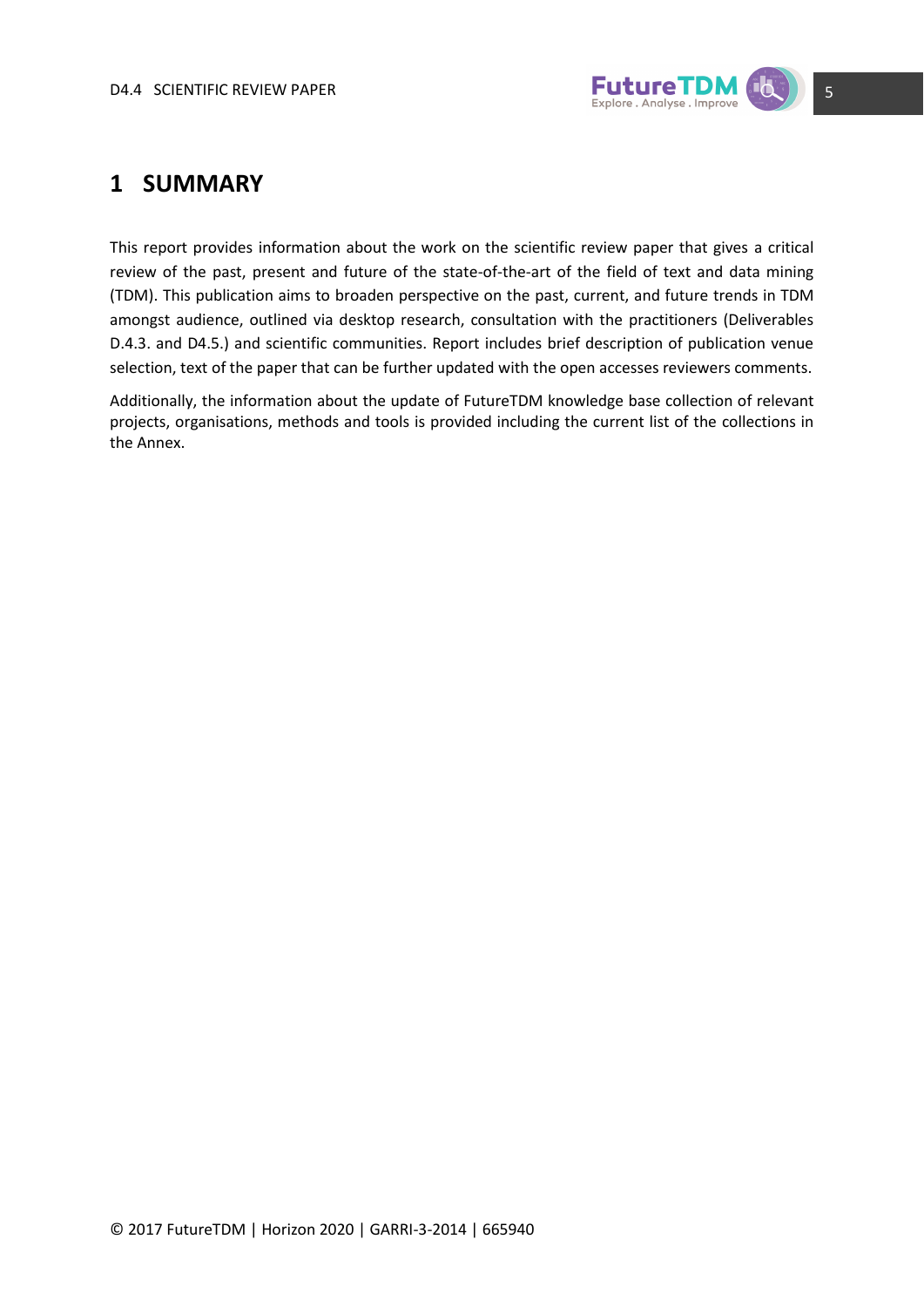

### <span id="page-5-0"></span>**2 WORK ON THE SCIENTIFIC PAPER**

#### <span id="page-5-1"></span>**2.1 Criteria for selection of potential publication venues**

We have defined the two main criteria for the target publication venues:

- Diverse type of TDM applications already present in the journal
- The journal has to be Open Access, or at least to have the open access publication option

As the review of TDM work from the perspective of overall scientific development and insights on its visibility across different economic fields, that are formulated within the FutureTDM consortium, differ from the traditional type of publication content that is expected by journals, we took an initiative to contact a number of targeted journals in order to find a venue that would fit our criteria and to ensure that our content would be suitable. These were the journals to contact:

#### **1. Data Science Journal**

- Link: [http://datascience.codata.org](http://datascience.codata.org/)
- Aims and scope of the journal: The CODATA Data Science Journal is a peer-reviewed, open access, electronic journal, publishing papers on the management, dissemination, use and reuse of research data and databases across all research domains, including science, technology, the humanities and the arts. The scope of the journal includes descriptions of data systems, their implementations and their publication, applications, infrastructures, software, legal, reproducibility and transparency issues, the availability and usability of complex datasets, and with a particular focus on the principles, policies and practices for open data. All data is in scope, whether born digital or converted from other sources.
	- o *Reviews* can cover topics such as current controversies, the current "state of the art" or the historical development of studies as well as issues of regional or temporal focus. Papers should critically engage with the relevant body of extant literature. Review articles should be no longer than 3,000 words in length.
- Open access policy: multidisciplinary Open Access journal

#### **2. PLOSOne**

- Link[: http://journals.plos.org/plosone/](http://journals.plos.org/plosone/)
- Aims and scope of the journal: PLOS ONE features reports of original research from all disciplines within science and medicine. By not excluding research on the basis of subject area, PLOS ONE facilitates the discovery of connections between research whether within or between disciplines.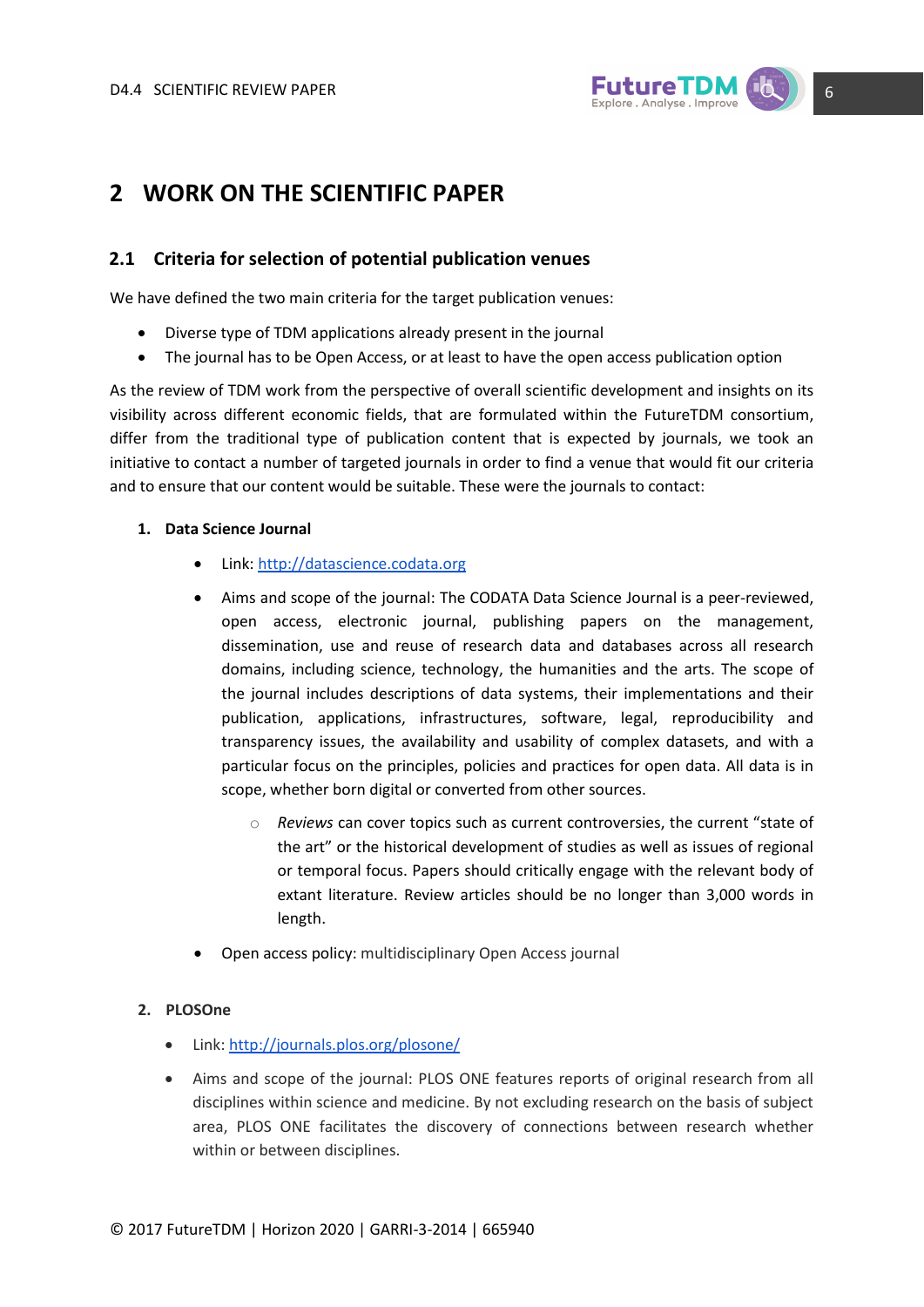

- o We consider publishing systematic reviews only if the methods ensure the comprehensive and unbiased sampling of existing literature.
- o Submissions describing methods, software, databases, or other tools. We consider submissions describing methods, software, databases, or other tools if they follow the appropriate reporting guidelines.
- $\circ$  Qualitative research. We consider publishing qualitative research only if it adheres to appropriate study design and reporting guidelines.
- o Studies reporting negative results.
- Open access policy: multidisciplinary Open Access journal

#### **3. DSH (Digital Scholarship for Humanities)**

- Link[: https://academic.oup.com/dsh](https://academic.oup.com/dsh)
- Aims and scope of the journal: *DSH* or *Digital Scholarship in the Humanities* is an international, peer reviewed journal which publishes original contributions on all aspects of digital scholarship in the Humanities including, but not limited to, the field of what is currently called the Digital Humanities. Long and short papers report on theoretical, methodological, experimental, and applied research and include results of research projects, descriptions and evaluations of tools, techniques, and methodologies, and reports on work in progress. *DSH* also publishes reviews of books and resources.
- Open access policy: multidisciplinary Open Access journal

#### **4. Science Communication (SAGE)**

- Web-Link:<http://journals.sagepub.com/home/scx>
- Aims and scope of the journal: Science Communication is an international, interdisciplinary social science journal that examines such topics as the nature of scientific expertise as represented through communication and the processes or effects characterizing the communication of science in any context. Science is broadly defined to include environmental science, health science, and technology. Science Communication welcomes submissions of empirical research from authors in all relevant disciplines (including the social sciences, the humanities, and science itself). Both qualitative and quantitative research papers with a basis in theory are acceptable. Preference is given to articles that bridge the gap between theory and practice and that will be of interest across disciplines. In addition to peer-reviewed research, Science Communication publishes commentaries that analyse issues and trends in the field – whether scholarly, professional, or policy-related – and a periodic summary of new books in the field.
- Open access policy: OA option is available

#### **5. IEEE Access**

Web-Link[: http://ieeeaccess.ieee.org/learn-more-about-ieee-access/](http://ieeeaccess.ieee.org/learn-more-about-ieee-access/)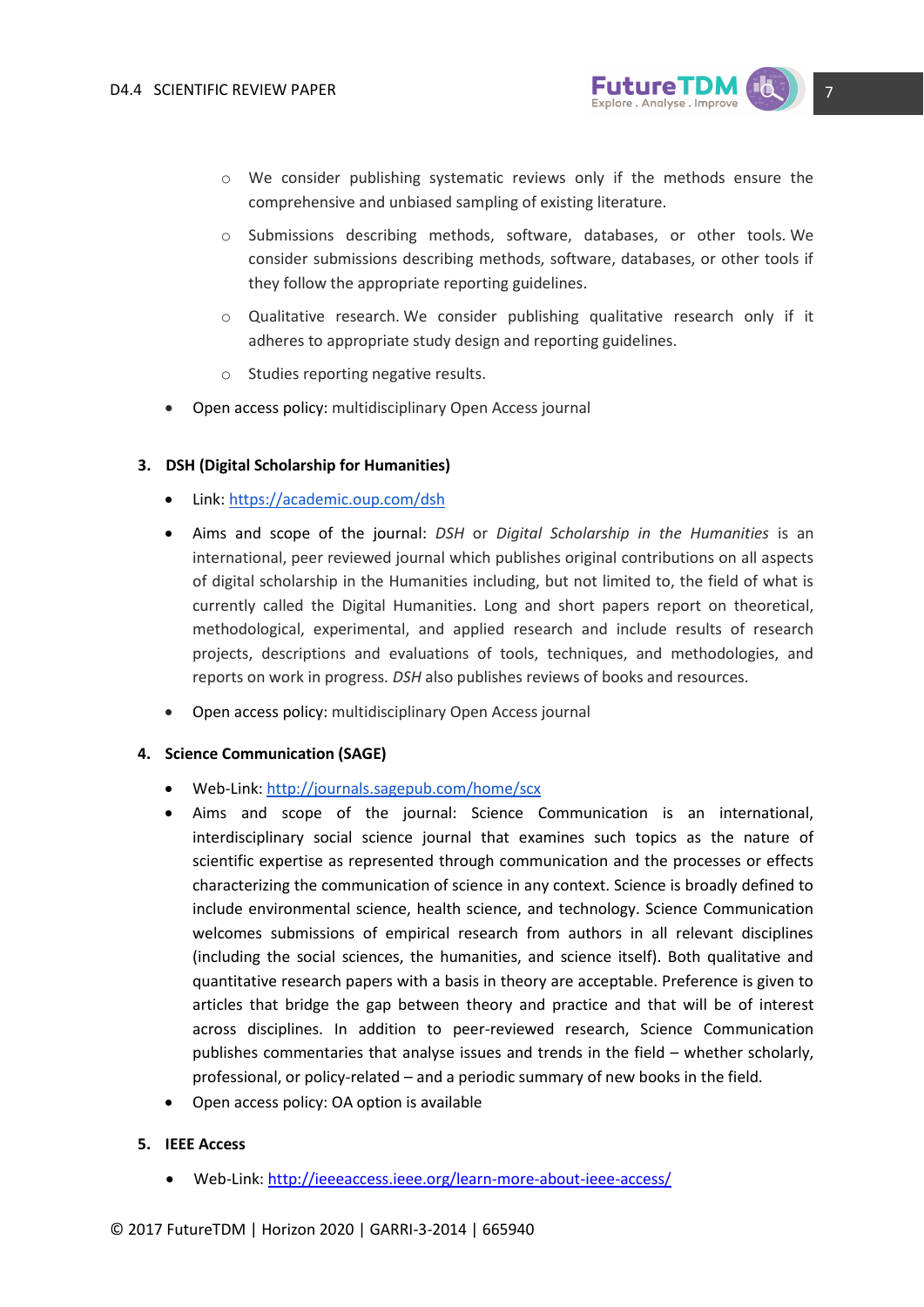

- Aims and scope of the journal: IEEE Access publishes articles that are of high interest to readers: original, technically correct, and clearly presented. The scope of this journal comprises all of IEEE's fields of interest, emphasizing applications-oriented and interdisciplinary articles. IEEE Access also accepts traditional technical articles, as well as reviews and surveys.
- Open access policy: Multidisciplinary Open Access Journal, fee \$1,750 per article

Eventually, we have chosen the "Data Science Journal" that is an open access multidisciplinary journal run by an SME publisher "Ubiquity Press".

#### <span id="page-7-0"></span>**2.2 Information on the submitted paper**

The details of the submission are the following:

- Authors: Maria Eskevich, Stelios Piperidis, Kanella Pouli, Maria Gavriilidou, Dimitris Galanis, Antal van den Bosch.
- Title: Text and Data Mining: Past, present, and future.
- Submission date: 01.05.2017.
- Text of the paper is in the Appendix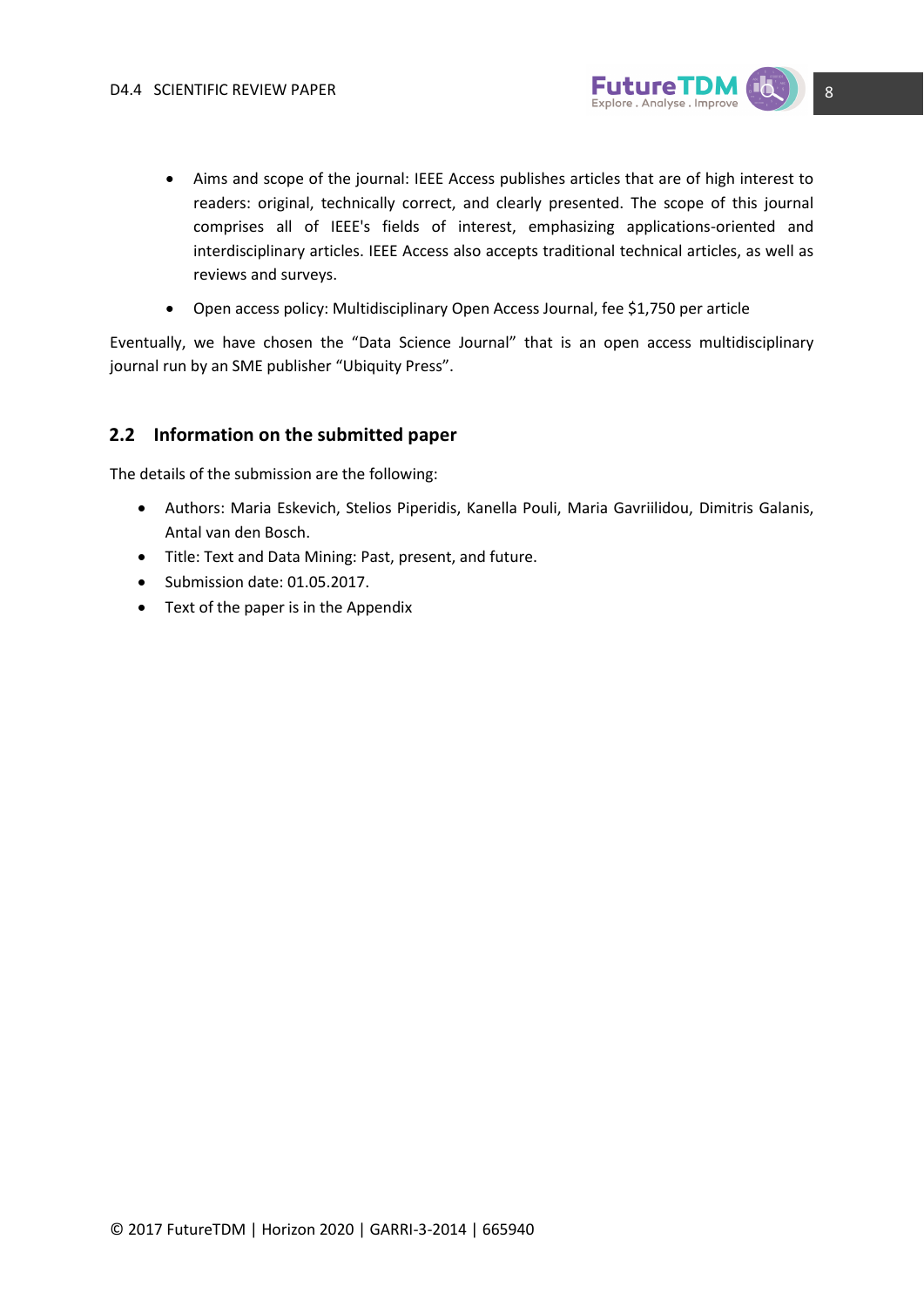

## <span id="page-8-0"></span>**3 WORK ON THE FUTURETDM KNOWLEDGE BASE ENRICHMENT**

### <span id="page-8-1"></span>**3.1 Collection of Projects**

FutureTDM collection of projects by the Deliverable submission date contains 140 items, 37 of which are already integrated into the platform. For 7 of the projects it is not possible to assign an economic sector, such as (+)Spaces , while the other 133 can be assigned to one or even a combination of sectors due to the multidisciplinary nature of the projects. Table 1 contains the overall statistics of the number of projects in the collection.

| Sector or combination of Sectors that that the project is assigned to | Number of projects |
|-----------------------------------------------------------------------|--------------------|
| Primary-Sector, Secondary-Sector, Tertiary-Sector, Quartenary-Sector  | 1                  |
| Primary-Sector, Quartenary-Sector                                     | 1                  |
| Secondary-Sector                                                      | 8                  |
| Secondary-Sector, Tertiary-Sector                                     | 3                  |
| Secondary-Sector, Quartenary-Sector                                   | 38                 |
| Secondary-Sector, Tertiary-Sector, Quartenary-Sector                  | 6                  |
| Tertiary-Sector                                                       | 13                 |
| Tertiary-Sector, Quartenary-Sector                                    | 24                 |
| Quartenary-Sector                                                     | 38                 |
| Quinary-Sector                                                        | 1                  |
| <b>TOTAL</b>                                                          | 133                |

**Table 1: Total number of projects in the FutureTDM Knowledge Base Collection structured by economic sector**

### <span id="page-8-2"></span>**3.2 Collection of Organisations**

FutureTDM collection of organisations by the Deliverable submission date contains 72 items, 59 of which are already integrated into the platform. 55 of these organisations have only one EU-country location, while three of them spread across more than one country within the EU, and 6 have locations outside EU in USA.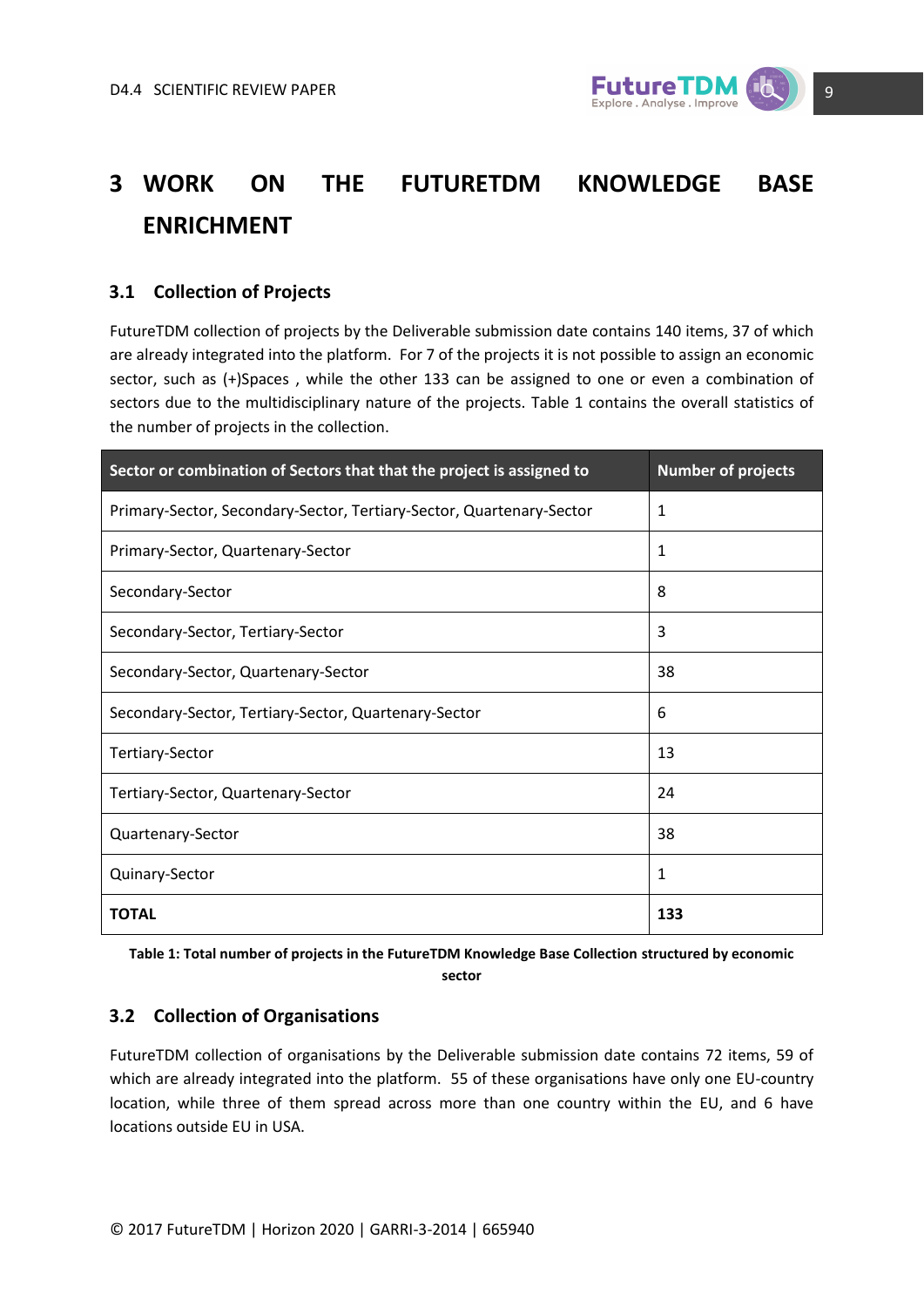

| <b>Company locations details</b>    | <b>Country</b>                                  | <b>Number</b>  |
|-------------------------------------|-------------------------------------------------|----------------|
| Company is based in one country     | Austria                                         | $\mathbf{1}$   |
|                                     | Belgium                                         | $\overline{2}$ |
|                                     | Czech Republic                                  | $\overline{2}$ |
|                                     | Denmark                                         | $\overline{2}$ |
|                                     | Finland                                         | $\mathbf{1}$   |
|                                     | France                                          | 4              |
|                                     | Germany                                         | 10             |
|                                     | Greece                                          | 3              |
|                                     | Ireland                                         | $\mathbf{1}$   |
|                                     | Italy                                           | 3              |
|                                     | Norway                                          | $\mathbf{1}$   |
|                                     | Slovenia                                        | $\mathbf{1}$   |
|                                     | Spain                                           | 4              |
|                                     | Sweden                                          | $\overline{2}$ |
|                                     | Switzerland                                     | 4              |
|                                     | The Netherlands                                 | 5              |
|                                     | UK                                              | 9              |
| Company has offices internationally | Belgium,<br>The<br>Netherlands,<br>Germany, USA | $\mathbf{1}$   |
|                                     | The<br>Netherlands,                             | $\mathbf{1}$   |
|                                     | Germany/USA                                     | 1              |
|                                     | Ireland/Greece                                  | $\mathbf{1}$   |
|                                     | Spain/UK                                        | $\mathbf{1}$   |
|                                     | UK/USA                                          | $\overline{2}$ |
|                                     | USA,<br>many                                    | $\overline{2}$ |
| Companies outside EU                | Japan                                           | $\mathbf{1}$   |
|                                     | <b>USA</b>                                      | $\overline{7}$ |
| <b>TOTAL</b>                        |                                                 | 72             |

**Table 2: Total number of projects in the FutureTDM Knowledge Base Collection structured by country**

### <span id="page-9-0"></span>**3.3 Collection of Methods**

© 2017 FutureTDM | Horizon 2020 | GARRI-3-2014 | 665940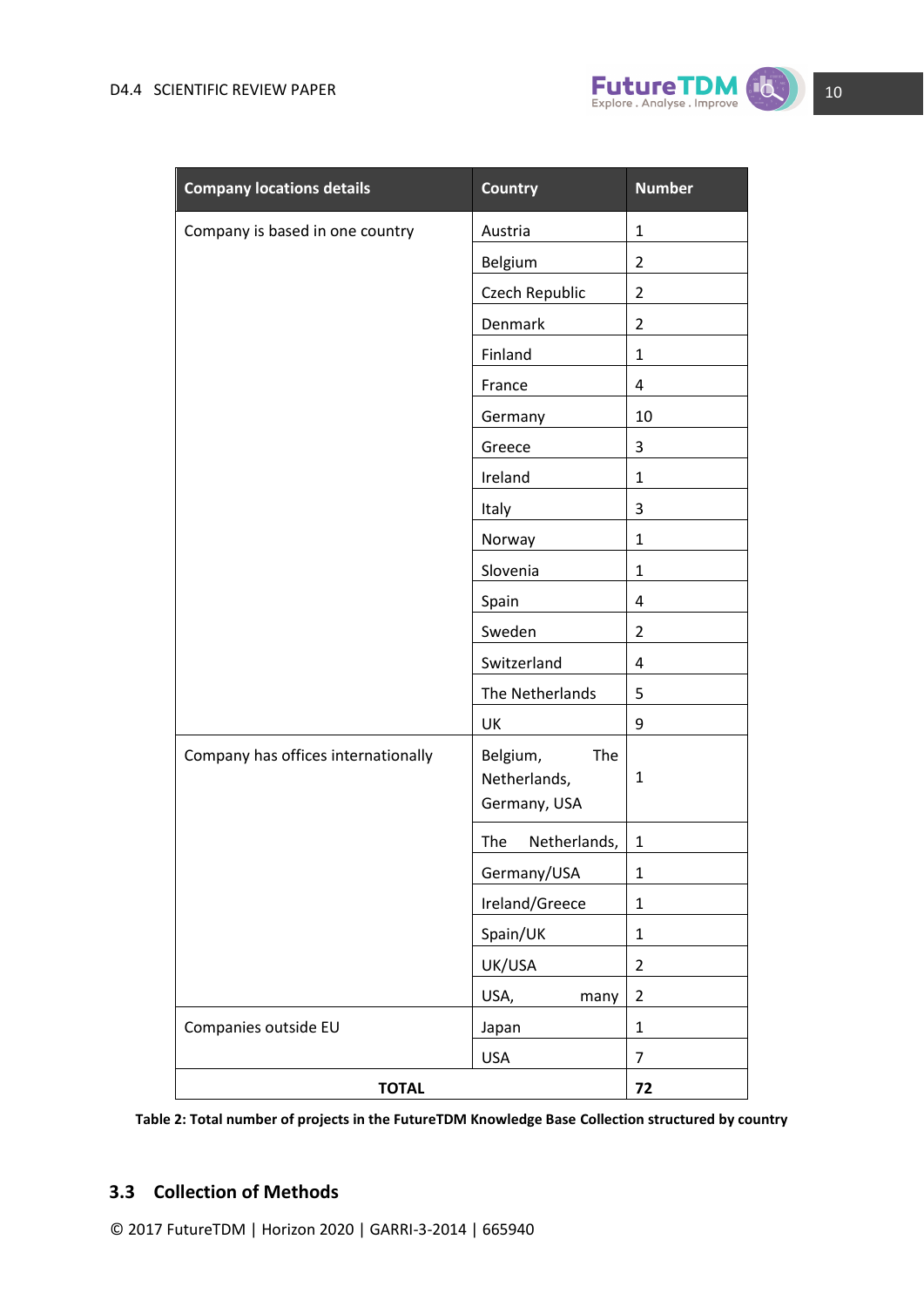

FutureTDM collection of projects splits scientific methods into 29 items, and all of them are integrated into the platform, as they are used to specify the organisations focus.

| <b>TDM Methods</b>           |                                          |                                             |                             |
|------------------------------|------------------------------------------|---------------------------------------------|-----------------------------|
| Artificial Intelligence      | Machine Learning                         | <b>Statistics</b>                           | <b>Kernel Methods</b>       |
| Association rules            | <b>Machine Translation</b>               | Summarisation                               | <b>Ensemble Learning</b>    |
| Classification               | Multimedia Processing                    | Term/Concept<br><b>Extraction</b>           | Dimensionality<br>Reduction |
| Clustering                   | <b>Natural Language Processing</b>       | <b>Text Mining</b>                          | <b>Decision Trees</b>       |
| Data Mining                  | Modality<br>Negation<br>and<br>Detection | <b>Textual Entailment</b>                   | Deep Learning               |
| <b>Graph Mining</b>          | <b>Predictive Analytics</b>              | <b>Artificial Neural</b><br><b>Networks</b> |                             |
| Information<br>Extraction    | Regression                               | Bayesian Inference                          |                             |
| <b>Information Retrieval</b> | Sentiment Analysis/Opinion<br>Mining     | Instance-Based<br>Learning                  |                             |

**Table 3: FutureTDM text and data mining methods collection**

#### <span id="page-10-0"></span>**3.4 Collection of Tools**

FutureTDM collection of projects by the Deliverable submission date contains 72 items, 59 of which are already integrated into the platform. Table contains the complete list of tools collected so far.

| <b>Name</b>             | <b>URL</b>                                            |
|-------------------------|-------------------------------------------------------|
| ALVEO                   | http://alveo.edu.au/                                  |
| Alvis                   | https://migale.jouy.inra.fr/redmine/projects/alvisnlp |
| Angoss Knowledge STUDIO | http://www.angoss.com/                                |
| AnnoMarket              | https://annomarket.eu/                                |
| Apache cTAKES           | http://ctakes.apache.org                              |
| Apache OpenNLP          | http://opennlp.apache.org                             |
| Apache UIMA             | https://uima.apache.org                               |
| Argo                    | http://argo.nactem.ac.uk                              |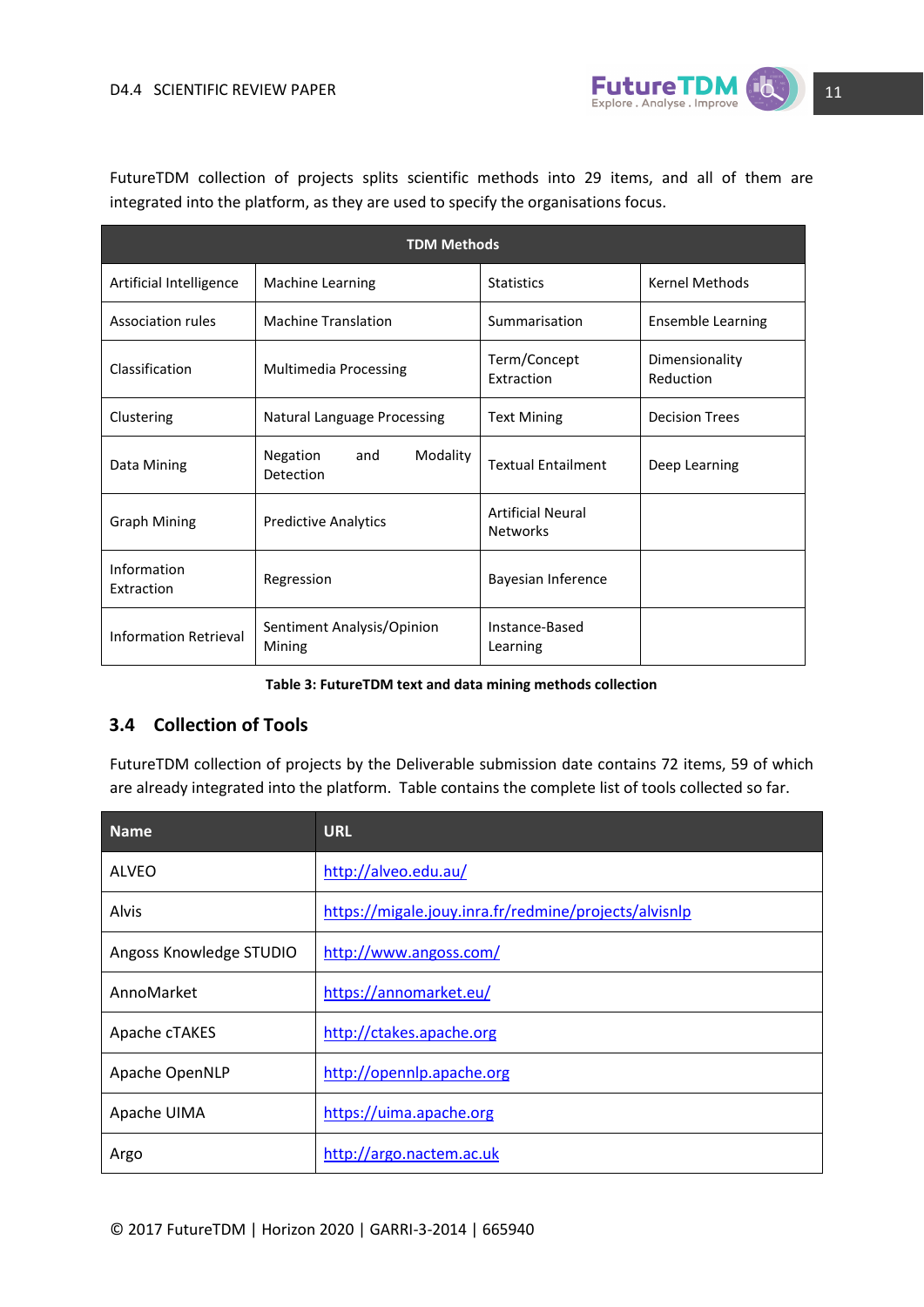

| BioCatalogue                                        | https://www.biocatalogue.org/                                                                                              |
|-----------------------------------------------------|----------------------------------------------------------------------------------------------------------------------------|
| BiodiversityCatalogue                               | https://www.biodiversitycatalogue.org                                                                                      |
| <b>Bluima</b>                                       | https://github.com/BlueBrain/bluima                                                                                        |
| <b>CLARIN-DK</b>                                    | http://clarin.dk/                                                                                                          |
| ClearTK                                             | https://cleartk.github.io/cleartk                                                                                          |
| Clementine                                          | http://datamining.togaware.com/survivor/Clementine.html                                                                    |
| ContentMine                                         | http://www.contentmine.org/                                                                                                |
| <b>DKPro Core</b>                                   | https://dkpro.github.io/dkpro-core                                                                                         |
| <b>ELKI</b>                                         | http://elki.dbs.ifi.lmu.de/                                                                                                |
| <b>FICO Data Management</b>                         | http://www.fico.com/                                                                                                       |
| Galaxy                                              | https://galaxyproject.org/                                                                                                 |
| <b>GATE Embedded</b>                                | https://gate.ac.uk                                                                                                         |
| <b>Heart of Gold</b>                                | http://heartofgold.dfki.de                                                                                                 |
| <b>SPSS</b><br>Predictive<br><b>IBM</b><br>Analysis | http://www-03.ibm.com/software/products/en/spss-predictive-<br>analytics-enterprise                                        |
| <b>JCoRe</b>                                        | http://julielab.github.io                                                                                                  |
| Jpylyzer                                            | http://jpylyzer.openpreservation.org/                                                                                      |
| <b>KAF</b>                                          | http://kyoto-<br>project.eu/xmlgroup.iit.cnr.it/kyoto/index2091.html?option=com con<br>tent&view=article&id=504&Itemid=173 |
| Kepler                                              | https://kepler-project.org/                                                                                                |
| <b>KNIME</b>                                        | http://www.knime.org/knime                                                                                                 |
| Language Grid                                       | http://langrid.org/en/index.html                                                                                           |
| <b>LAPPS Grid</b>                                   | http://www.lappsgrid.org/                                                                                                  |
| Online<br>Analysis<br>Massive<br>(MOA)              | http://moa.cms.waikato.ac.nz/                                                                                              |
| Matchbox                                            | http://matchbox.openpreservation.org/                                                                                      |
| Microsoft<br>SQL<br>Server                          | https://technet.microsoft.com/en-                                                                                          |

© 2017 FutureTDM | Horizon 2020 | GARRI-3-2014 | 665940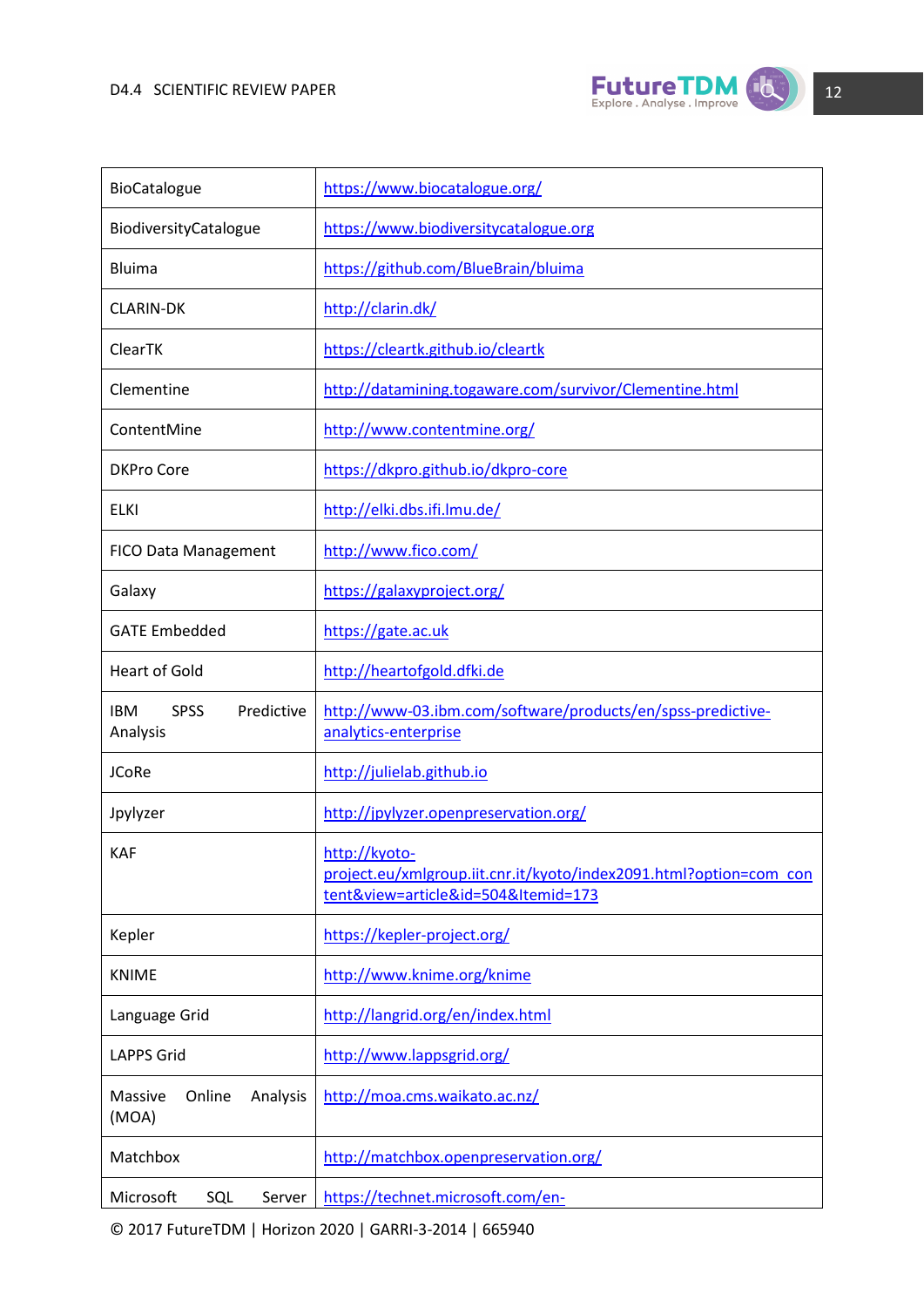

| Analysis Service (SSAS)     | us/library/ms175609%28v=sql.90%29.aspx                                                   |
|-----------------------------|------------------------------------------------------------------------------------------|
| <b>Neural Designer</b>      | https://www.neuraldesigner.com/                                                          |
| <b>NLTK</b>                 | http://www.nltk.org                                                                      |
| Open Calais                 | www.opencalais.com/                                                                      |
| Oracle Data Miner GUI       | http://www.oracle.com/technetwork/database/options/odm/datami<br>nerworkflow-168677.html |
| Orange                      | http://orange.biolab.si/                                                                 |
| Pagelyzer                   | http://pagelyzer.openpreservation.org/                                                   |
| Pegasus                     | https://pegasus.isi.edu                                                                  |
| Pentaho                     | http://www.pentaho.com/                                                                  |
| Pipeline Pilot              | http://accelrys.com/products/collaborative-science/biovia-pipeline-<br>pilot/            |
| QT21                        | http://qt21.metashare.ilsp.gr/                                                           |
| Rapidminer Radoop           | www.rapidminer.com                                                                       |
| Rapidminer Server           | www.rapidminer.com                                                                       |
| Rapidminer Studio           | www.rapidminer.com                                                                       |
| <b>SAP Hana</b>             | https://hana.sap.com                                                                     |
| <b>SAS Data Mining</b>      | http://www.sas.com                                                                       |
| <b>SPSS</b>                 | http://www.ibm.com/analytics/us/en/technology/spss/                                      |
| Taverna                     | http://www.taverna.org.uk/                                                               |
| <b>Think Analytics</b>      | http://thinkanalytics.com/                                                               |
| Think Enterprise Data Miner | www.thinkanalytics.com/                                                                  |
| Triana                      | http://www.trianacode.org                                                                |
| <b>TTNWW</b>                | http://yago.meertens.knaw.nl/apache/TTNWW/                                               |
| Weblicht                    | https://weblicht.sfs.uni-tuebingen.de/                                                   |
| <b>WEKA</b>                 | http://www.cs.waikato.ac.nz/~ml/weka                                                     |
| xcorrSound                  | http://xcorrsound.openpreservation.org/                                                  |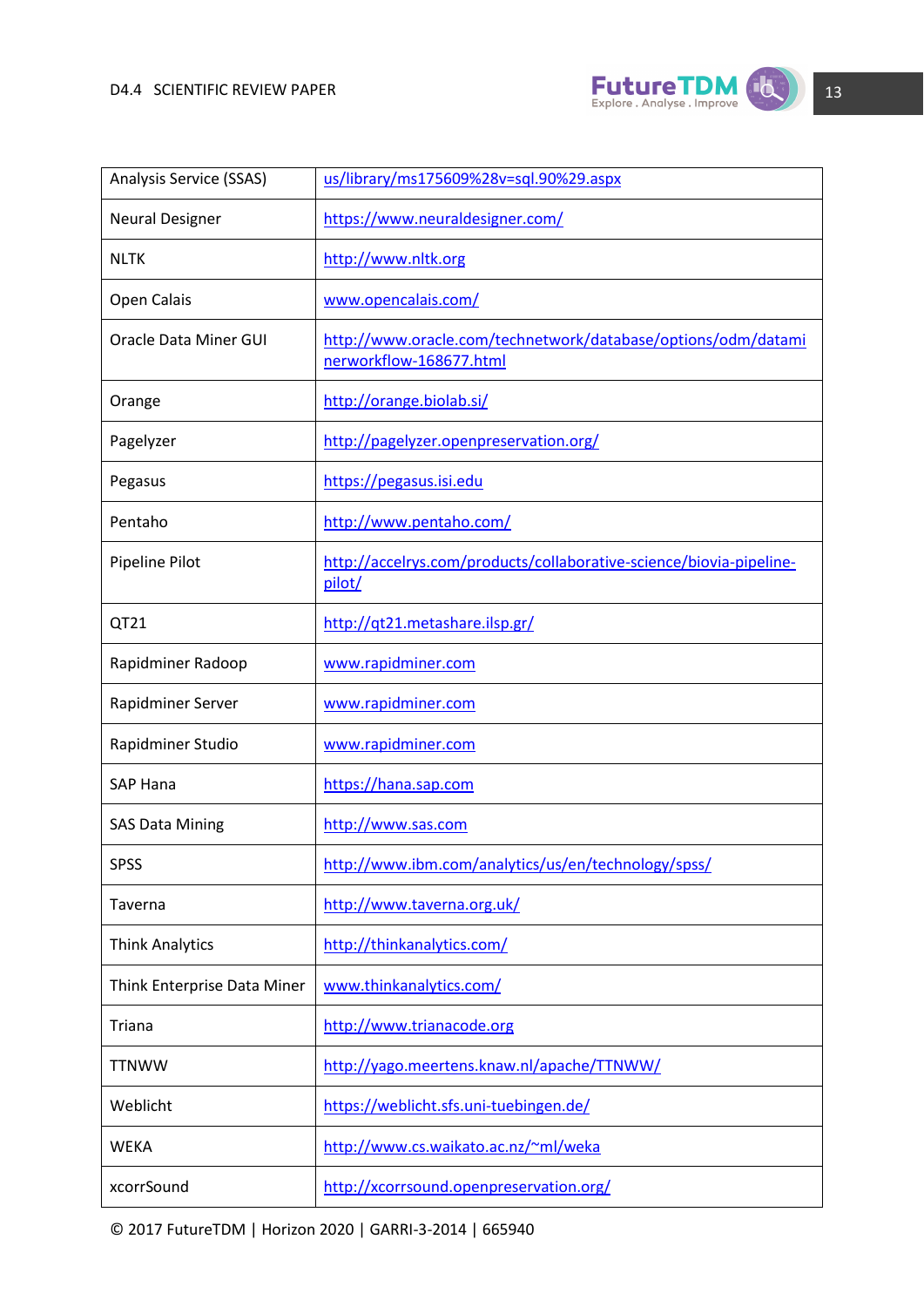

| VisTrails                  | http://www.vistrails.org                  |
|----------------------------|-------------------------------------------|
| Trendminer                 | https://www.trendminer.com/               |
| Opendatasoft               | https://www.opendatasoft.com/             |
| Meta                       | http://meta.com/                          |
| <b>TensorFlow</b>          | https://www.tensorflow.org/about/         |
| Epinium                    | http://epinium.com/                       |
| Exclusivi                  | http://exclusivi.com/hotels/              |
| Eparkomat                  | http://www.eparkomat.com/                 |
| Data Scouts                | https://datascouts.eu/                    |
| TopPlace                   | http://www.avuxi.com/products/topplace    |
| Influencity                | https://influencity.com/en/               |
| <b>Plazi TreatmentBank</b> | http://plazi.org/api-tools/api/#Plazi API |
| SafeToNet                  | https://safetonet.com/                    |
| Egas                       | https://demo.bmd-software.com/egas/       |
| Wordfreak                  | http://wordfreak.sourceforge.net/         |
| Theano                     | https://github.com/Theano/                |

**Table 4: Total list of tools in the FutureTDM Knowledge Base Collection**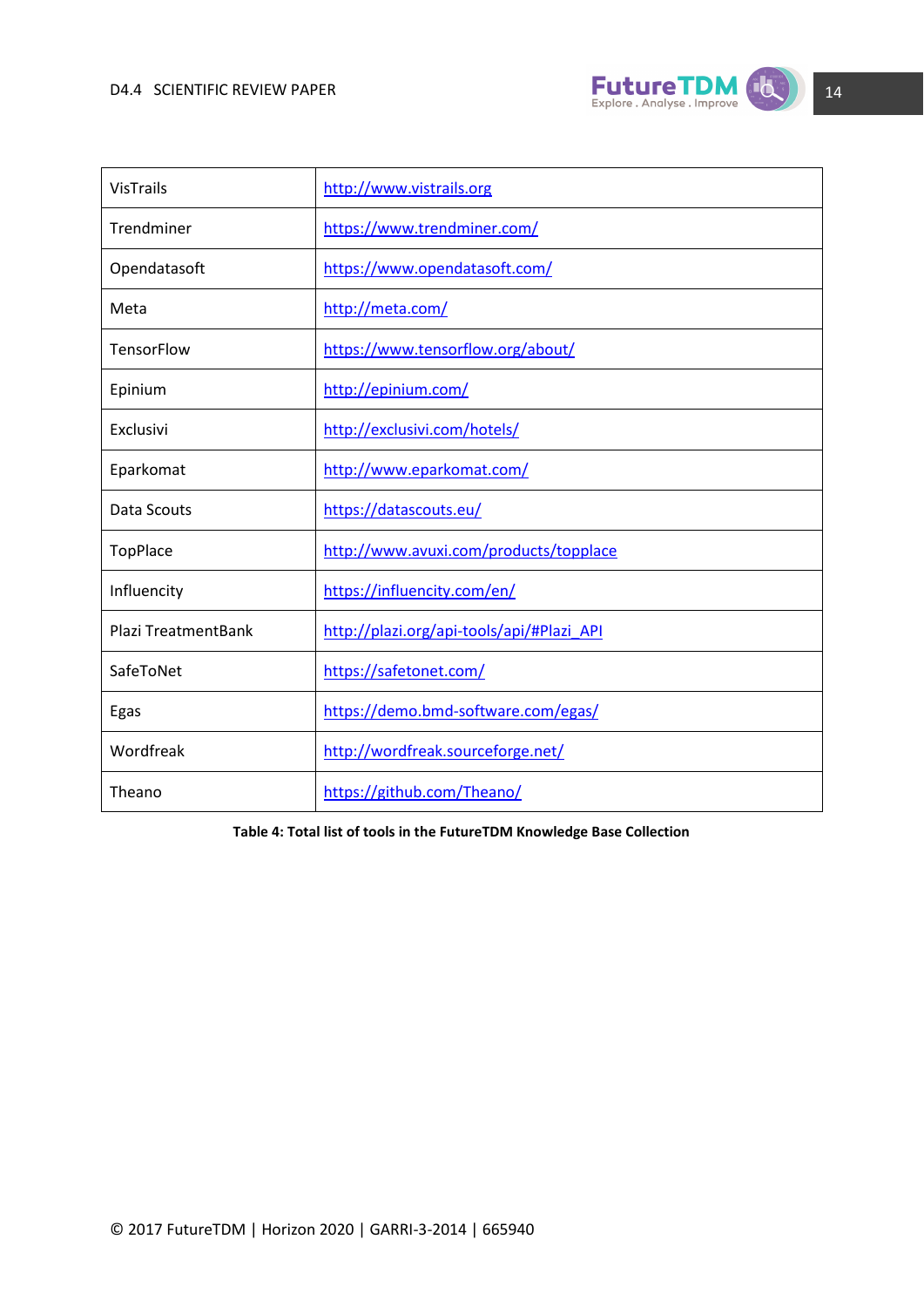

### <span id="page-14-0"></span>**4 CONLUSIONS**

This Deliverable contains the full text of submitted TDM review paper, together with the explanation on the publication venue selection.

We provide quantitative updates on the progress with filling in the four main categories of the Knowledge Base Collection, while the Deliverables 6.1, 6.2 and 6.3<sup>1</sup> contains the qualitative description of the technology behind the FutureTDM Platform.

**.** 

 $1$  www.futuretdm.eu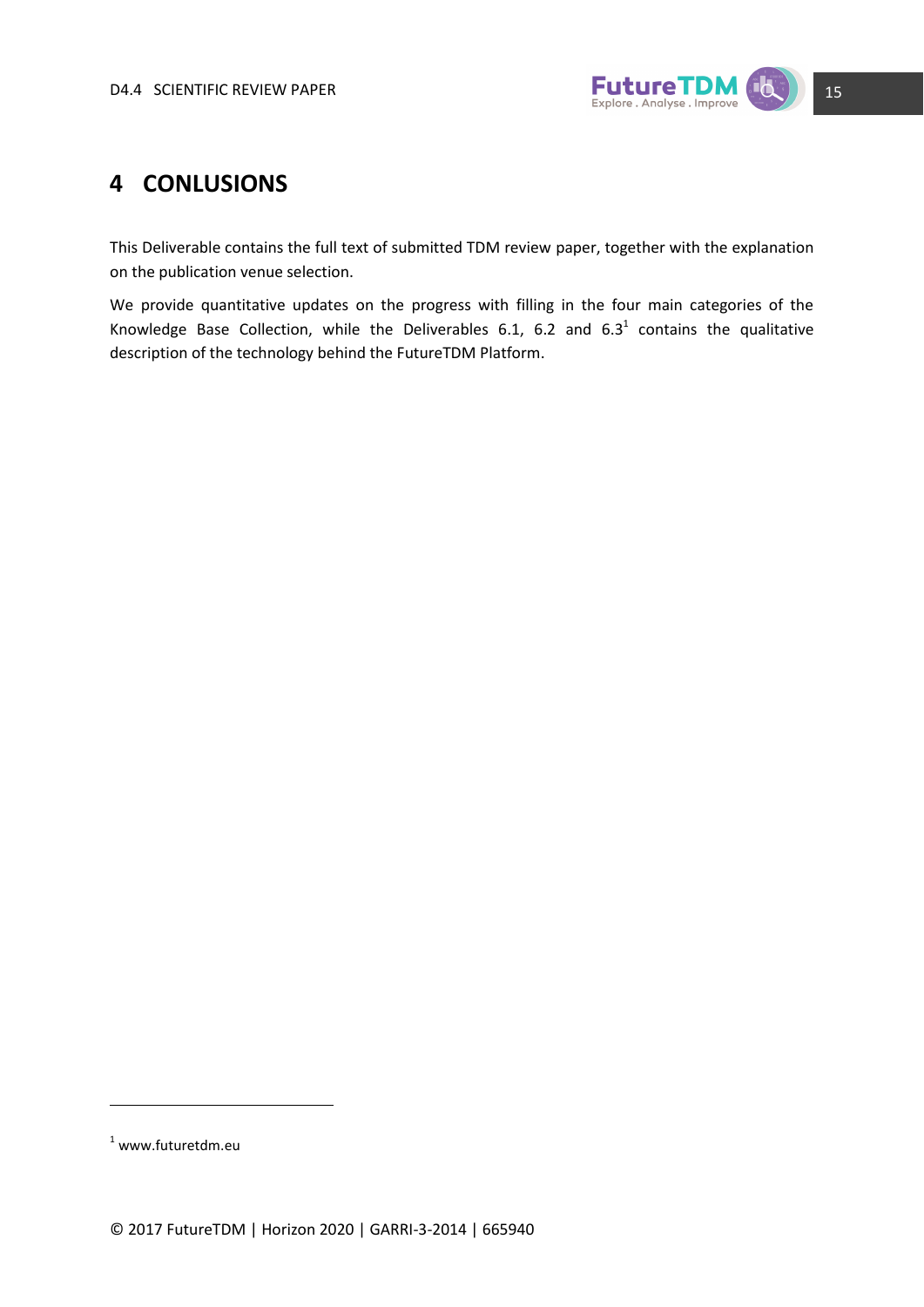

### <span id="page-15-0"></span>**5 ANNEX**

In the following we present the scientific paper "**Text and Data Mining: Past, present, and future**" and the collections below described in the previous section. The list will be given in this order:

- Collection of Organisations
- Collection of Projects
- Collection of Tools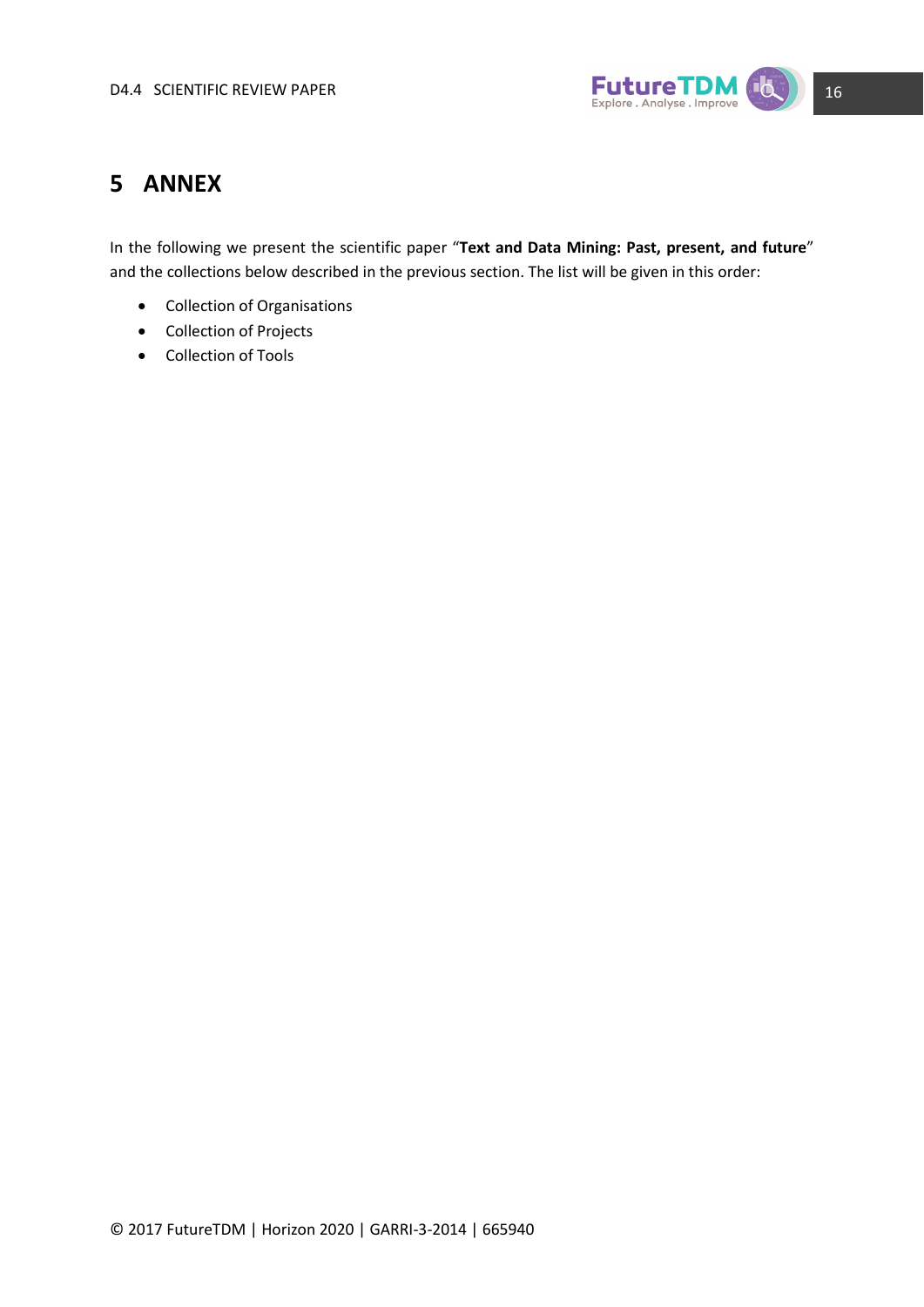| <b>Name</b>                                                                                                                      | <b>TIRL</b>                                                               | Country                                | 71P                      | City                                 | Street                                              | Type                 | Data Sources                                        | <b>Application field Sector I</b><br>Sector                                                                                      | Application field Sector II Application field Sector Application field Sector IV |                                                   |                                                                                                                                    | <b>Application field Sector</b> |
|----------------------------------------------------------------------------------------------------------------------------------|---------------------------------------------------------------------------|----------------------------------------|--------------------------|--------------------------------------|-----------------------------------------------------|----------------------|-----------------------------------------------------|----------------------------------------------------------------------------------------------------------------------------------|----------------------------------------------------------------------------------|---------------------------------------------------|------------------------------------------------------------------------------------------------------------------------------------|---------------------------------|
| 904Lahs                                                                                                                          | http://904labs.com                                                        | The Netherlands 10980H                 |                          | Amsterdam                            | Science Park 407                                    | Company              | <b>Rusiness Internet</b>                            | Tertiary-Sector, Quartenary-Sector                                                                                               | $N/\Delta$                                                                       |                                                   | Finance Ranking InsurarResearch and Development (e.g. Tech                                                                         | N/I                             |
| Acconture                                                                                                                        | https://www.arcenture.com                                                 | USA, many intern; N/A                  |                          | N/A                                  | M/A                                                 | Company              | Rucinecc Internet N/A                               | N/L                                                                                                                              | $N/\Delta$                                                                       |                                                   | Health and Social Care Research and Development (e.g. Tech                                                                         | $N/\Delta$                      |
| ADAPT                                                                                                                            | http://adaptcentre.ie/                                                    | Ireland                                | Dublin 2                 | Dublin                               | Trinity College, College Green                      | Research             | AII                                                 | Tertiary-Sertor Quartenary-Sertor                                                                                                | N/A                                                                              |                                                   | Entertainment, Finance, Education, Research and Development (e.g. Tech N/A                                                         |                                 |
| Apric                                                                                                                            | http://agris.fao.org/agris-search/index.doGreece                          |                                        | 10176                    | Athens                               | Acharnon Street S                                   | Company              | Scientific                                          | Primary-Sect Apriculture                                                                                                         | N/A                                                                              | $N/\Delta$                                        | N/A                                                                                                                                | N/I                             |
| Agroknow                                                                                                                         | http://www.agroknow.com/agroknow/                                         | Greece                                 | 152 35                   | Athens                               | Grammou 17                                          | Company              | Scientific                                          | Primary-SectAgriculture                                                                                                          | N/A                                                                              | $N/\Delta$                                        | N/A                                                                                                                                | N/A                             |
| Algoritmica                                                                                                                      | http://algoritmica.nl/                                                    | The Netherlands                        | 1075                     | Amsterdam                            | Oranie Nassaulaan 62-2                              | Company              | AII                                                 | Secondary-Sector                                                                                                                 | Engineering                                                                      | $N/\Delta$                                        | N/A                                                                                                                                | $N/\Delta$                      |
| <b>Apteco Limited</b>                                                                                                            | http://www.apteco.com/                                                    | TIK                                    | CV34 4FF                 | Warwick                              | Tink-a-Tank House, Jury St 21                       | Company              | AII                                                 | Secondary-Sector, Tertiary-Sector                                                                                                | Manufacturing                                                                    |                                                   | Entertainment, Finance, Banking, Insurance, Retail/Trade, Telecommunica N/A                                                        |                                 |
| Artelnics-Artificial Intelligence Techniques, Ltd.                                                                               | http://www.artelnics.com/                                                 | Snain                                  | 37900                    | Salamanra                            | Carretera de Madrid 13                              | Company              |                                                     | Business, Personal, Secondary-Sector, Tertiary-Sector, QuarterBio-technology                                                     |                                                                                  |                                                   | Health and Social Care Research and Development (e.g. Tech)                                                                        | N/I                             |
| Autonomy                                                                                                                         | http://www.autonomy.com/                                                  | <b>TIK</b>                             | CR4 GW7                  | Cambridge                            | Cambridge Business Park, Cowley Parl Company        |                      | AII                                                 | Secondary/Sector Tertiary/Sector                                                                                                 | Manufacturing                                                                    |                                                   | Finance Ranking Insurance Health and Social Care Public Administration N/A                                                         |                                 |
| AVUXI                                                                                                                            | http://www.ayuxi.com/                                                     | Snain/LIK                              | N/A                      | N/A                                  | N/I                                                 | Company              | Rusiness Scientific N/A                             |                                                                                                                                  | $N/\Delta$                                                                       |                                                   |                                                                                                                                    | N/I                             |
| <b>Ratelle</b><br><b>BG Stat</b>                                                                                                 | http://www.battelle.org                                                   | <b>HSA</b><br>Austria                  | N/A<br>1040              | Columbus, Ohio N/A<br>Vienna         |                                                     | Company<br>Company   |                                                     | e Business, Scientific Secondary-Sector, Quartenary-Sector                                                                       | Bio-technology, Manufacturing                                                    |                                                   | Research and Development (e.g. Tech)                                                                                               | N/A                             |
|                                                                                                                                  | http://www.bestats.com/index.html                                         | Denmark                                | 2300                     | Concebagen <sup>5</sup>              | Schleifmühleasse 7                                  | Research             | Scientific                                          | Business, Public Sec Secondary-Sector, Tertiary-Sector, Quarter Bio-technology<br>$N/\Delta$                                     | N/L                                                                              | Finance, Banking, Insurar Education<br>$N/\Delta$ |                                                                                                                                    | N/A                             |
| Centre for Language Technology (CST)<br>Clinorion                                                                                | http://cst.ku.dk/english/<br>http://www.clinerion.com                     | Switzerland                            | CH-4053                  | Racel                                | Njalsgade 136, building 27<br>Margarethenstrasse 47 | Company              |                                                     | Business, Scientific Secondary-Sector, Quartenary-Sector                                                                         | <b>Rio-technology</b>                                                            | $M/\Delta$                                        | Research and Development (e.g. Tech)<br>Research and Development (e.g. Tech-                                                       | N/A<br>$N/\Delta$               |
| Coovright Clearance Center, Inc.                                                                                                 | http://www.copyright.com                                                  | <b>USA</b>                             | MA 0192                  | Danvers                              | 222 Rosewood Drive                                  | Compan               | Business, Scientific N/A                            | N/A                                                                                                                              |                                                                                  |                                                   | Agro-industry, Bio-technolog Finance, Banking, Insural Research and Development (e.g. Tech)                                        | N/A                             |
| CrossRef                                                                                                                         | http://www.crossref.org                                                   | UK/USA                                 | OX1 18Y                  | Oxford                               | New Road                                            | Research             | Business, Scientific N/A                            | N/f                                                                                                                              | N/A                                                                              | N/A                                               | Research and Development (e.g. Tech)                                                                                               | N/A                             |
| Data Mind                                                                                                                        | http://www.datamind.cz/                                                   | Czech Republic                         | 170 00                   | Prague                               | U Průhonu 22 / 466                                  | Compan               | All                                                 | Tertiary-Sect N/A                                                                                                                | N/A                                                                              |                                                   | Health and Social Care, Public Administration, Retail/Trade                                                                        | N/A                             |
| DeepMind                                                                                                                         | https://www.deepmind.com/                                                 | <b>HK/HSA</b>                          |                          |                                      |                                                     | Compan               | Rusiness                                            | N/A<br>N/L                                                                                                                       | N/A                                                                              | N/A                                               | $N/\Delta$                                                                                                                         | N/I                             |
| Deutsche Forschungszentrum für Künstliche Intelligenz gGmbH (DFKI)                                                               | http://www.dfki.de/                                                       | Germany                                | D-66123                  | Saarhrücken                          | Stuhlsatzenhausweg 3                                | Research             | Scientific                                          | Quartenary-Sector                                                                                                                |                                                                                  |                                                   | Education, Research and Development (e.g. Tech N/A                                                                                 |                                 |
| Docean                                                                                                                           | http://www.docear.org                                                     | N/A                                    | N/A                      | N/A                                  | N/I                                                 | Company              | AII                                                 | N/L<br>N/L                                                                                                                       | N/A                                                                              | N/A                                               | Education, Research and Development (e.g. Tech N/A                                                                                 |                                 |
| Dutch-Flemish Human Language Technology Agency                                                                                   | http://www.tst-centrale.org/                                              | The Netherlands, Belgium               |                          |                                      |                                                     | Research             | Scientific                                          | N/A<br>N/A                                                                                                                       | N/A                                                                              | N/A                                               | N/A                                                                                                                                | N/f                             |
| eParkomat                                                                                                                        | http://www.eparkomat.com/index.html# Czech Republic                       |                                        |                          |                                      |                                                     | Compan               | Rusiness                                            | N/L<br>N/L                                                                                                                       | N/A                                                                              | N/A                                               | $N/\Delta$                                                                                                                         | N/A                             |
| Foinium                                                                                                                          | http://eninium.com/                                                       | Spain                                  |                          |                                      |                                                     | Company              | Rusiness Scientific N/A                             | N/L                                                                                                                              | N/A                                                                              | $N/\Delta$                                        | N/A                                                                                                                                | N/A                             |
| Furthering Ltd.                                                                                                                  | http://exclusivi.com/hotels                                               | Ireland/Greece                         |                          |                                      |                                                     | Company              | Business                                            | N/L<br>N/A                                                                                                                       | N/A                                                                              | N/A                                               | N/A                                                                                                                                | N/A                             |
| <b>Expert Systems S.P.A.</b>                                                                                                     | http://www.expertsystem.com                                               | IT.                                    | 41123                    | Modena                               | Via Virgilio 48/H                                   | Company              | AII                                                 | Secondary-Sector, Tertiary-Sector                                                                                                | Bio-technolog                                                                    |                                                   | Entertainment, Finance, Banking, Insurance, Public Administration                                                                  | $N/\Delta$                      |
| Fondazione Rouno Kessler (FRK)                                                                                                   | http://www.fbk.eu/                                                        | Italy                                  | 38122                    | <b>Bolzano</b>                       | Via Santa Croce 77                                  | Research             | Scientific                                          | Quartenary, N/A                                                                                                                  | $N/\Delta$                                                                       | $N/\Delta$                                        | Education, Research and Development (e.g. Tech N/A                                                                                 |                                 |
| German National Library of Economics (ZBW)<br>GESIS - Leibniz-Institute for the Social Sciences                                  |                                                                           | Germany                                |                          |                                      |                                                     | Research             | Scientific                                          | $N/\Delta$<br>N/4                                                                                                                | $N/\Delta$                                                                       | $N/\Delta$                                        | N/A                                                                                                                                | N/I<br>N/I                      |
| <b>Helsinki University of Technology</b>                                                                                         | http://www.gesis.org<br>http://www.aalto.fi/en/about/history/tkkFinland   | Germany                                | 68159<br>2150            | Mannheim<br>Helcinki                 | Quadrat R2_1<br>Fonno                               | Research<br>Research | Personal, Scientific Tertiary-SectN/A<br>Scientific | Quartenary, N/A                                                                                                                  | $N/\Delta$<br>$N/\Delta$                                                         | N/A                                               | Health and Social Care Research and Development (e.g. Tech)<br>Education, Research and Development (e.g. Tech N/A                  |                                 |
|                                                                                                                                  |                                                                           | France                                 | 78153                    |                                      | <b>RP 105</b>                                       | Research             | Scientific                                          | Quartenary-N/A                                                                                                                   | N/A                                                                              | N/A                                               |                                                                                                                                    |                                 |
| Institut national de recherche en informatique et en automatique (INRIA)<br>Institut Universitari de Lingüística Aplicada (IULA) | http://www.inria.fr/en/<br>website: jula.upf.edu twitter: https://twSpain |                                        | R <sub>018</sub>         | Rocquencourt<br><b>Barrelona</b>     | Universitat Pompeu FahraCampus del Research         |                      | Scientific                                          | $N/\Delta$<br>M/I                                                                                                                | $N/\Delta$                                                                       | N/A                                               | Education, Research and Development (e.g. Tech N/A<br>Research and Development (e.g. Tech)                                         | N/I                             |
| Institute for Language and Speech Processing (ILSP / "Athena" R.C.)                                                              | http://www.ilsp.er/en                                                     | Greece                                 | 151.25                   | Athens                               | Marquisi Artemidos 6                                | Research             | Scientific                                          | Quartenary, N/A                                                                                                                  | $N/\Delta$                                                                       | $N/\Delta$                                        | Education, Research and Development (e.g. Tech N/A                                                                                 |                                 |
| Istituto di Linguistica Computazionale "Antonio Zampolli" (ILC) - CNR\                                                           | website: http://www.ilc.cnr.it/en/conten Italy                            |                                        | 56124                    | Pica                                 | Italian National Research CouncilPisa (Research     |                      | Scientific                                          | $N/\Delta$<br>N/L                                                                                                                | $N/\Delta$                                                                       | $N/\Delta$                                        | Research and Development (e.g. Tech-                                                                                               | N/I                             |
| <b>JISC</b>                                                                                                                      | http://www.lisc.ac.uk/                                                    | TIK                                    | <b>BS2 0JA</b>           | Bristol                              | One Castlenark Tower Hill                           | Research             | Scientific                                          | Quartenary, N/A                                                                                                                  | N/A                                                                              | $N/\Delta$                                        | Education, Research and Development (e.g. Tech N/A                                                                                 |                                 |
| Karlsruhe Institute of Technology                                                                                                | https://www.kit.edu/                                                      | Germany                                | 76131                    | Karlsruhe                            | Kaiserstraße 12                                     | Research             | Scientific                                          | Quartenary, N/A                                                                                                                  | N/A                                                                              | N/A                                               | Education, Research and Development (e.g. Tech N/A                                                                                 |                                 |
| Komatsu                                                                                                                          | http://www.komatsu.com.au/AboutKom:Japan                                  |                                        | N/A                      | Tokyo                                | N/L                                                 | Company              | N/L                                                 | N/L<br>N/I                                                                                                                       | N/A                                                                              | N/A                                               | $N/\Delta$                                                                                                                         | N/I                             |
| Kudoos                                                                                                                           | http://www.kudoos.nl                                                      | The Netherlands                        |                          |                                      |                                                     | Compan               | Rusiness Scientific N/A                             | N/I                                                                                                                              | N/A                                                                              | N/A                                               | $N/\Delta$                                                                                                                         | N/A                             |
| Linguamatics                                                                                                                     | http://www.linguamatics.com/                                              | ПK                                     | CR4 CM/G                 | Cambridge                            | Milton Road                                         | Compan               |                                                     | Personal, Scientific Secondary-Sector, Tertiary-Sector, Quarter Bio-technology                                                   |                                                                                  |                                                   | Health and Social Care Research and Development (e.g. Tech)                                                                        | N/I                             |
| Ludwig-Maximilians-Universitaet                                                                                                  | https://www.en.uni-muenchen.de/index. Germany                             |                                        | 80539                    | Munich                               | Geschwister-Scholl-Platz 1                          | Researc              | Scientific                                          | Quartenary, N/A                                                                                                                  | N/L                                                                              | $N/\Delta$                                        | Education, Research and Development (e.g. Tech N/A                                                                                 |                                 |
| Max Planck Computing and Data Facility                                                                                           | website: http://www.rzg.mpg.de/ facebrGermany                             |                                        | 85748                    | Garching                             | Gießenhachstraße 7                                  | Researc              | Scientific                                          | N/L<br>N/I                                                                                                                       | $N/\Delta$                                                                       | N/A                                               | Research and Development (e.g. Tech)                                                                                               | N/I                             |
| Meta                                                                                                                             | http://meta.com/                                                          | <b>USA</b>                             |                          |                                      |                                                     | Compar               | Business, Scientific N/A                            | N/A                                                                                                                              | N/A                                                                              | N/A                                               | N/A                                                                                                                                | N/f                             |
| National Centre for Text Mining (NaCTeM)<br>Onendatasoft                                                                         | http://www.nactem.ac.uk/                                                  | <b>TIK</b><br><b>USA/international</b> | <b>M1 7DN</b>            | Manchester                           | Princess Street 131                                 | Research             |                                                     | Internet, Personal, SSecondary-Sector, Tertiary-Sector, Quarter Bio-technology                                                   |                                                                                  |                                                   | Health and Social Care Education, Research and Development (e.g. Tech N/A                                                          |                                 |
| Panerhive                                                                                                                        | https://www.opendatasoft.com/<br>https://nanerhive.org/                   | Germany                                |                          |                                      |                                                     | Company<br>Company   | Rucinecc Scientific N/A<br>Rucinecc Scientific N/A  | N/L<br>N/L                                                                                                                       | N/A<br>N/A                                                                       | $N/\Delta$<br>$N/\Delta$                          | $N/\Delta$<br>$N/\Delta$                                                                                                           | N/I<br>N/A                      |
| Plazi                                                                                                                            | http://nlaxi.org                                                          | Switzerland                            |                          |                                      |                                                     | Compan               | Rusiness Scientific N/A                             | N/L                                                                                                                              | $N/\Delta$                                                                       | N/A                                               | N/A                                                                                                                                | N/A                             |
| Puhgene                                                                                                                          | http://www.nubeene.com                                                    | Nonway                                 | 855                      | Oslo                                 | Snensyeien 70A                                      | Compan               |                                                     | Personal, Scientific Tertiary-Sector, Quartenary-Sector                                                                          | Rio, technology                                                                  | Health and Social Care                            | N/A                                                                                                                                | N/A                             |
| Python predictions                                                                                                               | http://puthonnredictions.com                                              | Belgium                                | B-1150                   | <b>Brussels</b>                      | Avenue Roger Vandendriessche 9                      | Compar               | Business, Personal Tertiary-Sect N/A                |                                                                                                                                  | N/A                                                                              | N/A                                               | N/A                                                                                                                                | N/A                             |
| RapidMiner                                                                                                                       | http://rapidminer.com/                                                    | Germany                                | 44227                    | Dortmund                             | Stockumer Str. 475                                  | Compar               |                                                     | Business, Internet, FSecondary-Sector, Tertiary-Sector                                                                           |                                                                                  |                                                   | Bio-technology, Manufacturi Entertainment, Finance, Banking, Insurance, IT Services, Retail/Trade                                  | N/I                             |
| Royal Institute of Technology (KTH)                                                                                              | http://www.kth.se                                                         | Sweder                                 | 114 28                   | Stockholm                            | Brinellvägen 8                                      | Research             | Scientific                                          | Quartenary-N/A                                                                                                                   | N/A                                                                              | $N/\Delta$                                        | Education, Research and Development (e.g. Tech N/A                                                                                 |                                 |
| SafeToNet Ltd                                                                                                                    | https://safetonet.com/                                                    | <b>TIK</b>                             |                          |                                      |                                                     | Compan               | Business, Scientific N/A                            | M/I                                                                                                                              | N/A                                                                              | N/A                                               | N/A                                                                                                                                | N/A                             |
| SAF                                                                                                                              | http://sap.com/                                                           | Germany                                | 69190                    | Walldorf                             | Hasso-Plattner-Ring 7                               | Company              | AII                                                 | Primary-SectNatural Resources Mining, WI Engineering, Manufacturing Entertainment, Finance, Research and Development (e.g. Tech) |                                                                                  |                                                   |                                                                                                                                    | N/A                             |
| Scholarly Publishing and Academic Resources Coalition (SPARC)                                                                    | http://sparcopen.org                                                      | <b>HSA</b>                             | $N/\Delta$               | Washington, DCN/A                    |                                                     | Research             | N/L                                                 | $N/\Delta$<br>N/L                                                                                                                | $N/\Delta$                                                                       | N/L                                               | N/A                                                                                                                                | N/A                             |
| Sovier                                                                                                                           | http://scyfer.nl                                                          | The Netherlands                        | 109809                   | Amsterdam                            | Science Park 402                                    | Company              |                                                     | Business, Internet, FTertiary-Sector, Quartenary-Sector                                                                          | $N/\Delta$                                                                       |                                                   | Health and Social Care, RResearch and Development (e.g. Tech                                                                       | N/A                             |
| Slovenian Social Science Data Archives                                                                                           | http://cessda.net/                                                        | Slovenia                               | 1000                     | Liubliana                            | Kongresni trg 12                                    | Research             |                                                     | Personal, Scientific Tertiary-Sector, Quartenary-Sector                                                                          | N/A                                                                              |                                                   | Health and Social Care Research and Development (e.g. Tech)                                                                        | $N/\Delta$                      |
| Snarrho                                                                                                                          | https://www.snarrho.com                                                   | 115A                                   | N/A                      | N/A                                  | N/L                                                 | Compan               |                                                     | Business, Scientific Secondary-Sector, Quartenary-Sector                                                                         | Bio-technology                                                                   | $N/\Delta$                                        | Education, Research and Development (e.g. Tech N/A                                                                                 |                                 |
| Språkbanken, The Swedish language bank                                                                                           | http://coraakhanken.gu.se<br>http://www.squaresonblue.com                 | Sweden                                 | 79000                    |                                      |                                                     | Research             | <b>Scientific</b><br>AIL                            | $N/\Delta$<br>M/I                                                                                                                | N/A                                                                              | M/A                                               | M/A                                                                                                                                | N/I                             |
| Squares on blue<br><b>Staton Consulting</b>                                                                                      | http://www.statoo.com                                                     | France<br>Switzerland                  | 3018                     | Versaille<br>Rern                    | Rue Saint Honoré 13<br>Morgenstrasse 129            | Company<br>Compan    | Rucinecc Internet Personal Scientific               | Tertiary-Sector                                                                                                                  | N/A<br>$N/\Delta$                                                                |                                                   | Finance, Banking, Insurance, Health and Social Care, Public Administration N/A<br>Finance Banking Insurance Health and Social Care | $N/\Delta$                      |
| <b>Strategir Feed</b>                                                                                                            | http://www.strategirfeed.com/                                             | France                                 | 92.088                   | Paris                                | Place de la Pyramide S                              | Company              |                                                     | Rusiness Personal 'Tertiary-Sector Quartenary-Sector                                                                             | $N/\Delta$                                                                       |                                                   | Health and Social Care Research and Development (e.g. Tech                                                                         | $N/\Delta$                      |
| Swiss Centre of Expertise in the Social Sciences                                                                                 | http://forscenter.ch/en/                                                  | Switzerland                            | CH-1015                  | Lausanne                             | <b>Bätiment Géonglis</b>                            | Research             |                                                     | Personal, Scientific Tertiary-Sector, Quartenary-Sector                                                                          | $N/\Delta$                                                                       |                                                   | Health and Social Care Research and Development (e.g. Tech                                                                         | $N/\Delta$                      |
| Synereic Partners                                                                                                                | http://www.synergicnartners.com/en/                                       | Snain                                  | 28006                    | Madrid                               | Calle Velázouez 92                                  | Company              | Rusiness Internet FTertiary-Sector                  |                                                                                                                                  | $N/\Delta$                                                                       |                                                   | Finance Ranking Insurance Health and Social Care IT Services Public AduN/A                                                         |                                 |
| Textkernel                                                                                                                       | http://www.textkernel.com/                                                | The Netherlands NL-1022 AL             |                          | Amsterdam                            | Nieuwendammerkade 284-17                            | Company              |                                                     | Rusiness Internet [Secondary/Sector Tertiary/Sector                                                                              | Manufacturing                                                                    |                                                   | Finance Ranking Insurance IT Services Public Administration Retail/TracN/A                                                         |                                 |
| They say                                                                                                                         | http://www.theysay.jo                                                     | <b>TIK</b>                             | EC3V 3ND                 | London                               | Cornhill 24                                         | Company              | Business, Internet Secondary-Sector                 |                                                                                                                                  | N/A                                                                              | Finance, Banking, Insurance, Retail/Trade         |                                                                                                                                    | N/I                             |
| Transinsight                                                                                                                     | http://transinsight.com/                                                  | Germany                                | D-01307                  | Dresden                              | Tatzberg 47-51                                      | Company              |                                                     | Business, Internet, FTertiary-Sector, Quartenary-Sector                                                                          | N/A                                                                              |                                                   | Health and Social Care Research and Development (e.g. Tech)                                                                        | N/A                             |
| Trendminer                                                                                                                       | https://www.trendminer.com/                                               | Belgium. The Netherlands, Ge           |                          | many, USA                            |                                                     | Company              | <b>Rusiness Scientific</b>                          |                                                                                                                                  | N/A                                                                              | $N/\Delta$                                        | $N/\Delta$                                                                                                                         | N/A                             |
| <b>LIK Data Archive</b>                                                                                                          | http://www.data-archive.ac.uk/                                            | <b>TIK</b>                             | cna sso                  | Fotoy                                | Wivenhoe Park                                       | Research             | AII                                                 | Tertiary-Sector, Quartenary-Sector                                                                                               | N/A                                                                              |                                                   | Finance Banking Insurai Research and Development (e.g. Tech)                                                                       | $N/\Delta$                      |
|                                                                                                                                  | http://www.bristol.ac.uk/                                                 | <b>LIK</b>                             | RSR 1TH                  | <b>Rristol</b>                       | Tyndall Avenue                                      | Research             | Scientific                                          | Quartenary-Sector                                                                                                                | N/A                                                                              | $N/\Delta$                                        | Education, Research and Development (e.g. Tech N/A                                                                                 |                                 |
|                                                                                                                                  |                                                                           |                                        |                          |                                      |                                                     |                      |                                                     |                                                                                                                                  |                                                                                  |                                                   |                                                                                                                                    |                                 |
|                                                                                                                                  | https://site.unsilo.com/site/                                             | Denmark                                |                          |                                      |                                                     | Company              | Rusiness                                            | $N/\Delta$<br>$N/\Delta$                                                                                                         | $N/\Delta$                                                                       | $N/\Delta$                                        | N/A                                                                                                                                | N/I                             |
|                                                                                                                                  | http://www.vadis.com/                                                     | Belgium                                | 1190                     | <b>Brussels</b>                      | Boulevard de l'Humanité                             | Company              |                                                     | Business, Personal Tertiary-Sector, Quartenary-Sector                                                                            | N/A                                                                              |                                                   | Finance, Banking, Insurar Research and Development (e.g. Tech)                                                                     | N/A                             |
| University of Bristol<br><b>LINSILO</b><br>Vadio<br><b>Merick</b>                                                                | http://www.yerisk.com                                                     | <b>USA</b>                             | NJ 07310-168 Jersey City |                                      | 545 Washington Boulevard                            | Company              | AII                                                 | $N/\Delta$<br>N/L                                                                                                                | N/A                                                                              |                                                   | Finance, Banking, Insurance, Health and Social Care, Public Administration N/A                                                     |                                 |
| W <trails<br><b>Xerox Lab</b></trails<br>                                                                                        | http://www.vistrails.org<br>http://www.xrce.xerox.com/                    | 1154<br>France                         | 38740                    | UT 84112-905Salt Lake City<br>Mevian | N/4<br>6 chemin de Maunertuis                       | Company<br>Research  | AII<br>Business, Internet, FTertiary-SectN/A        | Quartenary, N/A                                                                                                                  | $N/\Delta$<br>$N/\Delta$                                                         |                                                   | Research and Development (e.g. Tech)<br>Finance, Banking, Insura: Research and Development (e.g. Tech)                             | N/I<br>$N/\Delta$               |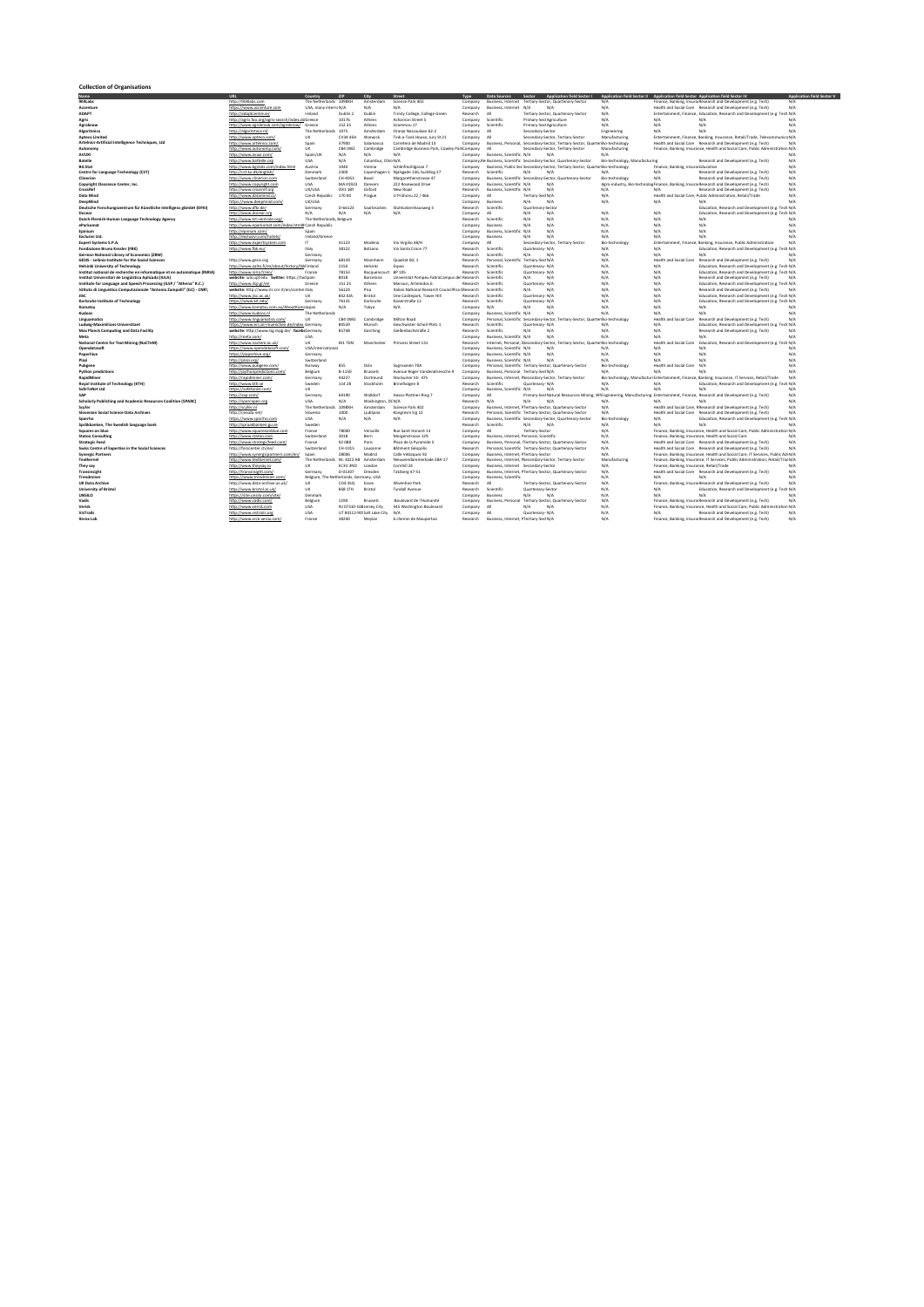| <b>STORIES</b>                          | <b>Project Toda</b><br>j<br>in Virtual Season                                                                                                                                                                                                                                                                                                                                                     |                                                                                                                                                                                                                                                                                                                                                                                                            | Type Constitutor<br>Louis Lan Inn borning lowers for Embroya (11)                                                                                                                                                                                |                                                                           | <b>Cuta Courses Coder - App</b>                                                                                                                                                                                                                                                                                                                                                                                                     |                                                                 |                                                                                                                                                                                                                                                                                                                                                                                                                                       | field Avelaution field Avelaution field Avelaution field Serior Avelaution field Methods                                                                                                                                                                                                                                                                                                                                                                                                                            |                                                                                                                                                                                                                      |                          | Organizations<br>Antico establishment dell'Internazionale                                                                                                                                                                                     | <b>URLOWN</b>                                                                                                                                                                                                                                                                                                                                                                                                                                   |                                             | <b>Dat</b>                                                                              | $\frac{1}{100}$                                                                                            |                                    |                                       |
|-----------------------------------------|---------------------------------------------------------------------------------------------------------------------------------------------------------------------------------------------------------------------------------------------------------------------------------------------------------------------------------------------------------------------------------------------------|------------------------------------------------------------------------------------------------------------------------------------------------------------------------------------------------------------------------------------------------------------------------------------------------------------------------------------------------------------------------------------------------------------|--------------------------------------------------------------------------------------------------------------------------------------------------------------------------------------------------------------------------------------------------|---------------------------------------------------------------------------|-------------------------------------------------------------------------------------------------------------------------------------------------------------------------------------------------------------------------------------------------------------------------------------------------------------------------------------------------------------------------------------------------------------------------------------|-----------------------------------------------------------------|---------------------------------------------------------------------------------------------------------------------------------------------------------------------------------------------------------------------------------------------------------------------------------------------------------------------------------------------------------------------------------------------------------------------------------------|---------------------------------------------------------------------------------------------------------------------------------------------------------------------------------------------------------------------------------------------------------------------------------------------------------------------------------------------------------------------------------------------------------------------------------------------------------------------------------------------------------------------|----------------------------------------------------------------------------------------------------------------------------------------------------------------------------------------------------------------------|--------------------------|-----------------------------------------------------------------------------------------------------------------------------------------------------------------------------------------------------------------------------------------------|-------------------------------------------------------------------------------------------------------------------------------------------------------------------------------------------------------------------------------------------------------------------------------------------------------------------------------------------------------------------------------------------------------------------------------------------------|---------------------------------------------|-----------------------------------------------------------------------------------------|------------------------------------------------------------------------------------------------------------|------------------------------------|---------------------------------------|
| <b>ACTM</b>                             | ACTVD Enabling the Ensuinday Power of Enter http://www.active.com/est.eu/                                                                                                                                                                                                                                                                                                                         | Patrick<br>Pondesi                                                                                                                                                                                                                                                                                                                                                                                         | British Telecommunications Public Limited Company<br>The Limited by Off directory                                                                                                                                                                | Basimon<br>Galeria                                                        | Teriary Series 14.5                                                                                                                                                                                                                                                                                                                                                                                                                 | ÷.                                                              |                                                                                                                                                                                                                                                                                                                                                                                                                                       | are and Journalism<br>Research and Development (e.g. Text)  Data Maring                                                                                                                                                                                                                                                                                                                                                                                                                                             |                                                                                                                                                                                                                      | $\frac{100}{100}$        | British Telesammunisations Public Limited Company<br>The Linkweshy Of Edinburgh                                                                                                                                                               | .<br>New Albumelin, process and handles (PP-KT)<br>New Albumelin, process and handles (PP-KT)                                                                                                                                                                                                                                                                                                                                                   |                                             | 0149-2008                                                                               | 3800.0011<br>11:05.0011                                                                                    |                                    |                                       |
|                                         | Jakansasi Data Mining and Integration Research http://www.atm<br>Janni Oriented Detributed Data Mining using Calci <i>li</i><br>Jakansasi predictive analysis beard decision working Theory after                                                                                                                                                                                                 |                                                                                                                                                                                                                                                                                                                                                                                                            |                                                                                                                                                                                                                                                  |                                                                           |                                                                                                                                                                                                                                                                                                                                                                                                                                     |                                                                 | MA.<br>io.                                                                                                                                                                                                                                                                                                                                                                                                                            | Amenon and Development (e.g. Tech) — Data Meing Datistics<br>Amenon and Development (e.g. Tech) — Data Meing Datistics<br>Amenon and Development (e.g. Tech) — Multimatic Processing<br>Amenon and Development (e.g. Tech) — Main M                                                                                                                                                                                                                                                                                 |                                                                                                                                                                                                                      | ż                        |                                                                                                                                                                                                                                               | Check power of the FP FOND                                                                                                                                                                                                                                                                                                                                                                                                                      |                                             | 01.01.2008                                                                              |                                                                                                            |                                    |                                       |
|                                         |                                                                                                                                                                                                                                                                                                                                                                                                   |                                                                                                                                                                                                                                                                                                                                                                                                            | Technicale Universitest Causine<br>Mague: Tuskmanyrs Electronic V                                                                                                                                                                                |                                                                           | Quartersary SenterS/S<br>Secondary Senter S/S                                                                                                                                                                                                                                                                                                                                                                                       | ara.<br>Engineering                                             |                                                                                                                                                                                                                                                                                                                                                                                                                                       |                                                                                                                                                                                                                                                                                                                                                                                                                                                                                                                     |                                                                                                                                                                                                                      |                          | Technische Universitant Clausihal<br>Magner Tuskmaryes Alaskemia V                                                                                                                                                                            |                                                                                                                                                                                                                                                                                                                                                                                                                                                 |                                             | $\frac{41.06.2061}{41.30.2068}$                                                         | $\begin{array}{r} 1447.3111 \\ 3539.3111 \\ 1539.3111 \\ 11437.3114 \\ 1447.3114 \\ 1112.3114 \end{array}$ |                                    |                                       |
| <b>HISRO</b><br><b><i>HMOND</i></b>     | Johne læge sode learning for stual recognition 1015<br>Algorithen and Taols for Mining Bological lægad(15<br>Alfance for Permanent Josens to the Records of Irity:                                                                                                                                                                                                                                | <b>Funded</b>                                                                                                                                                                                                                                                                                                                                                                                              | Institut National De Restembe De Informatique D De Automatique (Insta)<br>Ben Gurian University Of The Negro<br>Licence And Technology Facilities Ceunsi                                                                                         | binata<br>Santa                                                           | Quartenary Senter(4)<br>Secondary Senter (4)<br>Quartenary Sente(4)                                                                                                                                                                                                                                                                                                                                                                 | A/A                                                             | aga.                                                                                                                                                                                                                                                                                                                                                                                                                                  |                                                                                                                                                                                                                                                                                                                                                                                                                                                                                                                     |                                                                                                                                                                                                                      |                          | Institut Kational De Reshamine Ds Informatique Di Dr Automatique (Innia)<br>Ben Gurian University Of The Negro<br>Science And Technology Facilities Council                                                                                   | manufacture ERC 2002-ADD                                                                                                                                                                                                                                                                                                                                                                                                                        |                                             | 01.04.2063                                                                              |                                                                                                            |                                    |                                       |
| <b>Apartment</b><br>ano ers             | analysis systems bisings analysi to same analy                                                                                                                                                                                                                                                                                                                                                    | Pumping<br>Pumping<br><b>Funded</b>                                                                                                                                                                                                                                                                                                                                                                        | <b>Sendingly Institutes</b>                                                                                                                                                                                                                      | <b>Scientific</b>                                                         | <b>Scoredare Sector N.N.</b>                                                                                                                                                                                                                                                                                                                                                                                                        | Ein texteningy<br>A/A<br>Extendentings AUL                      | $\frac{10\lambda}{10\lambda}$                                                                                                                                                                                                                                                                                                                                                                                                         |                                                                                                                                                                                                                                                                                                                                                                                                                                                                                                                     |                                                                                                                                                                                                                      |                          | <b>Sendings Institute</b>                                                                                                                                                                                                                     | <b>Microsoft Scottish and Microsoft Scottish (2001)</b><br>Microsoft Scottish and Microsoft Scottish (2001)<br>Microsoft Scottish and Microsoft Scottish (2001)<br>Microsoft Scottish and Microsoft Scottish (2001)<br>Microsoft Scottish a                                                                                                                                                                                                     |                                             | 25.07.2003<br>0149-2008                                                                 | 1146,2012                                                                                                  |                                    |                                       |
| MENORMATICA                             | brillion intelligence boarching arouncars and cabili-                                                                                                                                                                                                                                                                                                                                             | Pumpled                                                                                                                                                                                                                                                                                                                                                                                                    | Pollumbridge Senior                                                                                                                                                                                                                              | <b>Scientific</b>                                                         | <b>Senate Series GMS</b>                                                                                                                                                                                                                                                                                                                                                                                                            | MA.                                                             | <b>C.Service</b>                                                                                                                                                                                                                                                                                                                                                                                                                      |                                                                                                                                                                                                                                                                                                                                                                                                                                                                                                                     | East Maing<br>Research and Development (e.g. Text) — Artificial Intelligence, Cata Mining, Mach N(%                                                                                                                  |                          | Politichedus Sanka                                                                                                                                                                                                                            |                                                                                                                                                                                                                                                                                                                                                                                                                                                 |                                             | 01.30.2002                                                                              | 30.09.2014                                                                                                 |                                    |                                       |
| ARTINE<br>AUTOURING                     | The Affective Bale of the Trackers in the Informability<br>Automotive Production Engineering Unified Pendrifts                                                                                                                                                                                                                                                                                    |                                                                                                                                                                                                                                                                                                                                                                                                            | Tel Ante Lehershy<br>Politechnika Sanka                                                                                                                                                                                                          |                                                                           |                                                                                                                                                                                                                                                                                                                                                                                                                                     | ara.<br>Engineering                                             | $\frac{\partial \log \log n}{\log \Delta}$                                                                                                                                                                                                                                                                                                                                                                                            |                                                                                                                                                                                                                                                                                                                                                                                                                                                                                                                     |                                                                                                                                                                                                                      | no.                      | Tel Ante Linternity<br>Politechnike Stecke                                                                                                                                                                                                    |                                                                                                                                                                                                                                                                                                                                                                                                                                                 | <b>CASCAL</b>                               | $0.10,2013$<br>$01,30,2013$                                                             |                                                                                                            |                                    |                                       |
|                                         | Advanced Arterial Hypotension Adverse Event p 3(1).<br>Rollin Grid second phase                                                                                                                                                                                                                                                                                                                   | <b>Funded</b><br>Funded                                                                                                                                                                                                                                                                                                                                                                                    | Pera innovation Limited<br>Kongliga Tekniska Hogskolan                                                                                                                                                                                           |                                                                           | sammas – Teriary Second, 1988<br>Bainera, Lorett Besandary Geologi, 1988<br>Gainesta<br>Cassing – Terminis – 1989<br>Palita Geologi Secondary Geologi – 198                                                                                                                                                                                                                                                                         | Entertainings ACA                                               |                                                                                                                                                                                                                                                                                                                                                                                                                                       |                                                                                                                                                                                                                                                                                                                                                                                                                                                                                                                     |                                                                                                                                                                                                                      | $\frac{355}{36}$         | Pera Immusilian Limited<br>Kungliga Tekniska Hegslerian                                                                                                                                                                                       | The Chandis marine muharajan FP2 677                                                                                                                                                                                                                                                                                                                                                                                                            |                                             | $\begin{array}{l} 01.04 \, 2004 \\ 01.05 \, 2004 \end{array}$                           | 1028.2017<br>1028.2017<br>1027.2011<br>1028.2010                                                           |                                    |                                       |
| <b>MATCERS A</b><br><b>ROMAGES</b>      | Booleana Intelligence for the Masses<br>RigCatallaceae<br><b>NO</b>                                                                                                                                                                                                                                                                                                                               |                                                                                                                                                                                                                                                                                                                                                                                                            |                                                                                                                                                                                                                                                  |                                                                           |                                                                                                                                                                                                                                                                                                                                                                                                                                     | MA.<br>ù.                                                       | IT Services<br>ses.                                                                                                                                                                                                                                                                                                                                                                                                                   | Research and Deunborgent less Tento - Data Marina, Teat Motive                                                                                                                                                                                                                                                                                                                                                                                                                                                      |                                                                                                                                                                                                                      | ż                        |                                                                                                                                                                                                                                               | Miss Mands warms wuhreles FP during thuchungs                                                                                                                                                                                                                                                                                                                                                                                                   |                                             | 49.41.2010                                                                              |                                                                                                            |                                    |                                       |
| <b>Infantium</b><br><b>BOLFCONTEKTM</b> | <b>International Associate</b><br>Continuing Text Mining from the Europeinal Intelligi                                                                                                                                                                                                                                                                                                            | $\begin{array}{l} \mbox{In order} \\ \mbox{In order} \\ \mbox{In order} \end{array}$                                                                                                                                                                                                                                                                                                                       | Copyright University<br>Frauncharles Conserted and Just Exemployment Corp Assessment for a formula can E.V.<br><b>Brewist University</b>                                                                                                         |                                                                           | $\begin{tabular}{l c c c c c} \textbf{E} is a error, \textbf{I} is a red & \textbf{I} & \textbf{I} & \textbf{I} & \textbf{I} & \textbf{I} \\ \textbf{all} & \textbf{I} & \textbf{I} & \textbf{I} & \textbf{I} & \textbf{I} \\ \textbf{I} & \textbf{I} & \textbf{I} & \textbf{I} & \textbf{I} & \textbf{I} \\ \textbf{I} & \textbf{I} & \textbf{I} & \textbf{I} & \textbf{I} & \textbf{I} \\ \textbf{I} & \textbf{I} & \textbf{I} &$ | <b>Services Belleville</b><br>Entertainings 50%                 |                                                                                                                                                                                                                                                                                                                                                                                                                                       | of Care, IT Services, Transmittations                                                                                                                                                                                                                                                                                                                                                                                                                                                                               | <b>Date Maring</b>                                                                                                                                                                                                   | <b>A</b>                 | .<br>Georgia University<br>Franchafer Genellschaft Zur Foerderung Oer <i>Legenwerdere Forschung</i> II. V<br><b>Brewist University</b>                                                                                                        | http://www.nama.na/projector/PDP40P4E<br>http://www.nama.na/projector/ADDD-KT-2004-1<br>http://www.nama.na/projector/PDP40DKE                                                                                                                                                                                                                                                                                                                   |                                             | 01.01.2055<br>01.05.2012                                                                | $\begin{array}{c} 0.07304 \\ 0.13307 \end{array}$<br>29:00 2016                                            |                                    |                                       |
| <b>MON</b><br>MAIDEA/TY                 |                                                                                                                                                                                                                                                                                                                                                                                                   |                                                                                                                                                                                                                                                                                                                                                                                                            | <b>Distributed</b><br>Calver S.A.L.                                                                                                                                                                                                              |                                                                           |                                                                                                                                                                                                                                                                                                                                                                                                                                     |                                                                 |                                                                                                                                                                                                                                                                                                                                                                                                                                       | Research and Deurlopment (e.g. Tech) Gaia Maing, Inhermation Ret<br>Care, C Services Gaia Maing, Text Maing                                                                                                                                                                                                                                                                                                                                                                                                         |                                                                                                                                                                                                                      |                          | Linux sity DF Bride), Universitet Kendare<br>Lehm L.K.L.                                                                                                                                                                                      |                                                                                                                                                                                                                                                                                                                                                                                                                                                 | mar.                                        | $\frac{41.06}{41.01.2014}$                                                              |                                                                                                            |                                    |                                       |
|                                         | <b>Bourantee Networks for Creative Information D N/A</b><br>Patient Centric Approach for an Integrated, Adapt(A                                                                                                                                                                                                                                                                                   | $\begin{bmatrix} 1 & 0 & 0 \\ 0 & 0 & 0 \\ 0 & 0 & 0 \\ 0 & 0 & 0 \\ 0 & 0 & 0 \\ 0 & 0 & 0 \\ 0 & 0 & 0 \\ 0 & 0 & 0 \\ 0 & 0 & 0 \\ 0 & 0 & 0 \\ 0 & 0 & 0 \\ 0 & 0 & 0 \\ 0 & 0 & 0 \\ 0 & 0 & 0 & 0 \\ 0 & 0 & 0 & 0 \\ 0 & 0 & 0 & 0 \\ 0 & 0 & 0 & 0 & 0 \\ 0 & 0 & 0 & 0 & 0 \\ 0 & 0 & 0 & 0 & 0 \\ 0 & 0 & 0 & 0 & 0 & $                                                                          |                                                                                                                                                                                                                                                  |                                                                           | Bainea, Islentif Imamilany Gertar N.D.<br>Georgia                                                                                                                                                                                                                                                                                                                                                                                   |                                                                 |                                                                                                                                                                                                                                                                                                                                                                                                                                       | $\label{eq:1} \begin{array}{ll} \text{of } \text{Cov} \cap \text{Cov} \text{ is a set of } \text{Cov} \text{ and } \text{Cov} \text{ is a set of } \text{Cov} \text{ is a set of } \text{Cov} \text{ is a set of } \text{Cov} \text{ is a set of } \text{Cov} \text{ is a set of } \text{Cov} \text{ is a set of } \text{Cov} \text{ is a set of } \text{Cov} \text{ is a set of } \text{Cov} \text{ is a set of } \text{Cov} \text{ is a set of } \text{Cov} \text{ is a set of } \text{Cov} \text{ is a set of }$ |                                                                                                                                                                                                                      |                          |                                                                                                                                                                                                                                               |                                                                                                                                                                                                                                                                                                                                                                                                                                                 |                                             |                                                                                         | 1105.2011<br>1107.2013<br>10.06.2011<br>01.09.2017                                                         |                                    |                                       |
| GARN<br>GARN FLIS                       | .<br>Semman Language Resources and Texhnology Intalia Marx<br>Strengthening the CLARIN Infrastructure.<br><b>MacUreau data ru</b>                                                                                                                                                                                                                                                                 |                                                                                                                                                                                                                                                                                                                                                                                                            | Grouwstard Librarie<br>Cartesfon                                                                                                                                                                                                                 |                                                                           | Quartersary Sentedicts<br>Quartersary Sentedicts                                                                                                                                                                                                                                                                                                                                                                                    | ×.                                                              | $\frac{10\lambda}{10\lambda}$                                                                                                                                                                                                                                                                                                                                                                                                         |                                                                                                                                                                                                                                                                                                                                                                                                                                                                                                                     |                                                                                                                                                                                                                      |                          | .<br>TWA institute For Language José Speech Processing (Dup / "Jahanua" & C.), Unicarrulate Université<br>TWA institute For Language José Speech Processing (Dup / "Jahanua" & C.), Clarin Eric                                               | <b>COLLECTIVE FR ATTACT</b>                                                                                                                                                                                                                                                                                                                                                                                                                     | pressure/tensive in 2020 methods to 2011 1. | 201213-008                                                                              |                                                                                                            |                                    |                                       |
| <b>CHAOFACTORY</b><br><b>Select</b>     | .<br>Design, coménacións and demonstration of volve hills: «Negra compliante»<br>Detenting and il leninating illusteria LisinG informiti <mark>es «Negra stellust</mark> ant <sup>a</sup>                                                                                                                                                                                                         | <b>Candred</b><br>Pompine                                                                                                                                                                                                                                                                                                                                                                                  | <b>Genetic University</b><br>Jafa Healthurn N.V.                                                                                                                                                                                                 |                                                                           | <b>Several and Sector 16.5</b><br><b>Baines, Sonot Soundary Serie N.S.</b>                                                                                                                                                                                                                                                                                                                                                          | <b>Barberto</b>                                                 | N/A                                                                                                                                                                                                                                                                                                                                                                                                                                   | <b>Research and Development (e.g. Text) Data Massey</b><br>  Research and Development (e.g. Text) Data Massey                                                                                                                                                                                                                                                                                                                                                                                                       |                                                                                                                                                                                                                      | n.                       | <b><i><u>Granda University</u></i></b><br>Arts Healthcare N.V.                                                                                                                                                                                | <b>Contact Constitution of the Constitution of the Constitution of the Constitution of the Constitution of the Constitution of the Constitution of the Constitution of the Constitution of the Constitution of the Constitution </b>                                                                                                                                                                                                            |                                             | 0112-002<br>01.01.2008                                                                  | 30.11.2010<br>30.06.2013                                                                                   |                                    |                                       |
| $\frac{1}{2}$                           | Lindering Date Internative Collaboration and Des https://khandramated.ma/<br>Integrated algoral.org Unersume has the Intelligent, Intuitive, and Thurd Exhan<br>The Role of Emerssion in Metrix Embedding — 8/15                                                                                                                                                                                  |                                                                                                                                                                                                                                                                                                                                                                                                            | -<br>Computer Testrasings institute & Press Dispharios<br>Francische Genebutuch Zur Formlenung Der Angensamilien Forschung & V<br>Rem Gustav University Of The Kinges                                                                            |                                                                           | or termine) union (1)<br>All Teriary Lesier (1)<br>Terminey Lesier (1)<br>Continuey Desiri(1)<br>Continuey Desiri(1)                                                                                                                                                                                                                                                                                                                | ÷.                                                              | $\frac{10\lambda}{100}$                                                                                                                                                                                                                                                                                                                                                                                                               | of Research and Development (e.g. Total) — Satis Mating Machine Lee<br>dictor, IT Services<br>Anna Machine (e.g. Total Mating Total Mating Total Mating Total Mating<br>Annanch and Development (e.g. Total) — Satis Mating<br>Annanch                                                                                                                                                                                                                                                                              |                                                                                                                                                                                                                      |                          | dight Headhimsen R.V.<br>Computer Tradentius (and the Robert Distribution of the Computer of the Computer of the Support<br>Franchise Computer (at The Heigen )<br>The Garden Delension (at The Heigen )<br>The Gardentian Computer (and      |                                                                                                                                                                                                                                                                                                                                                                                                                                                 |                                             | $\begin{array}{l} 0.09394 \\ 0.11394 \\ 0.10394 \\ 0.10393 \end{array}$                 | 11.06.2013<br>11.10.2013<br>11.06.2013<br>11.06.2013                                                       |                                    |                                       |
|                                         |                                                                                                                                                                                                                                                                                                                                                                                                   |                                                                                                                                                                                                                                                                                                                                                                                                            |                                                                                                                                                                                                                                                  |                                                                           |                                                                                                                                                                                                                                                                                                                                                                                                                                     |                                                                 | w                                                                                                                                                                                                                                                                                                                                                                                                                                     |                                                                                                                                                                                                                                                                                                                                                                                                                                                                                                                     |                                                                                                                                                                                                                      |                          |                                                                                                                                                                                                                                               |                                                                                                                                                                                                                                                                                                                                                                                                                                                 |                                             |                                                                                         |                                                                                                            |                                    |                                       |
| DETAILUTION TEK<br><b>DANEAL</b>        | ing naar at samensaan in seeres amaenaang – 1914<br>Jigarithma far Teuting Proporties of Distribution N/A<br>Digital Repository Infrastructure Vision for Durophillo 17                                                                                                                                                                                                                           | Funded                                                                                                                                                                                                                                                                                                                                                                                                     | Tel. Ante Grobernity<br>National And Kepselhörien University CA Athens                                                                                                                                                                           | inas<br>Linka                                                             |                                                                                                                                                                                                                                                                                                                                                                                                                                     | ara.<br>Ara                                                     | $\frac{N\Lambda}{N\Lambda}$                                                                                                                                                                                                                                                                                                                                                                                                           |                                                                                                                                                                                                                                                                                                                                                                                                                                                                                                                     |                                                                                                                                                                                                                      | 器                        |                                                                                                                                                                                                                                               | Mita Mandis summa suferage 197 PODSA                                                                                                                                                                                                                                                                                                                                                                                                            |                                             | 01.09.2008<br>01.13.2007                                                                |                                                                                                            |                                    |                                       |
| $-100$                                  | .<br>Caboratory he intendeciplinary Collaborative R <u>elig (Septem Ren au).</u><br>Inglessring Lawren intelligence Sprinces. NCA                                                                                                                                                                                                                                                                 | Pamilini<br>Pamilini                                                                                                                                                                                                                                                                                                                                                                                       | Lincornite De Geneva<br>Lincornite Libre De Bruselles                                                                                                                                                                                            | Scientific<br>Scientific                                                  | Quartersay Sented & IL<br>Recording Senter N/A                                                                                                                                                                                                                                                                                                                                                                                      |                                                                 | $\frac{10\lambda}{10\lambda}$                                                                                                                                                                                                                                                                                                                                                                                                         | <b>Research and Development (e.g. Text) Cata Maring<br/>Research and Development (e.g. Text) Cata Maring</b>                                                                                                                                                                                                                                                                                                                                                                                                        |                                                                                                                                                                                                                      | <b>Seattle</b>           | and intervals to Group                                                                                                                                                                                                                        | The United States and States 197-67                                                                                                                                                                                                                                                                                                                                                                                                             |                                             | 0149.2009                                                                               | 1146,2012                                                                                                  |                                    |                                       |
| <b>E GWINN</b>                          |                                                                                                                                                                                                                                                                                                                                                                                                   |                                                                                                                                                                                                                                                                                                                                                                                                            |                                                                                                                                                                                                                                                  |                                                                           |                                                                                                                                                                                                                                                                                                                                                                                                                                     |                                                                 |                                                                                                                                                                                                                                                                                                                                                                                                                                       |                                                                                                                                                                                                                                                                                                                                                                                                                                                                                                                     |                                                                                                                                                                                                                      | w                        | unnerste Liter de Bruselles<br>Universite Liter de Bruselles                                                                                                                                                                                  |                                                                                                                                                                                                                                                                                                                                                                                                                                                 |                                             | 01.06.2010                                                                              | 11.05.201                                                                                                  |                                    |                                       |
| <b>ENANGMAPH</b><br>EPOEM-TH            | ellaneddagon - A Databane and Drinings framedite Manus anawers<br>Daling perturbed malamad environment during <mark>him forstwath ann</mark><br>Daling ferbiet                                                                                                                                                                                                                                    | Fundati<br>Fundati<br>Fundati                                                                                                                                                                                                                                                                                                                                                                              | University Line for Branche<br>Biogles Connect Gridd<br>Biogles Connect Gridd<br>University University<br>Franche Griddeld Line Forestering Oer Jagmanster Paraturg LV<br>Franche Gridensbab Webbel: Creinen Retiredam<br>Franche Gridensbab Web | $\begin{array}{l} \mbox{hessim } \mathbb{R}\\ \mbox{hessim } \end{array}$ | tif Secondary Sentor II, II<br>Secondary Sentor II, II<br>Secondary Sentor II, II                                                                                                                                                                                                                                                                                                                                                   | via<br>Engineering<br>Encimentary<br>Encimentary<br>Encimentary | 協協                                                                                                                                                                                                                                                                                                                                                                                                                                    | Research and Deutspreent (e.g. Tech) - Gala Mating<br>Research and Deutspreent (e.g. Tech) - Gala Mating<br>Research and Deutspreent (e.g. Tech) - Gala Mating Mo                                                                                                                                                                                                                                                                                                                                                   |                                                                                                                                                                                                                      |                          | urmanus care un success<br>Bingles Connect Debbi<br>Bindenson Talabah<br>Enconstant Granha's and a Family company of the Agency of the San Associates<br>Famoshabe Granha's ab Ale Family company of the Agency of the San Agency<br>Famoshab | tras l'interdisce mar una productation (FF) (CT)<br>(Re<br>l'interdisce mar una productation (FF) (CCA), (IRC)<br>(Re l'Interdisce mar una productation (FF) (FE), (IRC)<br>Re l'Interdisce marque analystation (FF) (FG)(FL)                                                                                                                                                                                                                   |                                             | $\begin{array}{r} 0.012014 \\ 0.012014 \\ 0.012014 \\ 0.012014 \\ 0.012004 \end{array}$ | $\begin{array}{l} 11.05, 2011 \\ 31.30, 2011 \\ 33.56, 2011 \end{array}$                                   |                                    |                                       |
|                                         | .<br>Emerging Keseansk Zones and their Couronge by <u>hilts ("Sonn monent m</u><br>Esploring and understanding adverse sing must hill.                                                                                                                                                                                                                                                            |                                                                                                                                                                                                                                                                                                                                                                                                            |                                                                                                                                                                                                                                                  |                                                                           |                                                                                                                                                                                                                                                                                                                                                                                                                                     | A/A                                                             |                                                                                                                                                                                                                                                                                                                                                                                                                                       |                                                                                                                                                                                                                                                                                                                                                                                                                                                                                                                     |                                                                                                                                                                                                                      |                          |                                                                                                                                                                                                                                               | THE CONTROL PAPER AND RESIDENCE.                                                                                                                                                                                                                                                                                                                                                                                                                |                                             |                                                                                         |                                                                                                            |                                    |                                       |
| 59.604<br>100472001                     | EUGAT: the collaborative Parc European Infrastrubiles (Terms model and                                                                                                                                                                                                                                                                                                                            | <b>Condes</b>                                                                                                                                                                                                                                                                                                                                                                                              | Car Tartere Tatastatistica Andrew Dy                                                                                                                                                                                                             | Scientific<br>Scientific<br><b>Somether</b>                               | Quartenary Sentelli, IL<br>Secondary Senter II, IL<br>Gustavan Senatuk                                                                                                                                                                                                                                                                                                                                                              | <b>AG</b><br>Entertweings <b>AG</b><br>MA.                      | sis.                                                                                                                                                                                                                                                                                                                                                                                                                                  | Research and Development (e.g. Texts) A/A<br>Research and Development (e.g. Texts) Data Maring                                                                                                                                                                                                                                                                                                                                                                                                                      |                                                                                                                                                                                                                      | $\frac{355}{36}$<br>sis. | Engineers Linksworthein Meditech Centruses Redamates<br>Joe Car Tennes Tehnisteritan Keskus Dr.                                                                                                                                               |                                                                                                                                                                                                                                                                                                                                                                                                                                                 |                                             | 01.02.2008<br>0149-2015                                                                 | 3600 2013<br><b>CLOSERIA</b>                                                                               |                                    |                                       |
| EURECA                                  | Englished information on Che by Indiana clinical Editors (Incomposited and                                                                                                                                                                                                                                                                                                                        | $\frac{p_{\text{unif}}}{p_{\text{unif}}+p_{\text{unif}}+p_{\text{unif}}+p_{\text{unif}}+p_{\text{unif}}+p_{\text{unif}}+p_{\text{unif}}+p_{\text{unif}}+p_{\text{unif}}+p_{\text{unif}}+p_{\text{unif}}+p_{\text{unif}}+p_{\text{unif}}+p_{\text{unif}}+p_{\text{unif}}+p_{\text{unif}}+p_{\text{unif}}+p_{\text{unif}}+p_{\text{unif}}+p_{\text{unif}}+p_{\text{unif}}+p_{\text{unif}}+p_{\text{unif}}+p$ | Pollan Electronics Nederland B.V.                                                                                                                                                                                                                | <b>Grant</b>                                                              | Secondary Sector N.S.                                                                                                                                                                                                                                                                                                                                                                                                               |                                                                 |                                                                                                                                                                                                                                                                                                                                                                                                                                       | Research and Deutlopment (e.g. Tech) Galackheing<br>Research and Deutlopment (e.g. Tech) Galackheing, Multimedia Presearchg                                                                                                                                                                                                                                                                                                                                                                                         |                                                                                                                                                                                                                      | s                        | Pollan Electronics Nederland B.V.                                                                                                                                                                                                             | <b>New Concession, Marcon Concession, Marcon Concession, Marcon Concession, Marcon Concession, Marcon Concession, Marcon Concession, Marcon Concession, Marcon Concession, Marcon Concession, Marcon Concession, Marcon Concessi</b>                                                                                                                                                                                                            |                                             | 01.02.2012                                                                              | 3147,3011                                                                                                  |                                    |                                       |
| <b><i><u>CONTACT</u></i></b>            |                                                                                                                                                                                                                                                                                                                                                                                                   | <b>Control</b>                                                                                                                                                                                                                                                                                                                                                                                             | Ethnia idyna Enwan<br>Insidate for Computational Linguistics                                                                                                                                                                                     | ina.<br>Viited                                                            | Guartenary Sententi III<br>Guartenary Sententi III                                                                                                                                                                                                                                                                                                                                                                                  | M.                                                              | $\frac{16\lambda}{16\lambda}$                                                                                                                                                                                                                                                                                                                                                                                                         |                                                                                                                                                                                                                                                                                                                                                                                                                                                                                                                     | Research and Deurkopment (e.g. Tech) Data Meing<br>Research and Deurkopment (e.g. Tech)  Data Meing  Information Extraction, Tex N(1)                                                                                |                          | Educate Migma Services<br>Institute for Computational Linguistics                                                                                                                                                                             |                                                                                                                                                                                                                                                                                                                                                                                                                                                 |                                             | an as were<br>01.09.2008                                                                | $11.10.3011$<br>11:06:3011                                                                                 |                                    |                                       |
| POMARD                                  |                                                                                                                                                                                                                                                                                                                                                                                                   |                                                                                                                                                                                                                                                                                                                                                                                                            |                                                                                                                                                                                                                                                  |                                                                           |                                                                                                                                                                                                                                                                                                                                                                                                                                     |                                                                 |                                                                                                                                                                                                                                                                                                                                                                                                                                       |                                                                                                                                                                                                                                                                                                                                                                                                                                                                                                                     |                                                                                                                                                                                                                      |                          |                                                                                                                                                                                                                                               |                                                                                                                                                                                                                                                                                                                                                                                                                                                 |                                             | 01.01.2014                                                                              |                                                                                                            |                                    |                                       |
|                                         |                                                                                                                                                                                                                                                                                                                                                                                                   | Parties<br>Parties<br>Parties                                                                                                                                                                                                                                                                                                                                                                              | Grécoreste à Carol<br>Grécorestade De Minho<br>Deutsche Parschungswerknum Für Künstliche Intelligene Crebb (DRA)                                                                                                                                 | benedic<br>Somali                                                         | Quartenary Senteck, S.<br>Quartenary Senteck, S.<br>Quartenary Senteck, S.                                                                                                                                                                                                                                                                                                                                                          | ă                                                               | $\frac{100}{100}$                                                                                                                                                                                                                                                                                                                                                                                                                     |                                                                                                                                                                                                                                                                                                                                                                                                                                                                                                                     | Research and Development (e.g. Tech) — Data Matrix, Internation Latraction — 1976<br>Research and Development (e.g. Tech) — 8/4<br>Research and Development (e.g. Tech) — Data Matrix, Muhimmala Peoprosing, Tech(16 |                          |                                                                                                                                                                                                                                               |                                                                                                                                                                                                                                                                                                                                                                                                                                                 |                                             | <b>DELBIL GE 2004</b><br>01.02.2005                                                     | $\begin{array}{c} 35.56, 36.39 \\ 65.65, 36.36 \\ 14.67, 36.67 \end{array}$                                |                                    |                                       |
| <b>Content</b>                          | Enable primerime Greek primerime de Right, montre al lignonista de Right (montre la lignonista de Right)<br>En que le format de Greek primerime de Right (montre la lignonista)<br>Francisco (montre la lignonista de Right)<br>Co                                                                                                                                                                | Patrické<br>Pomírně                                                                                                                                                                                                                                                                                                                                                                                        | <b>Bene Fahlenholm</b>                                                                                                                                                                                                                           | Basimma.<br>Selamatika                                                    | Interplate 103                                                                                                                                                                                                                                                                                                                                                                                                                      | ÷.                                                              | <b>Texton</b><br>Element                                                                                                                                                                                                                                                                                                                                                                                                              |                                                                                                                                                                                                                                                                                                                                                                                                                                                                                                                     | <b>Data Mating Information Retrieval - 1975</b><br>Data Mating - 1976<br><b>Gate Marine</b>                                                                                                                          |                          | (Lebaration) Carel<br>Universidade De Mateu<br>Secolaris Paradourguerelours Fie Kümülister Intelligene Egrebb (SRs)<br>Secon Lub, Revers Factbookschule                                                                                       | $\begin{minipage}[t]{.7\textwidth} \begin{tabular}{l} \hline \textbf{N} & \textbf{N} & \textbf{N} & \textbf{N} & \textbf{N} & \textbf{N} \\ \hline \textbf{N} & \textbf{N} & \textbf{N} & \textbf{N} & \textbf{N} & \textbf{N} & \textbf{N} \\ \hline \textbf{N} & \textbf{N} & \textbf{N} & \textbf{N} & \textbf{N} & \textbf{N} & \textbf{N} & \textbf{N} & \textbf{N} & \textbf{N} \\ \hline \textbf{N} & \textbf{N} & \textbf{N} & \textbf$ |                                             | 01.07.2012<br>0149.2010                                                                 | 30062014<br>30.06.2012                                                                                     | https://witter.com/40020_FMME<br>÷ |                                       |
| GENCORE<br>GEOGRAFIA                    |                                                                                                                                                                                                                                                                                                                                                                                                   |                                                                                                                                                                                                                                                                                                                                                                                                            | nerner Fashbushuhab<br>Engineering - Ingegeneia Information Spa<br>Geborenidad Palitecoira De Madrid<br>Játherra Senearch José Internation Center in In                                                                                          |                                                                           | <b>Imamiery Genter II, II</b><br>Clertiary Senton, (20)                                                                                                                                                                                                                                                                                                                                                                             | ŵ.                                                              | <b>NG</b>                                                                                                                                                                                                                                                                                                                                                                                                                             |                                                                                                                                                                                                                                                                                                                                                                                                                                                                                                                     |                                                                                                                                                                                                                      | ż                        | nerea Lab, Berner Fastituschschule<br>Engineering - Ingegeneia Information Spa<br>Grisserssitaal Politecrica De Maskrat<br>Althena Beneamh And Interaction Center in In                                                                       | the Chandis marina muhampat FP7 PROPUS                                                                                                                                                                                                                                                                                                                                                                                                          |                                             | $01.11,2009$<br>01.04.2013                                                              | 11.30.3011                                                                                                 |                                    |                                       |
|                                         |                                                                                                                                                                                                                                                                                                                                                                                                   | $\frac{p_{\rm{eff}}-p_{\rm{eff}}}{p_{\rm{eff}}-p_{\rm{eff}}}$                                                                                                                                                                                                                                                                                                                                              |                                                                                                                                                                                                                                                  | ianah.<br>Baines                                                          |                                                                                                                                                                                                                                                                                                                                                                                                                                     |                                                                 |                                                                                                                                                                                                                                                                                                                                                                                                                                       |                                                                                                                                                                                                                                                                                                                                                                                                                                                                                                                     |                                                                                                                                                                                                                      |                          |                                                                                                                                                                                                                                               |                                                                                                                                                                                                                                                                                                                                                                                                                                                 |                                             |                                                                                         |                                                                                                            |                                    |                                       |
| GALL                                    | Elekal Lakes Sentioni Services<br>The Elekal Dynamics of Estantism Kasket System http://www.afrabro.com/                                                                                                                                                                                                                                                                                          | Patrick<br>Pominsk                                                                                                                                                                                                                                                                                                                                                                                         | Water Insight By<br>Golvensky Of Summy                                                                                                                                                                                                           |                                                                           | Basimma, Scientif Primary Senior, O'Kakural<br>Scientific Counternary Senior/Lis                                                                                                                                                                                                                                                                                                                                                    | N/A<br>A/A                                                      | $\frac{1675}{1675}$                                                                                                                                                                                                                                                                                                                                                                                                                   |                                                                                                                                                                                                                                                                                                                                                                                                                                                                                                                     |                                                                                                                                                                                                                      | XX.                      | Water Insight Br<br>Generally Of Sarrey                                                                                                                                                                                                       | Mita (Namé), purasa pularajan PPI GPACE<br>Mita (Namé), purasa pularajan PPI 47                                                                                                                                                                                                                                                                                                                                                                 |                                             | $0.01363$<br>01.30.3013                                                                 | 2800.0036                                                                                                  |                                    |                                       |
| <b>GLADM DE</b>                         | Does Systems, and its Junitedien by Data Mining NOS.<br>add and Environment with Journal and Australian                                                                                                                                                                                                                                                                                           | $\begin{array}{l} \mbox{Initial}\\ \mbox{Initial}\\ \mbox{Initial} \end{array}$                                                                                                                                                                                                                                                                                                                            | Or Member Extensive                                                                                                                                                                                                                              | <b>Green</b>                                                              | Guartenary Section 1.<br><b>Baines, Scienti Secondary Sector Las</b>                                                                                                                                                                                                                                                                                                                                                                | in.                                                             | in.                                                                                                                                                                                                                                                                                                                                                                                                                                   | <b>Research and Deurborn NTL</b><br>Research and Deutleams NT                                                                                                                                                                                                                                                                                                                                                                                                                                                       | <b>Gate Macry</b><br>Gate Macry<br>Gate Macry                                                                                                                                                                        | â                        | De Monthot University<br>University Perry Di Marie Curie - Periodi                                                                                                                                                                            | <b>The Constitution of the Constitution (FP)</b> PACPUR<br>http://www.facebook.com/www.facebook.com<br>http://www.facebook.com/www.facebook.com<br>http://www.facebook.com/www.facebook.com<br>http://www.facebook.com/www.facebook.com/www.fac                                                                                                                                                                                                 |                                             | 0149.2015<br>01.30.205.9                                                                | 31.12.3016<br>30.09.2018                                                                                   |                                    |                                       |
| <b>HN-050</b>                           | Hah Performance Computing Technologies for UNIX                                                                                                                                                                                                                                                                                                                                                   |                                                                                                                                                                                                                                                                                                                                                                                                            | University Pierre Di Marie Curie - Paris &<br>Brunel University                                                                                                                                                                                  |                                                                           | Business, Scientif Secondary Sector N.S.                                                                                                                                                                                                                                                                                                                                                                                            | Betwin                                                          |                                                                                                                                                                                                                                                                                                                                                                                                                                       | <b>Research and Deutlages N/S</b>                                                                                                                                                                                                                                                                                                                                                                                                                                                                                   |                                                                                                                                                                                                                      |                          | <b>Brunet Groversky</b>                                                                                                                                                                                                                       |                                                                                                                                                                                                                                                                                                                                                                                                                                                 |                                             | 01.02.2010                                                                              | 1146,2013                                                                                                  |                                    |                                       |
| m.                                      | .<br>C'haved intelligent management af integrated hij li.<br>Harligent Jutomated Methods for Monitoring JR/J.                                                                                                                                                                                                                                                                                     | $\frac{t_{\rm{ref}}}{t_{\rm{ref}}}\,$                                                                                                                                                                                                                                                                                                                                                                      | Instalazionen Insiemus Sa                                                                                                                                                                                                                        |                                                                           |                                                                                                                                                                                                                                                                                                                                                                                                                                     |                                                                 |                                                                                                                                                                                                                                                                                                                                                                                                                                       | 1676<br>Fennands and Developme Kills                                                                                                                                                                                                                                                                                                                                                                                                                                                                                |                                                                                                                                                                                                                      |                          | Instalazionen Insterna Sa<br>Utodese uni detalja Universitesi<br>Katholieke Universiteti Lewen                                                                                                                                                |                                                                                                                                                                                                                                                                                                                                                                                                                                                 |                                             | $\frac{61.11,206.2}{61.68,206.3}$                                                       | $\begin{array}{c} 11.10.3041 \\ 11.07.3047 \end{array}$                                                    |                                    |                                       |
| $\frac{1}{100}$                         | industive Combuint Programming<br>Intelligent Cooperative Sensing for Improved to <mark>bitter News Intelligent Coo</mark> p                                                                                                                                                                                                                                                                      | Patrick<br>Pominsk                                                                                                                                                                                                                                                                                                                                                                                         | <b>Kelhaliste Universitet Leuren</b>                                                                                                                                                                                                             |                                                                           | Basirana, Loireid Broundary Gester N.D.<br>Goineath — Broundary Gester N.D.<br>Goineath — Terisary Leater, Q.N.D.<br>Basirana, Public Leater Information N.D.                                                                                                                                                                                                                                                                       | 緃                                                               | $\begin{tabular}{ c c } \hline \textbf{N} \textbf{B} & \textbf{M} \textbf{B} & \textbf{M} \textbf{B} \\ \hline \textbf{N} \textbf{B} & \textbf{M} \textbf{B} & \textbf{M} \textbf{B} \\ \hline \textbf{M} \textbf{B} & \textbf{M} \textbf{B} & \textbf{M} \textbf{B} & \textbf{M} \textbf{B} \\ \hline \textbf{M} & \textbf{M} \textbf{B} & \textbf{M} \textbf{B} & \textbf{M} \textbf{B} & \textbf{M} \textbf{B} \\ \hline \textbf{$ |                                                                                                                                                                                                                                                                                                                                                                                                                                                                                                                     | was strong<br>Data Metrog<br>Data Metrog Mashire Learning, Test Metrici<br>Data Metrog Mashireeda Prosessing - 1931<br>Data Metrog Mashireeda Prosessing - 1931                                                      |                          |                                                                                                                                                                                                                                               | To 197 years adupt a water of the Unit                                                                                                                                                                                                                                                                                                                                                                                                          |                                             | 01.01.3053                                                                              | 30.06.3011                                                                                                 |                                    |                                       |
| <b>MEAST</b>                            | .<br>Intelligent systems 'Helisite Evoluting Enslysis at N/A<br>Multiperametris tumor imaging and leryond: 'Imaarsk understanding in stox signals                                                                                                                                                                                                                                                 | $\frac{p_{\text{model}}}{p_{\text{model}}}$                                                                                                                                                                                                                                                                                                                                                                | intern Lye<br>Technische Universitent Museumer                                                                                                                                                                                                   |                                                                           | <b>Baltimo Scientif Textury Series (25.5)</b>                                                                                                                                                                                                                                                                                                                                                                                       | in.                                                             | <b>Station</b>                                                                                                                                                                                                                                                                                                                                                                                                                        | at Amount and Drudown Mil-                                                                                                                                                                                                                                                                                                                                                                                                                                                                                          | Text Mining<br>Sale Mining Multimedia Presenting TextSSL                                                                                                                                                             |                          | Intern Spa<br><b>Technicolar Universitant Museum</b>                                                                                                                                                                                          | <b>Ref: Younda, aux sex au for size: RPP ACT</b>                                                                                                                                                                                                                                                                                                                                                                                                |                                             | 01113052<br>0149.2014                                                                   | 30063015<br>1112,2016                                                                                      |                                    |                                       |
| MAGEAN                                  |                                                                                                                                                                                                                                                                                                                                                                                                   |                                                                                                                                                                                                                                                                                                                                                                                                            | Electured Karls Universitast Tuebiners                                                                                                                                                                                                           | <b>Grand</b>                                                              | <b>Secondary Sector N.S.</b>                                                                                                                                                                                                                                                                                                                                                                                                        | Extentional                                                     | $\overline{m}$                                                                                                                                                                                                                                                                                                                                                                                                                        | America and Drunkwee Will<br>긊                                                                                                                                                                                                                                                                                                                                                                                                                                                                                      |                                                                                                                                                                                                                      |                          | Elenhard Karls Universitent Tuelcown                                                                                                                                                                                                          | stand Vanadia, marena and hander PPP 404.45 494.<br>Handbandia, marena and hander PPP 404.45 494.<br>Handbandia, marena and hander PPP 404.45<br>Handbandia, marena and hander PPP 404.47                                                                                                                                                                                                                                                       |                                             | 01.06.2013                                                                              | 11.05.2018                                                                                                 |                                    |                                       |
|                                         | .<br>Adam Jawigah of Mars multi resolution images 3/2.<br>Adhwaing Allees to Text<br>Supporting DMS: investment processes through 4/2.5.                                                                                                                                                                                                                                                          |                                                                                                                                                                                                                                                                                                                                                                                                            | <b>University College London<br/>Keninkijke Bibliotheri</b><br>Insuration Engineering Ed                                                                                                                                                         | $\equiv$                                                                  | Isumday Sector 8.5<br>Testary Lester 8.5<br>1975                                                                                                                                                                                                                                                                                                                                                                                    | $\frac{3m}{2m}$                                                 | $\frac{10}{10}$                                                                                                                                                                                                                                                                                                                                                                                                                       |                                                                                                                                                                                                                                                                                                                                                                                                                                                                                                                     | uma séning, klubinenke Pra<br>Data Meing<br>Data Meing, internation Setr                                                                                                                                             |                          | Lisawahy College London<br>Konatilijke Bibliotheek<br>Innovation Engineering Li                                                                                                                                                               |                                                                                                                                                                                                                                                                                                                                                                                                                                                 |                                             |                                                                                         | $\begin{array}{c} 0.013011 \\ 0.083011 \\ 0.013011 \end{array}$                                            |                                    |                                       |
|                                         |                                                                                                                                                                                                                                                                                                                                                                                                   |                                                                                                                                                                                                                                                                                                                                                                                                            |                                                                                                                                                                                                                                                  |                                                                           | Teriary Series (28.5)<br>Teriary Series (38.5)                                                                                                                                                                                                                                                                                                                                                                                      |                                                                 | IT Services                                                                                                                                                                                                                                                                                                                                                                                                                           | Research and Deurlopm N/II                                                                                                                                                                                                                                                                                                                                                                                                                                                                                          |                                                                                                                                                                                                                      |                          |                                                                                                                                                                                                                                               | <b>Antique Au (project)</b><br><b>MARCHER PRICE</b>                                                                                                                                                                                                                                                                                                                                                                                             |                                             | $\begin{array}{r} 1112011 \\ 111201 \\ 011200 \\ 011200 \\ 011200 \\ \end{array}$       |                                                                                                            |                                    |                                       |
| MUSCO                                   | Immative Policy Modelling and Governance Took(1).<br>Introly Moting User Generated Content Sources: N/A                                                                                                                                                                                                                                                                                           | <b>Funded</b><br>Funded                                                                                                                                                                                                                                                                                                                                                                                    | Universidad Politecnica De Madria<br>University DF Inserting                                                                                                                                                                                     | Scientific                                                                |                                                                                                                                                                                                                                                                                                                                                                                                                                     | 詤                                                               |                                                                                                                                                                                                                                                                                                                                                                                                                                       | 1983<br>Ab.                                                                                                                                                                                                                                                                                                                                                                                                                                                                                                         | <b>Gate Mating</b><br>Gate Mating, Information Extraction                                                                                                                                                            | $\frac{355}{36}$         | Linkerstad Politecnica De Madrid<br>Linkershy Df Isamira                                                                                                                                                                                      | <b>Bachhandis war as a war and in 197 PGDPLE</b>                                                                                                                                                                                                                                                                                                                                                                                                |                                             | 01.30.2012                                                                              | 30.09.3016<br>30.05.0016                                                                                   |                                    |                                       |
| <b>CONTE</b>                            | and Informate with the Universal Schema . NCL<br>Completion, Saumeners and Prediction of Man. Afrika Cast aim scrains.                                                                                                                                                                                                                                                                            | <b>Funded</b><br>$\equiv$                                                                                                                                                                                                                                                                                                                                                                                  | <b>Crowning College Lendon</b><br><b>Lap Ag</b>                                                                                                                                                                                                  | <b>Corporation</b>                                                        | Questionary Service R.D.<br>Secondary Service R.D.                                                                                                                                                                                                                                                                                                                                                                                  | in.                                                             | <b>NA</b>                                                                                                                                                                                                                                                                                                                                                                                                                             | <b>Ensureh and Developments</b>                                                                                                                                                                                                                                                                                                                                                                                                                                                                                     | National Language Presenting<br>Claric Maring                                                                                                                                                                        | $\mathbb{Z}$             | <b>Entertally College Lendon</b><br><b>Gep Ag</b>                                                                                                                                                                                             | the Vincoln marine multiplier PP PROPUL<br>the Vincoln marine multiplier PP ACT<br>the Vincoln marine multiplier PP ACT<br>the Vincoln marine multiplier PP ACT                                                                                                                                                                                                                                                                                 |                                             | 01.09.2013<br>01.09.2010                                                                | 3146,2017<br>3132,3003                                                                                     |                                    |                                       |
|                                         | .<br>Insulation Validing Distribution for Thamalitan has hitter Thousan product and<br>Inhumang the Benevent Protection of EUP, Witnesdate Thousan European and                                                                                                                                                                                                                                   | <b>Curries</b>                                                                                                                                                                                                                                                                                                                                                                                             | <b>Stabing Variance</b><br>Alberta Research And In                                                                                                                                                                                               | anna.<br>Anna                                                             | Guatemery Sections                                                                                                                                                                                                                                                                                                                                                                                                                  | $\frac{\Delta^2\Lambda}{\Delta/4}$                              | $\frac{N\Lambda}{N\Lambda}$                                                                                                                                                                                                                                                                                                                                                                                                           | <b>Ensureh and Drumbgow N/S</b><br>Research and Deumbgow N/S                                                                                                                                                                                                                                                                                                                                                                                                                                                        | <b>Date Metry, Information Extraction,</b><br>Multimedia Presenting, Test Mining                                                                                                                                     | $\frac{1}{\log n}$       | stanting Variation<br>Institute for Geograpy And Speech Presenting (Inp./"Athena" R.C.)<br>Institute for Geograpy And Speech Presenting (Inp./"Athena" R.C.)                                                                                  |                                                                                                                                                                                                                                                                                                                                                                                                                                                 |                                             | 0.01,2008                                                                               | 3600 2011                                                                                                  |                                    |                                       |
|                                         | Large Grain Privacy Preserving Textensings in the N/A<br>Leaders Jobbaling Kesearch Kiebare in Jepleme hits "Texter rule and                                                                                                                                                                                                                                                                      | Patrick<br>Pominsk                                                                                                                                                                                                                                                                                                                                                                                         | for family large Landas                                                                                                                                                                                                                          |                                                                           |                                                                                                                                                                                                                                                                                                                                                                                                                                     | 詤                                                               | IT Services<br>NGC                                                                                                                                                                                                                                                                                                                                                                                                                    | <b>Research and Deutispen N/A</b><br>Research and Deutispen N/A                                                                                                                                                                                                                                                                                                                                                                                                                                                     | <b>Sale Many</b><br>Sale Many                                                                                                                                                                                        | $\frac{355}{36}$         | <b>Bar Ean University</b><br>University College London                                                                                                                                                                                        | Miss Charolis assesses and project PP 40446-48.                                                                                                                                                                                                                                                                                                                                                                                                 |                                             | 01.30.2009                                                                              | 30.00.2014                                                                                                 | Au.                                |                                       |
| <b>MA 80</b>                            |                                                                                                                                                                                                                                                                                                                                                                                                   |                                                                                                                                                                                                                                                                                                                                                                                                            |                                                                                                                                                                                                                                                  |                                                                           | Bakines, Internet Teriary Eestis, (2015)<br>Giantific Guarteney Sentri, S.<br>Giantific Guarteney Sentri, S.<br>Guarteney Sentri, S.<br>Personal, Public L'Internety Sentri, S.                                                                                                                                                                                                                                                     | in.                                                             | sis.                                                                                                                                                                                                                                                                                                                                                                                                                                  | AB.                                                                                                                                                                                                                                                                                                                                                                                                                                                                                                                 |                                                                                                                                                                                                                      |                          |                                                                                                                                                                                                                                               | FIRST PLOTTER A 2020 BY MALE                                                                                                                                                                                                                                                                                                                                                                                                                    |                                             | 06.06.2005<br>0149.2014                                                                 | 30.11.2016                                                                                                 |                                    |                                       |
| inia.                                   |                                                                                                                                                                                                                                                                                                                                                                                                   | $\begin{array}{l} \mbox{Initial}\\ \mbox{Initial}\\ \mbox{Initial}\\ \end{array}$                                                                                                                                                                                                                                                                                                                          | Technische Universiteet Eras<br>Alational Technisch University Df Jähens - More<br>Universiteet Kelklery Landas                                                                                                                                  |                                                                           |                                                                                                                                                                                                                                                                                                                                                                                                                                     | Em                                                              | <b>RIA</b><br>National                                                                                                                                                                                                                                                                                                                                                                                                                | <b>Education A.S.</b><br>Research and Deutscore Mile<br>æ<br>-22                                                                                                                                                                                                                                                                                                                                                                                                                                                    | Gate Mating, Text Mating<br>Gate Mating<br>Gate Mating                                                                                                                                                               | â                        | Testeriorie Universitant Erae<br>Alational Testeriori Enternity Effitheres - More<br>Universitant Kolohov Londov                                                                                                                              | http://www.numer.nu/www.nv7/int/<br>http://www.numer.nu/www.nv7/int/<br>http://www.numer.nu/project?? AT                                                                                                                                                                                                                                                                                                                                        |                                             | 01.12.2013<br>01.03.2012                                                                | 33.11, 30.01                                                                                               | ÷                                  |                                       |
| CLASSES                                 |                                                                                                                                                                                                                                                                                                                                                                                                   | <b>Control</b>                                                                                                                                                                                                                                                                                                                                                                                             | Kingston University Higher Education Corporation<br>Institut local Barber                                                                                                                                                                        |                                                                           | <b>Business, Scientif Securitary Center II.</b><br>Indianaet - Tentary Center (201)                                                                                                                                                                                                                                                                                                                                                 |                                                                 | kijā.<br>El forman                                                                                                                                                                                                                                                                                                                                                                                                                    | <b>Research and Deurlages N/S</b><br>Research and Deurlages N/S                                                                                                                                                                                                                                                                                                                                                                                                                                                     | Data Macing<br>Data Macing, Machine Learning                                                                                                                                                                         |                          | <b>Krigsten University Higher Education Corporation</b><br>Institut Josef Barlan                                                                                                                                                              | Mite-Mandis wurseu wurkening P                                                                                                                                                                                                                                                                                                                                                                                                                  |                                             | 16.01.2012<br>01.02.2014                                                                | 1506.0014<br>1506.0017                                                                                     |                                    | https://www.intesin.com/company/low.p |
|                                         |                                                                                                                                                                                                                                                                                                                                                                                                   |                                                                                                                                                                                                                                                                                                                                                                                                            |                                                                                                                                                                                                                                                  |                                                                           |                                                                                                                                                                                                                                                                                                                                                                                                                                     |                                                                 |                                                                                                                                                                                                                                                                                                                                                                                                                                       |                                                                                                                                                                                                                                                                                                                                                                                                                                                                                                                     |                                                                                                                                                                                                                      |                          |                                                                                                                                                                                                                                               |                                                                                                                                                                                                                                                                                                                                                                                                                                                 |                                             |                                                                                         |                                                                                                            |                                    |                                       |
| <b>MANTRA</b><br>Mele (TOME Ne          | Multilegual Annatation of Namesi Entities and Thitle Shoppy manter and<br><b>Multilegual Europe a Technology Allance</b>                                                                                                                                                                                                                                                                          | Pumpled<br><b>Zunder</b>                                                                                                                                                                                                                                                                                                                                                                                   | Universitant Juanish<br>Deutsches Forschungsweisten Puer Kunnel liche Intelligenz Umbis                                                                                                                                                          |                                                                           | Goenida Guarienary Sectorijā<br>Internet, Persona Teritary Sector, (24,5)                                                                                                                                                                                                                                                                                                                                                           | 緃                                                               | <b>N/A</b>                                                                                                                                                                                                                                                                                                                                                                                                                            | <b>Research and Deutlopes N/S</b><br><b>Téknolon</b>                                                                                                                                                                                                                                                                                                                                                                                                                                                                | Text Mining<br>Mashine Learning, Mashin                                                                                                                                                                              | sp.<br>no.               | Ungvarmelin, Universitant Zumtah<br>Umdouhe Forschungsamtinum Für Künstliche Intelligene Egride (OBA), Fors                                                                                                                                   | Mite (Chandis aucuna au Seratar 197 KT)<br>te/hoods pursue pulse per 277 AT 2009 4                                                                                                                                                                                                                                                                                                                                                              |                                             | 01.07.2013<br>01.01.2010                                                                | $\begin{array}{c} 33.36.3044 \\ 11.06.3043 \end{array}$                                                    |                                    |                                       |
| MGINDFLLS<br>MOMAR                      | MINING THE GENOVE OF A AUGUST COM FLEMING.<br>Moing Dayle, and Networks a Theory have Layh (A                                                                                                                                                                                                                                                                                                     | <b>Control</b>                                                                                                                                                                                                                                                                                                                                                                                             | <b>Universited Automotive De Mastral</b><br><b>Kelhalielle Universiteit Leuren</b>                                                                                                                                                               | Selection                                                                 | <b>Securities Section 16.5</b>                                                                                                                                                                                                                                                                                                                                                                                                      | <b>Barberto</b><br>w                                            | <b>PET TEN</b>                                                                                                                                                                                                                                                                                                                                                                                                                        | <b>Research and Deutssens NS</b><br>America and Drumborn Will                                                                                                                                                                                                                                                                                                                                                                                                                                                       | <b>Date Mater</b><br><b>Gala Marine, Grash Motive, Mal</b>                                                                                                                                                           | sis.<br>a in             | Department Automotive De Mastrid<br>Kellwilete Universitet Leuren                                                                                                                                                                             | $\begin{minipage}[t]{.0\textwidth}\begin{tabular}{ l p{0.5em} } \hline \textbf{MSE} & \textbf{MSE} & \textbf{MSE} & \textbf{MSE} & \textbf{MSE} & \textbf{MSE} & \textbf{MSE} & \textbf{MSE} & \textbf{MSE} & \textbf{MSE} & \textbf{MSE} & \textbf{MSE} & \textbf{MSE} & \textbf{MSE} & \textbf{MSE} & \textbf{MSE} & \textbf{MSE} & \textbf{MSE} & \textbf{MSE} & \textbf{MSE} & \textbf{MSE} & \textbf{MSE} & \textbf{MSE} & \text$          |                                             | 01.09.2010<br>01.12.2009                                                                | 11062012<br>1146,2010                                                                                      |                                    |                                       |
| MANARAKTI<br>MANA<br>MOGAN              | Moorg Dayton and Networks a Toway baratago (h)<br>Tanz Moorg Param Indiana Estate<br>Moralud Denseure Research Informations - 165 <u>hinis (home movies and</u><br>Mobility, Data Moorg, and Polony<br>1970 - Indiana Marking Columbus and Info                                                                                                                                                   |                                                                                                                                                                                                                                                                                                                                                                                                            | hammen under den kannen<br>Liebens besitzt Dome Deutsche Lammiung<br>Liebens besitzt Dome Deutsche Lammiung<br>Liebensitzt Perk Lampaan De Plasiunge<br>Liebensitzt Besitz I (Ergil                                                              |                                                                           | Giantifu<br>Bainese, Liantif Quarterary Gerinik II<br>Bainese, Liantif Germany Gerinik II<br>Brimeti, Persona Tortiary Gerini IV<br>Giantifu — Germany Gerinik II<br>Giantifu — Guarterary Gerinik II                                                                                                                                                                                                                               | ũ                                                               | Ë.                                                                                                                                                                                                                                                                                                                                                                                                                                    | <b>Excessive and Excession New</b><br>Research and Excessioners New<br>New York<br>New York                                                                                                                                                                                                                                                                                                                                                                                                                         | uasa tentang kasyon tentang kasuna<br>Dalai Melong<br>Dalai Melong<br>Dalai Melong<br>Mashine Translation, Test Melong                                                                                               |                          | Kathelieke Universiteit Leuren<br>Liebens bookhal Down<br>Liebens bookhal Down Deutsche Lammlung<br>Katamisilien Pale Burupeen De Plankurgie<br>Liebenstiat Reutra l'Argit<br>Liebenstiat Reutra l'Argit                                      |                                                                                                                                                                                                                                                                                                                                                                                                                                                 |                                             | $\begin{array}{l} 01.04.3011\\ 03.11.3013\\ 04.00.3009 \end{array}$                     | $\begin{array}{r} 1148.314 \\ 3148.314 \\ 348.314 \\ 1849.311 \\ 1143.311 \end{array}$                     |                                    |                                       |
|                                         |                                                                                                                                                                                                                                                                                                                                                                                                   |                                                                                                                                                                                                                                                                                                                                                                                                            |                                                                                                                                                                                                                                                  |                                                                           |                                                                                                                                                                                                                                                                                                                                                                                                                                     |                                                                 |                                                                                                                                                                                                                                                                                                                                                                                                                                       |                                                                                                                                                                                                                                                                                                                                                                                                                                                                                                                     |                                                                                                                                                                                                                      |                          |                                                                                                                                                                                                                                               |                                                                                                                                                                                                                                                                                                                                                                                                                                                 |                                             |                                                                                         |                                                                                                            |                                    |                                       |
| MOLEANICO<br>MONDTRANT                  |                                                                                                                                                                                                                                                                                                                                                                                                   | <b>Condes</b>                                                                                                                                                                                                                                                                                                                                                                                              |                                                                                                                                                                                                                                                  |                                                                           |                                                                                                                                                                                                                                                                                                                                                                                                                                     | Engineering<br>Afr                                              | $\frac{N\Lambda}{N\Lambda}$                                                                                                                                                                                                                                                                                                                                                                                                           | <b>Research and Deutlegen N/A</b><br>Research and Deutlegen N/A                                                                                                                                                                                                                                                                                                                                                                                                                                                     |                                                                                                                                                                                                                      | $\frac{355}{36}$         |                                                                                                                                                                                                                                               |                                                                                                                                                                                                                                                                                                                                                                                                                                                 |                                             | 01.04.2061<br>01.01.2009                                                                | 3600,0011                                                                                                  |                                    |                                       |
| <b>State</b>                            | effane - an intelligent Measurement Pane for 1973.<br>Multineate dunamies of turbulent flows.                                                                                                                                                                                                                                                                                                     | <b>Control</b>                                                                                                                                                                                                                                                                                                                                                                                             | Politication Di Tarino<br>Universitati Politication De Maskraf                                                                                                                                                                                   |                                                                           | <b>Basiness Scientif Textury Sector (25.5)</b>                                                                                                                                                                                                                                                                                                                                                                                      | in.                                                             | Elevinor                                                                                                                                                                                                                                                                                                                                                                                                                              | <b>Research and Deurborn NTL</b>                                                                                                                                                                                                                                                                                                                                                                                                                                                                                    |                                                                                                                                                                                                                      | wis                      | Politicovice Di Tarino<br>Universitati Politicovice De Mastral                                                                                                                                                                                | http://www.nateuropa.na/arabas/PP-67<br>http://www.nateuropa.na/arabas/PP-6566-690                                                                                                                                                                                                                                                                                                                                                              |                                             | 0.11,2012                                                                               | 11.10.2010                                                                                                 |                                    |                                       |
| MATRICK                                 |                                                                                                                                                                                                                                                                                                                                                                                                   |                                                                                                                                                                                                                                                                                                                                                                                                            |                                                                                                                                                                                                                                                  | <b>County</b>                                                             | <b>Intigrateria GMS</b>                                                                                                                                                                                                                                                                                                                                                                                                             | <b>Contractor</b>                                               | MA <sup>1</sup><br>цs.                                                                                                                                                                                                                                                                                                                                                                                                                | America and Drunkwee Will                                                                                                                                                                                                                                                                                                                                                                                                                                                                                           | Dala Maing, Multimedia Presente<br>Dala Maing<br>Test Mining<br>Mashire Graming, Test Mining                                                                                                                         | w                        |                                                                                                                                                                                                                                               |                                                                                                                                                                                                                                                                                                                                                                                                                                                 |                                             | 01.02.2051                                                                              | 11.05.2016                                                                                                 |                                    |                                       |
| MATURIA<br>MATURAGO                     | Unitions of parents at the following films.<br>$We have a new bound on the image of the image is a set of the \frac{1}{\sqrt{2}}\int_{\mathbb{R}^d} \mathcal{M}(x,y) \,dy \,dy = \int_{\mathbb{R}^d} \mathcal{M}(x,y) \,dy \,dy = \int_{\mathbb{R}^d} \mathcal{M}(x,y) \,dy \,dy = \int_{\mathbb{R}^d} \mathcal{M}(x,y) \,dy \,dy = \int_{\mathbb{R}^d} \mathcal{M}(x,y) \,dy \,dy = \int_{\math$ | <b>Canada</b>                                                                                                                                                                                                                                                                                                                                                                                              | Gröversite Degli Studi Di Roma La Septema<br>Educato Sterim Eneroes Kal Technologikis Josephysis                                                                                                                                                 |                                                                           | ntl Quartenary Sentalis)<br>Tertary Sentas (24)                                                                                                                                                                                                                                                                                                                                                                                     |                                                                 |                                                                                                                                                                                                                                                                                                                                                                                                                                       | <b><i><u>Research and Deutspen Will</u></i></b><br><i>Research and Deutspen Will</i>                                                                                                                                                                                                                                                                                                                                                                                                                                |                                                                                                                                                                                                                      |                          | .<br>Universita Degli Stadi Di Asma La Sapierua<br>Edunia Kanisu Enruran Kai Tenhesingikin Jeaphysin                                                                                                                                          | Mite (Venedix marters multeraine FP2 404 M-48)<br>Mite (Venedix marters multeraine FP2 401)                                                                                                                                                                                                                                                                                                                                                     |                                             | 0.682663                                                                                | $11.05, 30.16$<br>11.50 30 kg                                                                              |                                    |                                       |
|                                         |                                                                                                                                                                                                                                                                                                                                                                                                   | $\begin{array}{l} \scriptstyle \text{Coulomb} \\ \scriptstyle \text{Coulomb} \end{array}$                                                                                                                                                                                                                                                                                                                  | Universidad De Alixante<br>The Chancellon, Masken And Scholars Of The University Of Cambridge                                                                                                                                                    |                                                                           | Scientific Decembery Sector 15, 15<br>Scientific Decembery Sector 15, 15<br>Business, Scientif Secondary Sector 15, 15                                                                                                                                                                                                                                                                                                              | Entrabulogy 8/3<br>Entrabulogy 8/3                              |                                                                                                                                                                                                                                                                                                                                                                                                                                       | Research and Developers N/L<br>Research and Developers N/L<br>Research and Developers N/L                                                                                                                                                                                                                                                                                                                                                                                                                           | Gata Mateg, Multimedia Processing<br>Gata Mateg, Multimedia Processing                                                                                                                                               | ÷                        | Universidad De Alixante<br>The Chanceller, Masken And Scholan Of The University Of Cambridge                                                                                                                                                  | <b>Michael Country and may be sized FFT ABAN</b><br>http://www.hurana.nu/arabe/RP2-PGDPLE                                                                                                                                                                                                                                                                                                                                                       |                                             | 01.07.2009<br>01.09.2008                                                                | 11.06.3010<br>11.06.301                                                                                    |                                    |                                       |
| MHICO<br>MGKAE                          |                                                                                                                                                                                                                                                                                                                                                                                                   |                                                                                                                                                                                                                                                                                                                                                                                                            | Tel Ante Groupe als<br><b>Institutional Series</b>                                                                                                                                                                                               |                                                                           | Business, Scientif Secondary Sector N.S.                                                                                                                                                                                                                                                                                                                                                                                            | <b>Between</b><br>Composition                                   | <b>NG</b>                                                                                                                                                                                                                                                                                                                                                                                                                             | a Research and Deutswerk Will                                                                                                                                                                                                                                                                                                                                                                                                                                                                                       | <b>Gate Many, Information Extraction</b><br><b>Gate Mates, Test Mates</b>                                                                                                                                            |                          | Tel Ante Groversky<br><b>Institutional Series</b>                                                                                                                                                                                             |                                                                                                                                                                                                                                                                                                                                                                                                                                                 |                                             | 01.13.2008<br>0.11,201,2                                                                | 3311,3013<br>30.11.2010                                                                                    |                                    |                                       |
| O(16)                                   |                                                                                                                                                                                                                                                                                                                                                                                                   | <b>Control</b>                                                                                                                                                                                                                                                                                                                                                                                             | <b>Universidad Politicolog De Madrid</b>                                                                                                                                                                                                         |                                                                           | <b>Business, Scientif Securities Sector N.S.</b>                                                                                                                                                                                                                                                                                                                                                                                    | <b>Engineering</b>                                              | <b>Series</b> Street                                                                                                                                                                                                                                                                                                                                                                                                                  | w<br>÷                                                                                                                                                                                                                                                                                                                                                                                                                                                                                                              | <b>Deta Marine</b>                                                                                                                                                                                                   | ż                        | <b><i><u>Department</u> Publicities De Martini</i></b>                                                                                                                                                                                        | <b>Night Constitute Projection 1970 MMP</b><br>Night Constitute Projection 1970 MMP<br>Night Constitute Projection 1970 GT<br>Constitute Projection 2021<br>Night Constitute Projection 1970 GT<br>Night Constitute Projection 1970 GT Constitute                                                                                                                                                                                               |                                             | 01.02.2014                                                                              | 1146,2003                                                                                                  |                                    |                                       |
|                                         | Open Journa information for Research in Euro https://loop.com/processing.information.com/processing.information for Text and Data  http://boxessing.information                                                                                                                                                                                                                                   |                                                                                                                                                                                                                                                                                                                                                                                                            | Ethnike Kal Kapodobriake Panapistimie Jahrean<br>Jahrena Kenaansk Juni Immarison Center in John                                                                                                                                                  |                                                                           | All<br>Basinera, Public Liftimury Senton, II.dan                                                                                                                                                                                                                                                                                                                                                                                    |                                                                 | $\overline{m}$                                                                                                                                                                                                                                                                                                                                                                                                                        | <b>Research and Deutspreinger</b><br>d Research and Deutsprein <sub>g</sub> er                                                                                                                                                                                                                                                                                                                                                                                                                                      | A/A<br>Sata Matry, Text Matry                                                                                                                                                                                        |                          |                                                                                                                                                                                                                                               |                                                                                                                                                                                                                                                                                                                                                                                                                                                 |                                             | 01.01.2015                                                                              | 06072017                                                                                                   |                                    |                                       |
| Grateria                                | UN based and citar model for and samen machine (Spars anamod ma'                                                                                                                                                                                                                                                                                                                                  |                                                                                                                                                                                                                                                                                                                                                                                                            | University Dept Study Di Parma                                                                                                                                                                                                                   |                                                                           | Scientific December Sector N.B.<br>Roberto, Scientif Terilary Sector, (24,5)<br>All Quartenary Sector N.B.                                                                                                                                                                                                                                                                                                                          | Betechnology 803                                                |                                                                                                                                                                                                                                                                                                                                                                                                                                       | <b>Besnach and Drunkopes N/S</b><br>Education, Research and N/S<br><i>Research and Developes</i> High J                                                                                                                                                                                                                                                                                                                                                                                                             | Gate Mating<br>Gate Mating<br>In Gate Mating, Tank Mating                                                                                                                                                            | ws                       |                                                                                                                                                                                                                                               | T3 TTC research and research and the                                                                                                                                                                                                                                                                                                                                                                                                            |                                             | 01.30.2053                                                                              | 30.09.2016                                                                                                 |                                    |                                       |
| Organization<br>Paul Trusteade          | Demonstrating the potential of a multilingual W <mark>ater-News meants financ</mark><br>Open Journa Polky dilgoment Elistogies for Ear <u>king (News perimeters no</u>                                                                                                                                                                                                                            | $\begin{array}{l} \scriptstyle \text{Coulomb} \\ \scriptstyle \text{Coulomb} \end{array}$                                                                                                                                                                                                                                                                                                                  | Universidad De Altalá<br>Educación en Especia                                                                                                                                                                                                    |                                                                           |                                                                                                                                                                                                                                                                                                                                                                                                                                     | ×.                                                              | If Services<br>NGC                                                                                                                                                                                                                                                                                                                                                                                                                    |                                                                                                                                                                                                                                                                                                                                                                                                                                                                                                                     |                                                                                                                                                                                                                      | ż,                       |                                                                                                                                                                                                                                               | Earth and to the partial faith of PDF (2006 & 2)<br>New (Therefore excess and proper FPT GCENCE IN 62CE                                                                                                                                                                                                                                                                                                                                         |                                             | 01.08.2003<br>201301-02-2014                                                            | 3600.0014                                                                                                  | NS.                                |                                       |
| PHONOMIALS<br>$\sim$                    | Semantis mining of phenologue associations from<br>\$21. Persistent Hamalogy - Images, Carlo and Maps - NJA<br>#Histon selected Patron (and also and Maps - NJA)<br>Problem minimize Processing and Database Circu <u>stus (News and</u><br>Probl                                                                                                                                                 | <b>Control</b>                                                                                                                                                                                                                                                                                                                                                                                             | <b>Longese Melessian Enlags Generatory</b><br>Institute Of Labour And Technology Justinia                                                                                                                                                        | Selection<br>Seconds                                                      | Immediate Section 18.5                                                                                                                                                                                                                                                                                                                                                                                                              | Extendenings ACL<br>AGL C Services                              |                                                                                                                                                                                                                                                                                                                                                                                                                                       | <b>NCA</b><br>Research and Deurborn NCL                                                                                                                                                                                                                                                                                                                                                                                                                                                                             | Test Mining<br>Gate Marine Count Mining Mad                                                                                                                                                                          | -53                      | European Melesular Balagy Gelenutery<br>Institute Of Leisman And Technology Justinia                                                                                                                                                          | <b>Conseil Conseil of American Profit Conseil Priz Priz Conseil Conseil of American Priz Priz Conseil Conseil Conseil Conseil Conseil Priz Priz Conseil Conseil Conseil Conseil Conseil Conseil Conseil Conseil Conseil Conseil </b>                                                                                                                                                                                                            |                                             | $\frac{45.11,2063}{45.66,2064}$                                                         | 33.12.3814                                                                                                 | 殻                                  |                                       |
|                                         |                                                                                                                                                                                                                                                                                                                                                                                                   | <b>Curricus</b><br>Pompine                                                                                                                                                                                                                                                                                                                                                                                 | Centre D'Escriterre de Technologies De L'Internet<br>Technische Universitet Berlin                                                                                                                                                               |                                                                           | <b>Imamiery Sector II</b> , II<br>Imamiery Sector II, II                                                                                                                                                                                                                                                                                                                                                                            | <b>Extended</b>                                                 | mer and                                                                                                                                                                                                                                                                                                                                                                                                                               | <b>Research and Deutlegen N/N</b><br>Research and Deutlegen N/N                                                                                                                                                                                                                                                                                                                                                                                                                                                     | <b>Date Many</b><br>Date Many                                                                                                                                                                                        | ż                        | Centre Efficationne de Technologies De L'Information Is De La Communication<br>Technische Universitat Berlin                                                                                                                                  |                                                                                                                                                                                                                                                                                                                                                                                                                                                 |                                             | 0.01366                                                                                 | 2800 2013                                                                                                  |                                    |                                       |
| PFL MARKER                              | Internation of protein protein Internation and while                                                                                                                                                                                                                                                                                                                                              | <b>Candred</b><br>Pompine                                                                                                                                                                                                                                                                                                                                                                                  | Technische Universitari Dreuten<br>Eraie Polytechnique Federale De Leusanne                                                                                                                                                                      | Scientific                                                                | Imamiery Sector 16.5                                                                                                                                                                                                                                                                                                                                                                                                                | Betechnology NG                                                 |                                                                                                                                                                                                                                                                                                                                                                                                                                       | <b>Research and Developme light</b>                                                                                                                                                                                                                                                                                                                                                                                                                                                                                 | <b>Gate Mating</b><br>Gate Mating                                                                                                                                                                                    | N/A                      | Tashnische Universitaat Eranden<br>Esale Polytashnique Fasionale De Launanne                                                                                                                                                                  | Mid-Thombs excess ex for size FFT PODPLE                                                                                                                                                                                                                                                                                                                                                                                                        |                                             | 01.04.2010                                                                              | 3147,304                                                                                                   |                                    |                                       |
| <b>HVGA</b><br><b>MANAGER</b>           | Visary Preserving Intrusien Detection and Resp 8/3.<br>Promoting and life Chramatians for Galvina Unability                                                                                                                                                                                                                                                                                       | <b>Funded</b>                                                                                                                                                                                                                                                                                                                                                                                              | Stabing Weterschappelin Crainwest Verbermanligheid                                                                                                                                                                                               | <b>Somether</b>                                                           |                                                                                                                                                                                                                                                                                                                                                                                                                                     | A/A<br>ù.                                                       | IT Service                                                                                                                                                                                                                                                                                                                                                                                                                            | <b>Research and Deurleams N/II</b><br><b>Bronzell</b> and Drunkwee N/S                                                                                                                                                                                                                                                                                                                                                                                                                                              |                                                                                                                                                                                                                      | sis.<br>N3               | Stabiling Weterschussell & Onderseek Verbeervanligheid                                                                                                                                                                                        | Mite Africandis anaresia anafter sise 1972 PGCPLE                                                                                                                                                                                                                                                                                                                                                                                               |                                             | 01.07.2010<br>01.08.2009                                                                | 30063013<br>1147,811                                                                                       |                                    |                                       |
| PEOT HEPRA                              | <b>High Speed PReleases in Analysis (Pres HISPRA): BULL</b><br>PATIENT SANTY THROUGH INTELLIGENT PROCE NIS                                                                                                                                                                                                                                                                                        | $\frac{1}{1+2}$                                                                                                                                                                                                                                                                                                                                                                                            | ada Lolambad Way                                                                                                                                                                                                                                 | m.                                                                        | Testary Leater, Q1632<br>Incombarg Sector 1633<br>Testary Leater, Q1632                                                                                                                                                                                                                                                                                                                                                             | Extendentings 16th<br>Mil. Peacht and I<br>≈                    |                                                                                                                                                                                                                                                                                                                                                                                                                                       | Amount and Drudown MT<br>Chrysanic and Drusteams N.S.                                                                                                                                                                                                                                                                                                                                                                                                                                                               | Gata Maing<br>Gata Maing Multimedia Pres<br>Gata Maing Text Maing                                                                                                                                                    | ũ                        | nahe Loberaties Wien                                                                                                                                                                                                                          | nte Mondo escuso es lestas 197 mayor (17 may)<br>1894: Mondo escuso es lentar 197 mayor (17 milion)<br>1894: Mondo escuso es lentar 197 KT                                                                                                                                                                                                                                                                                                      |                                             | 01.30.2061<br>01.01.2008                                                                | 1146,2010<br>31472013                                                                                      |                                    |                                       |
|                                         |                                                                                                                                                                                                                                                                                                                                                                                                   |                                                                                                                                                                                                                                                                                                                                                                                                            | Centre Haspitaler Regional Et Universitaire De Life                                                                                                                                                                                              |                                                                           |                                                                                                                                                                                                                                                                                                                                                                                                                                     |                                                                 |                                                                                                                                                                                                                                                                                                                                                                                                                                       |                                                                                                                                                                                                                                                                                                                                                                                                                                                                                                                     |                                                                                                                                                                                                                      |                          | Centre Hospitaler Regional Is Universitate De Libr                                                                                                                                                                                            |                                                                                                                                                                                                                                                                                                                                                                                                                                                 |                                             |                                                                                         |                                                                                                            |                                    |                                       |
|                                         | Present about a modering Universal for the set him the present matter<br>Reverse Data Allance - Europe 1<br>Reverse Data Allance - Europe 1<br>Reading Collection and the Data School of the School and The Palm School of the Tab Sch<br>https://hd.pffgeor.org/hoods                                                                                                                            |                                                                                                                                                                                                                                                                                                                                                                                                            | University D. Pra.<br>Man Planck Granbuchalk Zur Formierung Der Winserschaften E.V.                                                                                                                                                              | Gamello<br>Basimon, Gam                                                   | -<br>Immerican Center II, II<br>II Guartemary Geotech, II                                                                                                                                                                                                                                                                                                                                                                           | Extendentings AUA<br>AUA                                        |                                                                                                                                                                                                                                                                                                                                                                                                                                       | <b>Research and Drunkopes N/N</b><br>Research and Drunkopes N/N                                                                                                                                                                                                                                                                                                                                                                                                                                                     | Cata Maing<br>Sala Maing<br>Sala Maing<br>Ajik                                                                                                                                                                       |                          | University D. Plus<br>Max Planet Granitativity Zar Formionumg Den Wissenschaften E.V.                                                                                                                                                         | the Marsha eurosa eu/argier #2020<br>to United States and Wales IV? (CELL CA)                                                                                                                                                                                                                                                                                                                                                                   |                                             | 01.01.2010                                                                              | $\begin{array}{r} 11.12.3111 \\ 104/3141 \\ 11.05.3117 \end{array}$                                        |                                    |                                       |
| MACTOR                                  |                                                                                                                                                                                                                                                                                                                                                                                                   | Patrick<br>Pominsk                                                                                                                                                                                                                                                                                                                                                                                         | Universidad De Hanama<br>Trilateral Research & Cornwiting Up                                                                                                                                                                                     |                                                                           | Business, Scientif Secondary Sector 16.5.<br>Scientific Counterway Sector3.5.                                                                                                                                                                                                                                                                                                                                                       | Manufacturing 823.<br>AGL                                       |                                                                                                                                                                                                                                                                                                                                                                                                                                       | Research and Developme N/A<br>Research and Developme N/A                                                                                                                                                                                                                                                                                                                                                                                                                                                            |                                                                                                                                                                                                                      | 器                        | Universited Dr Hawara<br>Triateral Branach & Coroalting Up                                                                                                                                                                                    | the Phone's workers wurkers and so special as spon                                                                                                                                                                                                                                                                                                                                                                                              |                                             | 01.06.2012<br>201301-023053                                                             | 30062015                                                                                                   | ope air                            |                                       |
| <b>SCALE</b>                            | .<br>Nebalaikiatus Nisyosé in Regaanskoe hame (inst <u>ribilian ("Kilan, paught sunn)</u><br>Laalakie Preservation Empresentein                                                                                                                                                                                                                                                                   | Funded<br>Funded                                                                                                                                                                                                                                                                                                                                                                                           | Criterrale Engli South D. Milano<br>All Austrian Institute Of Technology Critic                                                                                                                                                                  | Service.<br>Geography                                                     | <b>Soundary Sector N.S.</b><br>Guartenery Sector N.S.                                                                                                                                                                                                                                                                                                                                                                               | <b>Barbada</b><br>Mil.                                          | <b>May 199</b>                                                                                                                                                                                                                                                                                                                                                                                                                        | <b>Research and Deurleams NS</b><br>America and Drumborn Will                                                                                                                                                                                                                                                                                                                                                                                                                                                       | <b>Data Marine, Multimedia Presenting</b><br>₩                                                                                                                                                                       | sis.                     | <b>Departs Ded Bud D Miam</b><br>a list durchten (mittaute DF Textensburg Gmbh)                                                                                                                                                               | te //weeks.aurasa.au/arabe FF7 671<br>te //weeks.aurasa.au/arabe FF7 671 0009 6                                                                                                                                                                                                                                                                                                                                                                 |                                             | 01302011<br>01492051                                                                    | $11.12.3814$<br>33.00.3014                                                                                 | NO <sub>1</sub>                    |                                       |
|                                         |                                                                                                                                                                                                                                                                                                                                                                                                   |                                                                                                                                                                                                                                                                                                                                                                                                            |                                                                                                                                                                                                                                                  |                                                                           |                                                                                                                                                                                                                                                                                                                                                                                                                                     |                                                                 |                                                                                                                                                                                                                                                                                                                                                                                                                                       |                                                                                                                                                                                                                                                                                                                                                                                                                                                                                                                     |                                                                                                                                                                                                                      |                          |                                                                                                                                                                                                                                               | .<br>Le Chandis, mar seu au Carabar 197 42 CURTY<br>Le Chandis, marque au Carabar 197 4 CT                                                                                                                                                                                                                                                                                                                                                      |                                             |                                                                                         |                                                                                                            |                                    |                                       |
|                                         | Strategie Crime and Immigration Information Matthe Haggaration scale)<br>Science Crosted by You (SCY)<br>Semantic Enciclosited of Inspiratory Countering all https://www.web.project.ex                                                                                                                                                                                                           |                                                                                                                                                                                                                                                                                                                                                                                                            | East Sprinters, Integrated System Technologies 2ad<br>Universited Transfer<br>Consiglie Nazionale Order Exemple                                                                                                                                  | Public Sector<br>Scientific<br>Scientific                                 | ida Tariany Lesius - 14, It<br>Tariany Lesius , (14, It<br>Quartenary Sected), It                                                                                                                                                                                                                                                                                                                                                   |                                                                 |                                                                                                                                                                                                                                                                                                                                                                                                                                       | N/S<br>Education N/S<br>Research and Development/S                                                                                                                                                                                                                                                                                                                                                                                                                                                                  | <b>Gate Mating<br/>Gate Mating Mul</b><br>Gate Mating                                                                                                                                                                |                          | East Equinous, Integrated System Technologies 2ad<br>Universited Taxente<br>Consiglie Kantonale Delle Econolog                                                                                                                                | Mar (Jaanska murupa mu jarajas 31                                                                                                                                                                                                                                                                                                                                                                                                               |                                             | $\begin{array}{l} 01.11.2008 \\ 01.01.2008 \\ 01.01.2003 \end{array}$                   | $\begin{array}{r} 11.10 \times 10 \\ 29.50 \times 10 \\ 11.08 \times 10 \\ \end{array}$                    |                                    |                                       |
| <b>SON TREAT</b>                        | Sender Mentification Internated Project - NTA                                                                                                                                                                                                                                                                                                                                                     | <b>Funded</b>                                                                                                                                                                                                                                                                                                                                                                                              | <b>Vertex September</b><br>Altera Dead for Laboratories Ltd.                                                                                                                                                                                     | <b>Grand</b>                                                              | Questionary Section &<br><b>Basimes, Scientif Securities Sector N.S.</b>                                                                                                                                                                                                                                                                                                                                                            | in.                                                             | Theresa<br>Theresa<br>Mik<br>Mik                                                                                                                                                                                                                                                                                                                                                                                                      | <b>Research and Deutleams Will</b><br><b>Research and Deurleams NS</b>                                                                                                                                                                                                                                                                                                                                                                                                                                              | <b>Cata Matrix Multimedia 1</b><br>room beddi                                                                                                                                                                        |                          | <b>Verbal Seriesma Ltd.</b><br><b>Journ Dead for Lebensteries Ltd.</b>                                                                                                                                                                        | <b>Put WA Pu for size: FP7 GEOURITY</b>                                                                                                                                                                                                                                                                                                                                                                                                         |                                             | 0105204<br>01.09.2008                                                                   | 30062016<br>31062012                                                                                       | Au.                                |                                       |
| <b>EMART</b>                            | .<br>Georg approaches he the development of contexts there with trust my<br>Lockshadele Mobility and Rebuck Transmittation NTS.                                                                                                                                                                                                                                                                   | <b>Control</b>                                                                                                                                                                                                                                                                                                                                                                                             | Technican - Juneer Unstituter Of Technology                                                                                                                                                                                                      |                                                                           | baines, blend Tertary Series (25.5)                                                                                                                                                                                                                                                                                                                                                                                                 | m                                                               | NA.                                                                                                                                                                                                                                                                                                                                                                                                                                   | <b>Bronarch and Druningen Will</b>                                                                                                                                                                                                                                                                                                                                                                                                                                                                                  | <b>Gate Many</b><br>Gate Manya Multimoda Presenting                                                                                                                                                                  | $\frac{1}{2}$            | Technism - Junet Institute Of Tech-                                                                                                                                                                                                           |                                                                                                                                                                                                                                                                                                                                                                                                                                                 |                                             | 01.05.2014                                                                              | 30.06.2018                                                                                                 | ÷                                  |                                       |
|                                         | .<br>Cultural Pentagor Kromándgo Sachango Mathem <u>trito filo</u><br>E COMmerse Praficient <i>Institu</i> tion in Security analit(S                                                                                                                                                                                                                                                              | <b>Curries</b>                                                                                                                                                                                                                                                                                                                                                                                             | Apprise Co.                                                                                                                                                                                                                                      |                                                                           | Cultural Heritage Testary Sector (24.5)<br>Scientific - Geometry Sector (4.5)                                                                                                                                                                                                                                                                                                                                                       | ũ                                                               | ÷                                                                                                                                                                                                                                                                                                                                                                                                                                     | Education 14.5                                                                                                                                                                                                                                                                                                                                                                                                                                                                                                      | <b>Data Mating Multimedia Preserving Texts 18</b><br>Refer Mating                                                                                                                                                    |                          | Apprise Co.<br>Executes & J.                                                                                                                                                                                                                  | ver Character Program and American PPO ARAP<br>1994: Character Parties and American PPO ARAP<br>1994: Character Parties and American PPO ACT<br>1994: Character Parties and American PPO ARAE                                                                                                                                                                                                                                                   |                                             | $\begin{array}{l} 0.44\,2004 \\ 0.44\,2064 \end{array}$                                 | 28.00 2010                                                                                                 |                                    |                                       |
|                                         | Suite to al Network buyed informant for Protessed ATA                                                                                                                                                                                                                                                                                                                                             |                                                                                                                                                                                                                                                                                                                                                                                                            | <b>Kelludete Universitet Leuren</b>                                                                                                                                                                                                              |                                                                           |                                                                                                                                                                                                                                                                                                                                                                                                                                     |                                                                 | $\frac{1}{2}$                                                                                                                                                                                                                                                                                                                                                                                                                         | Amazon and Drunkwee Milk                                                                                                                                                                                                                                                                                                                                                                                                                                                                                            |                                                                                                                                                                                                                      | N3                       | <b>Selfrede to University it Leasen</b>                                                                                                                                                                                                       | A Cherch anymouth for since FFT (CEA) CR                                                                                                                                                                                                                                                                                                                                                                                                        |                                             | 01.06.2014                                                                              | 31.07.2015                                                                                                 |                                    |                                       |
| <b>UNDAKTI</b><br><b>STREAM</b>         | lgomilaation kilotog and Texting<br>Ladakie Automonia (krooning kilobilanaare her Nhilip (howw.uk<br>Lindatudde Pilidistice kilotoforumus her manufa NTA                                                                                                                                                                                                                                          | $\begin{array}{l} \mbox{Initial}\\ \mbox{Initial}\\ \mbox{Initial}\\ \end{array}$                                                                                                                                                                                                                                                                                                                          | Universitant Des Saarlandes<br>Universitat Paliterrina De Madrid                                                                                                                                                                                 | Santan<br>Barat<br>Baringa                                                | Quartersay Seninity<br>Spartersay Seninity<br>Sening Janim - 1976                                                                                                                                                                                                                                                                                                                                                                   | 蠶                                                               | C Services                                                                                                                                                                                                                                                                                                                                                                                                                            | <b>Bronzell</b> and Drunkwee Will<br><b>NS</b><br>Ab.                                                                                                                                                                                                                                                                                                                                                                                                                                                               | <b>Gate Many</b><br>Gate Many<br>Gate Many                                                                                                                                                                           | sis.                     | <b>Lincentert Des Saarlandes</b><br>Lincenstaat Palitecrica De Mastral                                                                                                                                                                        | <b>BATTAMEN PUFIRA PATENTER FFT GEAS END</b>                                                                                                                                                                                                                                                                                                                                                                                                    |                                             | 01.01.2012<br>01.02.2008                                                                | 3112,2016<br>30062011                                                                                      |                                    |                                       |
| <b>ELPREME</b><br>SASTARINAS            |                                                                                                                                                                                                                                                                                                                                                                                                   | <b>Control</b>                                                                                                                                                                                                                                                                                                                                                                                             | Centre Technique Des Industries Mesaniques<br>Ede Distribuiuse Energie En                                                                                                                                                                        |                                                                           | .<br>Bainea, Scientif Seumdary Sector X, II<br>Bainea, Scientif Seumdary Sector X, II                                                                                                                                                                                                                                                                                                                                               | Manufacturing 823                                               |                                                                                                                                                                                                                                                                                                                                                                                                                                       | sis.<br>Ab.                                                                                                                                                                                                                                                                                                                                                                                                                                                                                                         | uasa ketong<br>Data Matog<br>Data Matog<br>Data Matog Muhawada Pi                                                                                                                                                    | ż                        | Centre Technique Des Industries Mesaniques<br>Ede Distribuiose Energie Se                                                                                                                                                                     | menya mu <sup>t</sup> angan 197 K.T.<br>menya mutangan 197 halat                                                                                                                                                                                                                                                                                                                                                                                |                                             | 01.09.2012                                                                              | 11062015                                                                                                   | 益                                  |                                       |
|                                         | uraansee Pesentrut mamerunur tu.<br>Imari Duirikulian Spearn OperaTam her Milaimhitte (Neura undersekteure)<br>lysierre, misseuropp – a key enabling methodolo <u>ditio. These scribes</u><br>Joking the slook to metabolism                                                                                                                                                                      |                                                                                                                                                                                                                                                                                                                                                                                                            |                                                                                                                                                                                                                                                  |                                                                           |                                                                                                                                                                                                                                                                                                                                                                                                                                     |                                                                 |                                                                                                                                                                                                                                                                                                                                                                                                                                       | <b>Research and Deurlasma N/S</b>                                                                                                                                                                                                                                                                                                                                                                                                                                                                                   |                                                                                                                                                                                                                      |                          |                                                                                                                                                                                                                                               | Changing man and hanges FPD dividings                                                                                                                                                                                                                                                                                                                                                                                                           |                                             | 01.01.2013                                                                              | 31.12.2010                                                                                                 |                                    |                                       |
|                                         | MANUFONAL RESIMONANO PATIENT MATTNIA                                                                                                                                                                                                                                                                                                                                                              |                                                                                                                                                                                                                                                                                                                                                                                                            | <b>Sentimba Institute</b><br>The University Diffabrisons                                                                                                                                                                                         |                                                                           | Business, Scientif Securitary Center (6.1)<br>Scientific - Securitary Center (6.1)                                                                                                                                                                                                                                                                                                                                                  | Entertainings ACA<br>Entertainings ACA                          |                                                                                                                                                                                                                                                                                                                                                                                                                                       | <b>Research and Drunkopes N/S</b><br>Research and Drunkopes N/S                                                                                                                                                                                                                                                                                                                                                                                                                                                     |                                                                                                                                                                                                                      |                          | Kendinska Institutet<br>10 illustra, The Linkerschy Df Edinburgh                                                                                                                                                                              | the means make also 11                                                                                                                                                                                                                                                                                                                                                                                                                          |                                             | 0.01,206                                                                                | $\frac{11}{1600}$                                                                                          |                                    |                                       |
| <b>TRANSVARM</b><br>TRANSVERS           | handal ing basis research findings in major humbilit                                                                                                                                                                                                                                                                                                                                              | Pumping<br>Pumping                                                                                                                                                                                                                                                                                                                                                                                         | King's Callege London.<br>"Thomasical Bearants Procedulism, Joanteens Of Adverse"                                                                                                                                                                | Selentific<br>Scientific                                                  | <b>Decemberg Sector 16, 16</b><br>Recording Sector 16, 16                                                                                                                                                                                                                                                                                                                                                                           | Entrabulogy 8/3.<br>Entrabulogy 8/3.                            |                                                                                                                                                                                                                                                                                                                                                                                                                                       | Research and Developme N/L<br>Research and Developme N/L                                                                                                                                                                                                                                                                                                                                                                                                                                                            | <b>Gate Matry</b><br>Gate Matry, Multimedia P                                                                                                                                                                        | ×                        | King's Callege London<br>"Kismedical Bewards Paumbalian, Jacoberry Of John no"                                                                                                                                                                | to Cherica pursua pularaise FF7 (CT)                                                                                                                                                                                                                                                                                                                                                                                                            |                                             | $\begin{array}{l} 01.08.2054 \\ 01.04.2054 \end{array}$                                 | 3146,2011                                                                                                  | 쯦                                  |                                       |
| There are                               | The<br>main of experimental consequent and the high state of the field<br>$\Delta$ determined correct point the state of the big<br>state of the correct state of the correct state of the correct state<br>in the correct state of the corre                                                                                                                                                     | Funded<br>Funded<br>Funded                                                                                                                                                                                                                                                                                                                                                                                 | <b><i><u>Committeed</u></i></b><br>unnerware week<br>Deutsches Forschungsgestrum Puer Kunnetbihe Intelligenz Grebb.                                                                                                                              |                                                                           | Scientific Testary Entire (UKS)<br>Feneral Testary Entire (UKS)<br>Regions Scientif Beaumone Genter (UKS)                                                                                                                                                                                                                                                                                                                           | Eartenburge ACA<br>ACA Extern                                   |                                                                                                                                                                                                                                                                                                                                                                                                                                       | <b>Research and Developme light</b>                                                                                                                                                                                                                                                                                                                                                                                                                                                                                 | <b>Gris Mang</b><br>Maskine Learning, Test Mining                                                                                                                                                                    | ă                        | .<br>Enterwisert Bearl<br>Gestache Fanschungsamtnum Für Künstliche Intelligene Egmäß: (Offa)<br>Coem Centre Suivae O'Elestrantique Di De Maratanbnique Sa - Recheni                                                                           | eta (Vandis eurosa eu <sup>t</sup> oraine FF7 di 610 d.K.)<br>de //www.caroua eu toraine FF7 d.K.)<br>da //www.caroua eu/projec FF7 d.M.P                                                                                                                                                                                                                                                                                                       |                                             | as or your<br>IL 11 2061                                                                | \$1.00 Miles<br>1130,204                                                                                   | 첹                                  |                                       |
| TMBVTE                                  |                                                                                                                                                                                                                                                                                                                                                                                                   |                                                                                                                                                                                                                                                                                                                                                                                                            | Canno Centre Suite et O'Electronique Di De Mondachnique Sa - Recherche Di Developper                                                                                                                                                             |                                                                           |                                                                                                                                                                                                                                                                                                                                                                                                                                     | Construction                                                    | <b>MA</b>                                                                                                                                                                                                                                                                                                                                                                                                                             | NCA<br>Research and Development of the                                                                                                                                                                                                                                                                                                                                                                                                                                                                              | statute channel<br>Data Maing<br>Data Maing<br>Data Maing                                                                                                                                                            |                          |                                                                                                                                                                                                                                               |                                                                                                                                                                                                                                                                                                                                                                                                                                                 |                                             | 01.30.205.9                                                                             | 30-26-2017                                                                                                 |                                    |                                       |
|                                         |                                                                                                                                                                                                                                                                                                                                                                                                   |                                                                                                                                                                                                                                                                                                                                                                                                            | Januard Sci<br>Control Matternal Cor La Renders de Scientifique                                                                                                                                                                                  |                                                                           | Business, Scientif Securitary Center (6.1)<br>Scientific Tentary Destroy (206)                                                                                                                                                                                                                                                                                                                                                      | Construction<br>Engineering                                     | Teachers The                                                                                                                                                                                                                                                                                                                                                                                                                          | on Research and Deutspree N/A<br>Research and Deutspree N/A                                                                                                                                                                                                                                                                                                                                                                                                                                                         |                                                                                                                                                                                                                      |                          | Americké<br>Centre National De La Besterobe Scientifique                                                                                                                                                                                      | <b>Mitter Channeling and and Constitute PPT GARE</b><br>Network from the angle and the state PPT distribution                                                                                                                                                                                                                                                                                                                                   |                                             |                                                                                         | 28.00 2011                                                                                                 |                                    |                                       |
| <b>WALACTIA</b>                         | VoladaTEA - The Milky Wey as a Star Formation N/A<br>Envisioning a Soule Economic Knowledge Collabe <u>trics</u>                                                                                                                                                                                                                                                                                  | <b>Condes</b>                                                                                                                                                                                                                                                                                                                                                                                              | Intitute Nazionale Di Autoribina<br>Esperanatura Technicale Hashachule Zürich                                                                                                                                                                    | Scientific<br>Sciencific                                                  | <b>Incometery Sender 16, IL</b><br>Guardenary Sender K/IL                                                                                                                                                                                                                                                                                                                                                                           | demogram<br>Afr                                                 | $\frac{10\lambda}{10\lambda}$                                                                                                                                                                                                                                                                                                                                                                                                         | <b>Research and Deutispen N/A</b><br>Research and Deutispen N/A                                                                                                                                                                                                                                                                                                                                                                                                                                                     | <b>Gate Mating</b><br>Gate Mating                                                                                                                                                                                    | n.                       | istitute Nazionale Di Julenfaisa<br>Esigentualate Technicate Hostrachule Jürich                                                                                                                                                               | TOP TV: The street and process of the state<br><b>NUMBER OF ST</b>                                                                                                                                                                                                                                                                                                                                                                              |                                             | 01.09.2013<br>01.30.2009                                                                | 0130,2016<br>30.09.2010                                                                                    | 쯦                                  |                                       |
| <b>START</b><br><b>Video</b>            | Vales Scener: Analytics for Viewers in the 7V Indigity<br>Crew Ingual Knowledge Extraction                                                                                                                                                                                                                                                                                                        | <b>Control</b>                                                                                                                                                                                                                                                                                                                                                                                             | <b>Department Justice</b><br>Institute Loand Starting                                                                                                                                                                                            |                                                                           | <b>Internet Textury Sector, CAS</b><br>Basimes, Scientif Textury Sector CASS                                                                                                                                                                                                                                                                                                                                                        | ù.                                                              | E Services                                                                                                                                                                                                                                                                                                                                                                                                                            | <b>Research and Deurlopes N/S</b><br>I Research and Deurlopes N/S                                                                                                                                                                                                                                                                                                                                                                                                                                                   | <b>Data Mating, Multimedia Pres</b><br>Task Mining                                                                                                                                                                   | nes.<br>Fe               | <b>Replacement, Universitate Zumitak</b><br>Institut Japan Starten                                                                                                                                                                            | ta Manda parasa pularaing PP 67<br>In Manda parasa pularaing PP 67                                                                                                                                                                                                                                                                                                                                                                              |                                             | an on your<br>01.01.2012                                                                | <b>MARINE</b><br>1112,3014                                                                                 |                                    |                                       |
| <b>ZHOU PTL POL</b>                     | <b>General mining in Simularmouns states</b>                                                                                                                                                                                                                                                                                                                                                      | Funded                                                                                                                                                                                                                                                                                                                                                                                                     | The Chancellon, March                                                                                                                                                                                                                            |                                                                           | <b>Secondary Sector N.S.</b>                                                                                                                                                                                                                                                                                                                                                                                                        |                                                                 |                                                                                                                                                                                                                                                                                                                                                                                                                                       | <b>Research and Deurlasms N.Y.</b>                                                                                                                                                                                                                                                                                                                                                                                                                                                                                  | <b>Date Madre</b>                                                                                                                                                                                                    | ù.                       | The Chancellon Masters                                                                                                                                                                                                                        |                                                                                                                                                                                                                                                                                                                                                                                                                                                 |                                             | 49.41.2012                                                                              | 05/07/2014                                                                                                 |                                    |                                       |

**Collection of Projects**